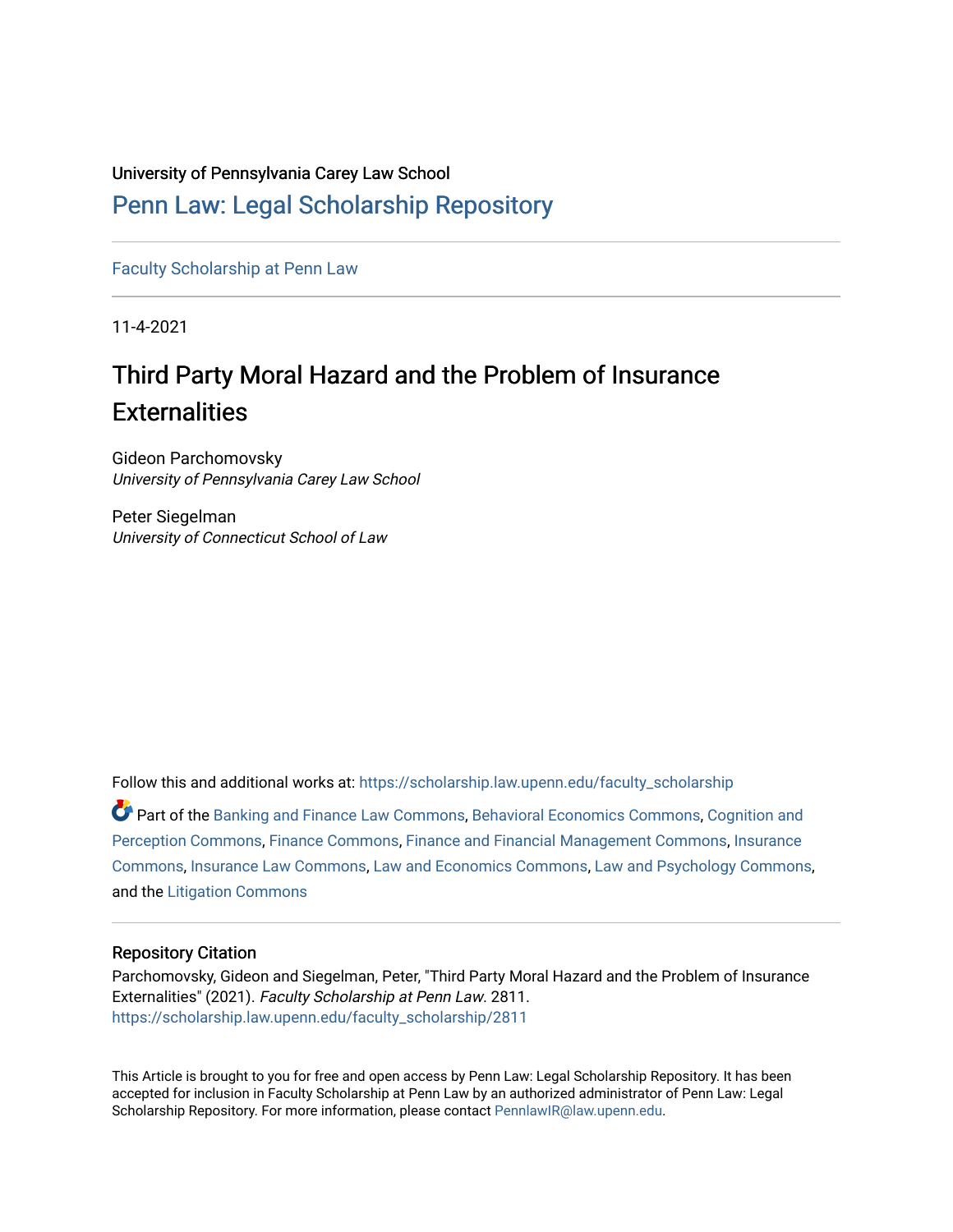THIRD PARTY MORAL HAZARD AND THE PROBLEM OF INSURANCE EXTERNALITIES

## Gideon Parchomovsky \* and Peter Siegelman \*\*

#### Revision of Nov 4, 2021

*Insurance can lead to loss or claim-creation not just by insureds themselves, but also by uninsured third parties. These externalities—which we term "third party moral hazard"—arise because insurance creates opportunities both to extract rents and to recover for otherwise unrecoverable losses. Using examples from health, automobile, kidnap, and liability insurance, we demonstrate that the phenomenon is widespread and important, and that the downsides of insurance are greater than previously believed. We explain the economic, social and psychological reasons for this phenomenon, and propose policy responses. Contract-based methods that are traditionally used to control first-party moral hazard can be welfare-reducing in the context of its third-party analog, so new approaches are required.*

- Robert G. Fuller Jr. Professor of Law, University of Pennsylvania School of Law and Wachtel, Lipton, Rosen and Katz Professor of Corporate Law, Hebrew University.
- \*\* Phillip I. Blumberg Professor of Law, University of Connecticut Law School. For excellent comments and suggestions we thank Matt Adler, Emad Atiq, Ronen Avraham, Ian Ayres, Roy Baharad, Tom Baker, Oren Bar Gill, Jonathan Borowsky, Rick Brooks, Giuseppe Dari-Mattiacci, John Donohue, Yoav Dotan, Lee Epstein, Michael Frakes, Brian Galle, Michele Graziadei, Ehud Guttel, Daniel Hemel, Paul Heaton, Louis Kaplow, Peter Kochenburger, Gary Klein, Alexandra Lahav, Adi Leibovitch, Daryl Levinson, Adi Libson, Daniel Markovits, Pat McCoy, Ittai Paldor, Mitch Polinsky, Ariel Porat, James Quiggle, Arti Rai, Barak Richman, Dan Schwarcz, Rick Swedlof, Al Sykes, Kristin Underhill, Abe Wickelgren, Eyal Zamir and participants in seminars at Villanova, Duke, Harvard, Stanford, Yale and the Hebrew University law schools, and the 2019 American Law & Economics Association meetings. The editor and two anonymous referees made extensive suggestions from which we greatly benefitted. Special thanks to Steve Shavell for substantive comments and intellectual support. For outstanding research assistance, we thank Uria Beeri, Paul Cotler, Shira Efron, Nadav Israeli, Daniel Margolin, Roi Ohayon, UConn Law Librarians Adam Mackie and Anne Rajotte, Daniel Margolin and Ben Weitz. Parchomovsky thanks the Israel Science Foundation for research support.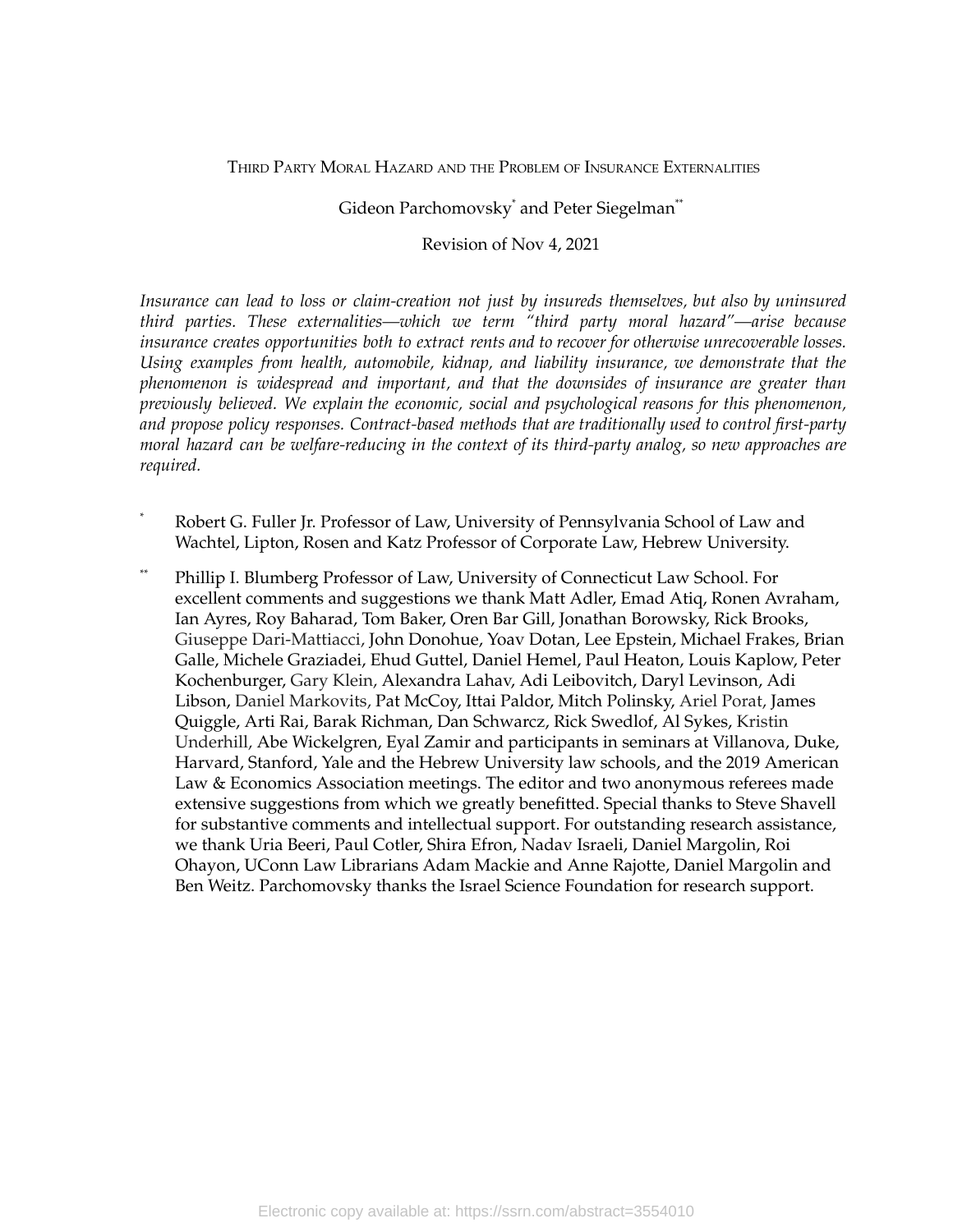#### INTRODUCTION

The problem of moral hazard has preoccupied insurance economics: it has been the subject of almost 1,600 scholarly articles since Arrow's (1963) pathbreaking analysis and the term has appeared in more than 850 judicial opinions since the 19th century. $^{\rm 1}$  But scholars and courts have focused exclusively on how insurance alters the insured policyholder's incentives for loss-prevention. The possibility that insurance might influence the conduct of those who are *not* parties to the insurance contract—a kind of insurance externality—has been noticed by a few scholars, but remains undeveloped and uncharacterized as a general phenomenon. <sup>2</sup> We call this effect "third party moral hazard," defined as the influence of insurance on the loss-creation or claiming behavior of non-parties to the insurance contract. Our main contribution is to demonstrate that third party moral hazard is both widespread and significant, and to offer an assessment of causes and consequences.

Consider several representative examples: Kidnap insurance covers some or all of the ransom demands made by kidnappers. There is evidence that the presence of kidnap insurance leads to more kidnappings, and several countries have banned such insurance, or attempted to do so. Insurance seems to raise the profitability of kidnapping and encourage "entry" by kidnappers (Weil 2014). An identical logic applies to insurance against cyber-ransoms, which has also been linked to an increase in attacks (Dudley 2019).

Third party moral hazard has also permeated the healthcare industry, where over-billing and outright fraud are enabled by the presence of insurance. Liability insurance, too, gives rise to third party moral hazard. For example, Directors and Officers Liability Insurance has apparently led to more litigation against corporate defendants (Donelson et al 2018). Some of this increase may have been strike suits designed to extract settlement offers; but insurance can also lead to an increase in *meritorious* claims that would not otherwise have been brought (for example, if the defendant is judgment-proof: Shavell 1986; Levin 2019).

What do these examples (and there are many more) have in common? First, each illustrates how the presence of insurance can create an incentive for loss- or claim-creation by those who are not party to the contract of insurance. A second commonality among most—but not all—of these examples is that they represent a form of unproductive rent-seeking behavior (Tullock 1966), in the sense that they are attempts to extract or transfer wealth from one party to another. Some of

<sup>&</sup>lt;sup>1</sup> Key insights were further developed by Pauly (1968), Holmstrom (1979) and Shavell (1979).

 $2^2$  A recent exception is Balafoutas et al (2017, 1), who experimentally study what they term

<sup>&</sup>quot;second-degree moral hazard" in the market for credence goods. This occurs when "the supply side in a market . . . react[s] to anticipated moral hazard on the demand side by increasing the extent or price of the service." In their experiment, taxi drivers charged roughly 17 percent more to passengers who let it be known that their expenses would be reimbursed than to those who didn't. Kerschbamer et al (2016) report similar results in a field experiment involving computer repairs: customers who reported that they were insured received substantially higher repair bills. For further discussion, see Huber (2020). For a recent discussion of general equilibrium effects of insurance and its effects on third parties, see Baharad (2021).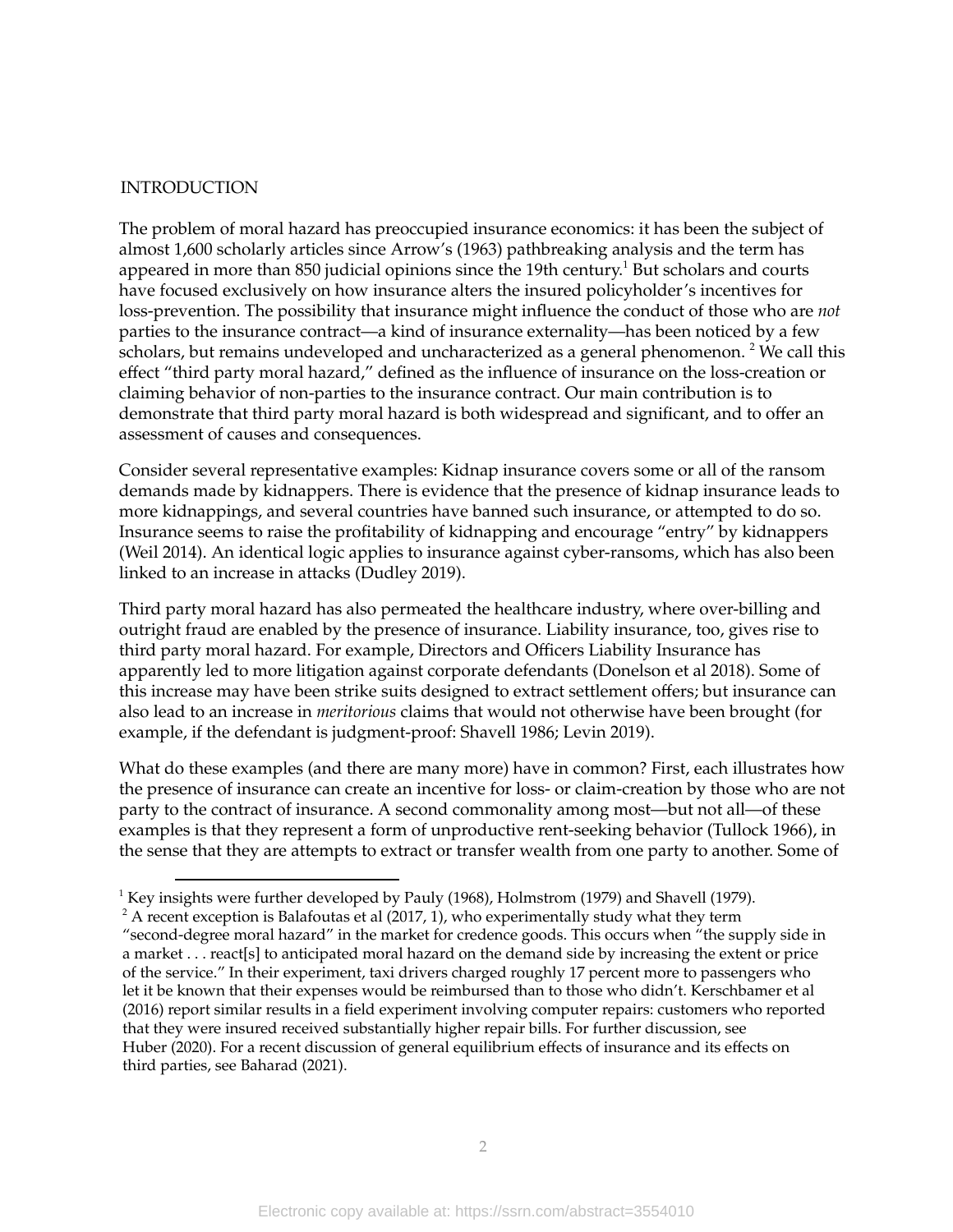these activities constitute insurance fraud, $^3$  and some of them are crimes (Manes 1944), but the concept of third party moral hazard is both broader and narrower than fraud or criminality. Moreover, third party moral hazard even reaches some activities with *positive* welfare effects, such as the pursuit of meritorious suits against defendants whose assets, without insurance, would be insufficient to pay for a judgment rendered against them. In that instance, the presence of insurance incentivizes claims that *should* be brought, but would not have been in its absence.

Our analysis draws from and contributes to two literatures. The first is insurance law and economics (Schwarcz and Siegelman 2017; 2015). Despite its neglect by scholars, our most important point is simply that third party moral hazard matters. Imagine that 75 percent of all policyholders are subject to conventional moral hazard, which leads them to reduce their level of precautions by 10 percent. Assume further that this drop in precautions leads to a 5 percent increase in losses for this group, so that total losses rise by 3.7 percent. Even if only 1 percent of the public is subject to third party moral hazard, the damage done by this group's *deliberate* loss-creation could easily be as large as the primary moral hazard effect. The purposeful loss-creation of the few may be more harmful than the modest additional negligence of the many.

Third party moral hazard has other important consequences for insurance markets as well. For one thing, it often cannot be effectively controlled by many of the standard techniques that insurers use to limit its first-party cousin (Ben-Shahar & Logue 2012). Neither deductibles nor loss controls (contractually-mandated precautions) are likely to be effective against third party moral hazard; and some loss controls that reduce traditional moral hazard may have negative consequences when used against its third party variant. Moreover, the costs of third party moral hazard (and of attempts to limit it) will be passed on to insurance customers. This in turn reduces the demand for insurance, limits the efficacy of risk-spreading, and can even induce follow-on selection effects. So in addition to the actual costs of third party moral hazard, there

<sup>3</sup> For example, under Connecticut law,

Conn. Gen. Stat. Ann. § 53a-215 (West).

<sup>[</sup>a] person is guilty of insurance fraud when the person, with the intent to injure, defraud or deceive any insurance company: (1) Presents … to any insurance company, any … statement . . . as part of . . . any application for any policy of insurance or a claim for payment or other benefit pursuant to such policy of insurance, knowing that such statement contains any false, incomplete, or misleading information concerning any fact or thing material to such application or claim; or (2) assists, abets, solicits, or conspires with another to prepare or make any . . . statement that is intended to be presented to any insurance company in connection with . . . any application for any policy of insurance or any claim for payment … knowing that such statement contains any false, incomplete, or misleading information concerning any fact or thing material to such application or claim for the purposes of defrauding such insurance company.

Relevant scholarship on the theory and empirics of insurance fraud and related issues is substantial, and includes Derrig (2002), Parsons (2003), Picard (2013), Pottier & Witt (1994), Syverud (1994), and Tennyson (2008).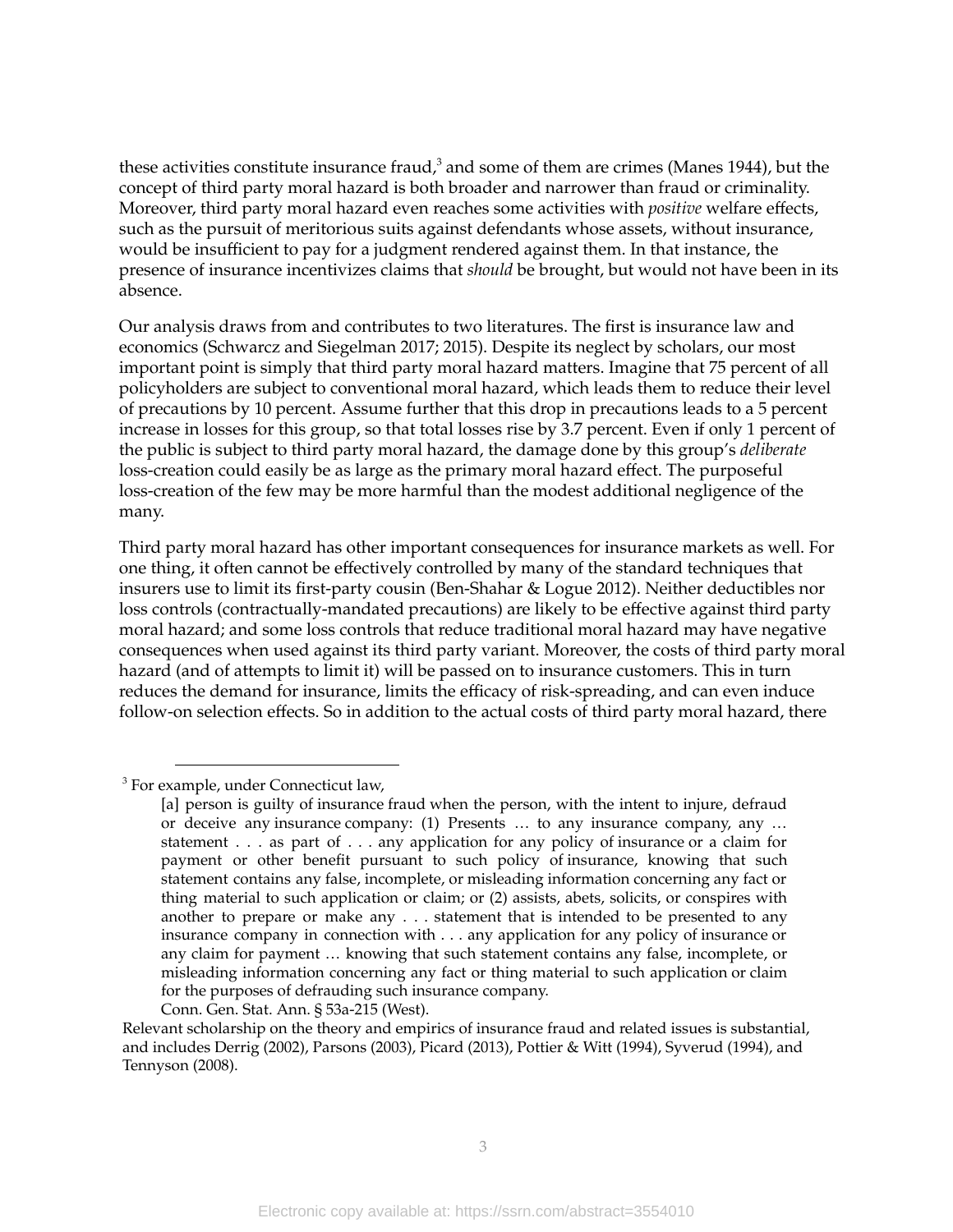are the costs of combating it, and spillover effects on insurance consumers and the industry as a whole.

We also draw on criminal law theories of "displacement" (Reppetto 1976; Ayres & Levitt 1998), to argue that precautions against third party moral hazard may have different efficiency consequences from those taken against conventional risks covered by insurance. Human-caused risks such as third party moral hazard have a strategic aspect that naturally-occurring misfortunes lack (Hirshleifer 1953). If an actor's precautions simply divert harmful activity somewhere else, without reducing *overall* risk, social and private benefits will diverge. Private efforts to deter many human-engendered strategic risks, even if successful at the individual level, are therefore not as socially beneficial as they appear to be. That insight feeds back into insurance theory. Insurer-mandated loss controls will often divert, rather than prevent, human-caused losses or claims. Once third party moral hazard is taken into account, the welfare consequences of loss controls become more complicated than ordinary accounts (Ben-Shahar & Logue 2012) tend to suggest.

Accordingly, to ameliorate third party moral hazard, it is necessary to adopt a combination of procedural and substantive mechanisms that allow insurers' to deal with the problem. Our suggested remedial approaches range from precautions mandated by insurance companies, to governmental assistance to the authorization of qui tam suits.

Part I provides a series of case studies of third party moral hazard in several domains of insurance. Part II considers several mechanisms that can explain the phenomenon. Part III suggests some policy responses.

#### 1. THIRD PARTY MORAL HAZARD IN ACTION

In this Part, we draw on evidence from existing studies to discuss the existence and empirical significance of third party moral hazard in several domains of insurance. The cases we discuss span a range of insurance contexts and offer abundant evidence that the phenomenon is worthy of attention.

#### 1.1*.* Liability Insurance

#### 1.1.1. *Directors & Officers (D&O) Liability Insurance*

Directors and Officers ("D&O") liability insurance protects corporate officials, as well as the corporation itself, against potential liability arising from negligent actions and omissions that harm the corporation (Baker & Griffith 2007a). D&O liability insurance pervades the corporate world (Baker & Griffith 2007b) and covers virtually all public corporations in the U.S. and Canada.

Champions of D&O liability insurance contend that it lowers "the cost of compensating risk-averse directors and officers and encourages them to take appropriate business risks" (Holderness 1990, 115-16). Detractors maintain "that liability insurance largely nullifies the disciplining potential of litigation, causing directors and officers to be less attentive to their duties to shareholders" (Holderness 1990, 116), a version of conventional moral hazard.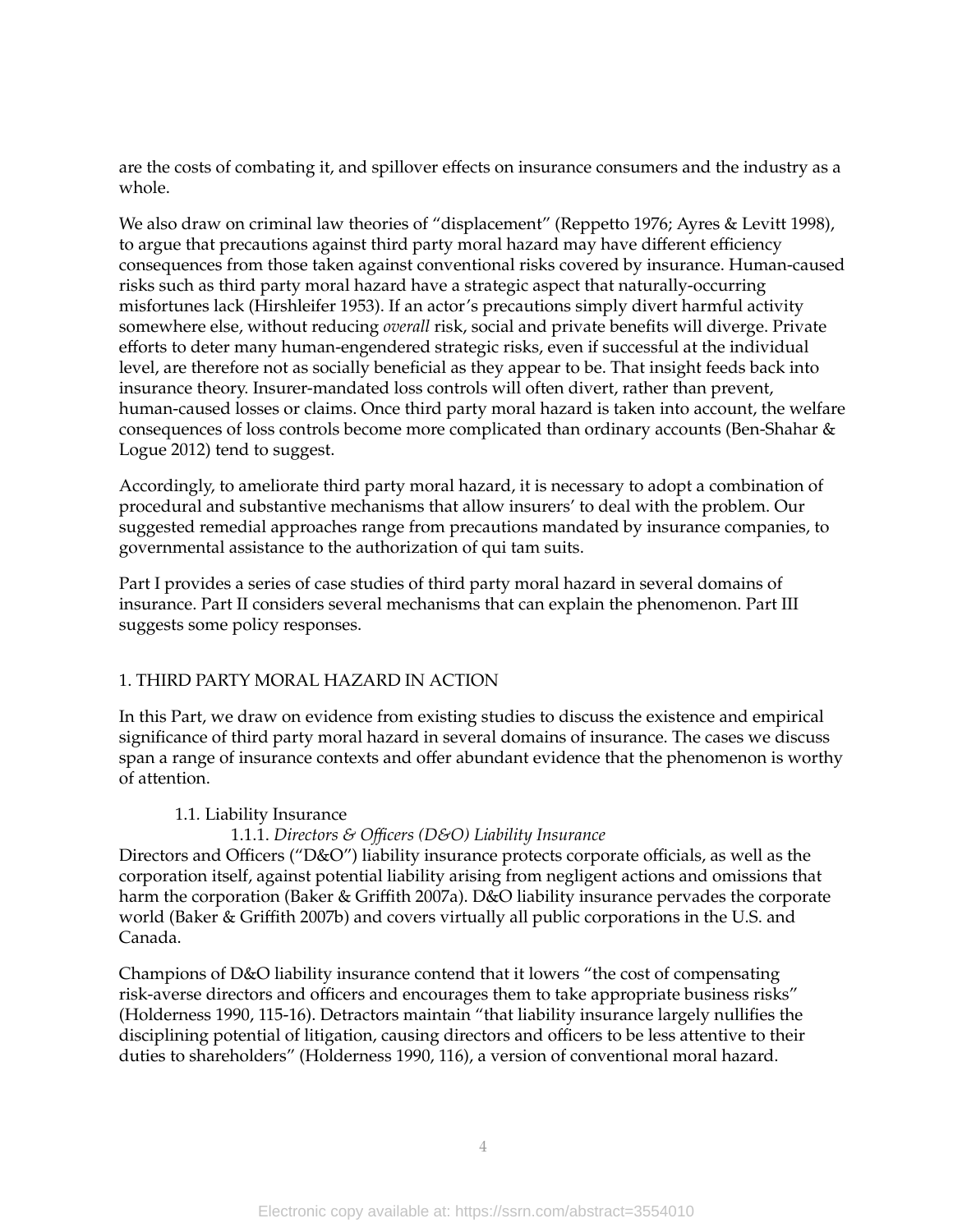Regardless of these effects, the key question for present purposes is whether the existence of D&O liability insurance creates third party moral hazard, in the form of enhanced incentives for litigation. At first blush, it seems clear that the answer is "yes" (Parsons 2003). Dan Puchniak (2012, 17) listed "the high levels of directors and officers (D&O) liability insurance," as one of the principal factors that contribute to the high rate of derivative litigation in the U.S. Lin et al (2011, 507) note the possibility that D&O insurance "can attract frivolous shareholder suits."

Studies from other countries seem to suggest the same conclusion. For example, Mark West (2001) studied the spike in derivative litigation in Japan in the 1990s, and suggested that the presence of insurance was the main driver of the litigation trend. He suggested, however, that the causal mechanism was not necessarily third party moral hazard, but rather standard moral hazard: corporate directors and officers became less circumspect in the fulfillment of their duties once they knew they were insured (West 2001, 376).

A careful examination of the relationship between the presence of  $D & O$  insurance and derivative litigation rates reveals a more nuanced picture, however. The high rate of derivative litigation in the U.S., relative to other countries, cannot prove, on its own, that D&O liability insurance generates a third party moral hazard problem. Nor can the fact that companies with high D&O liability insurance coverage get sued more often. There are three possible explanations for the fact that firms with D&O liability insurance are sued more often. The first is standard moral hazard. Directors and managers who have insurance tend to be less diligent in the performance of their obligations. The second is that firms with high coverage are more poorly managed to begin with: adverse selection leads the worst risks to purchase the most insurance. The third explanation is third-party moral hazard:the presence of insurance directly incentivizes litigation.

The three explanations are not mutually exclusive, and there are empirical studies that provide support for each. For example, a recent study reports that firms with high D&O liability insurance premiums are indeed more likely to be involved in litigation. In exploring the root cause for the correlation, the authors arrive at the tentative conclusion that "the association we find is more likely attributable to opportunism or moral hazard in the managers' actions" (Gillan & Panasian 2015, 805). The article did not consider the possibility of third party moral hazard, however.

A study that used data on Canadian corporations also reported significant correlation between D&O insurance premia and "the quality of firms' governance" (Core 2000, 476). Core (1997, 84) reports that "firms with greater litigation risk and higher distress probability are more likely to purchase D&O insurance and carry higher limits). In analyzing the reasons for this finding, Core endorses the second explanation, i.e., that higher D&O liability insurance is indicative of poor governance structures. Here, too, we found no reference to the third party moral hazard hypothesis.

Other empirical studies, however, are consistent with third party moral hazard. Tom Baker and Sean Griffith (2007b) examined the elements that affect settlements of class actions, using a qualitative research methodology, i.e., interviews with industry participants responsible for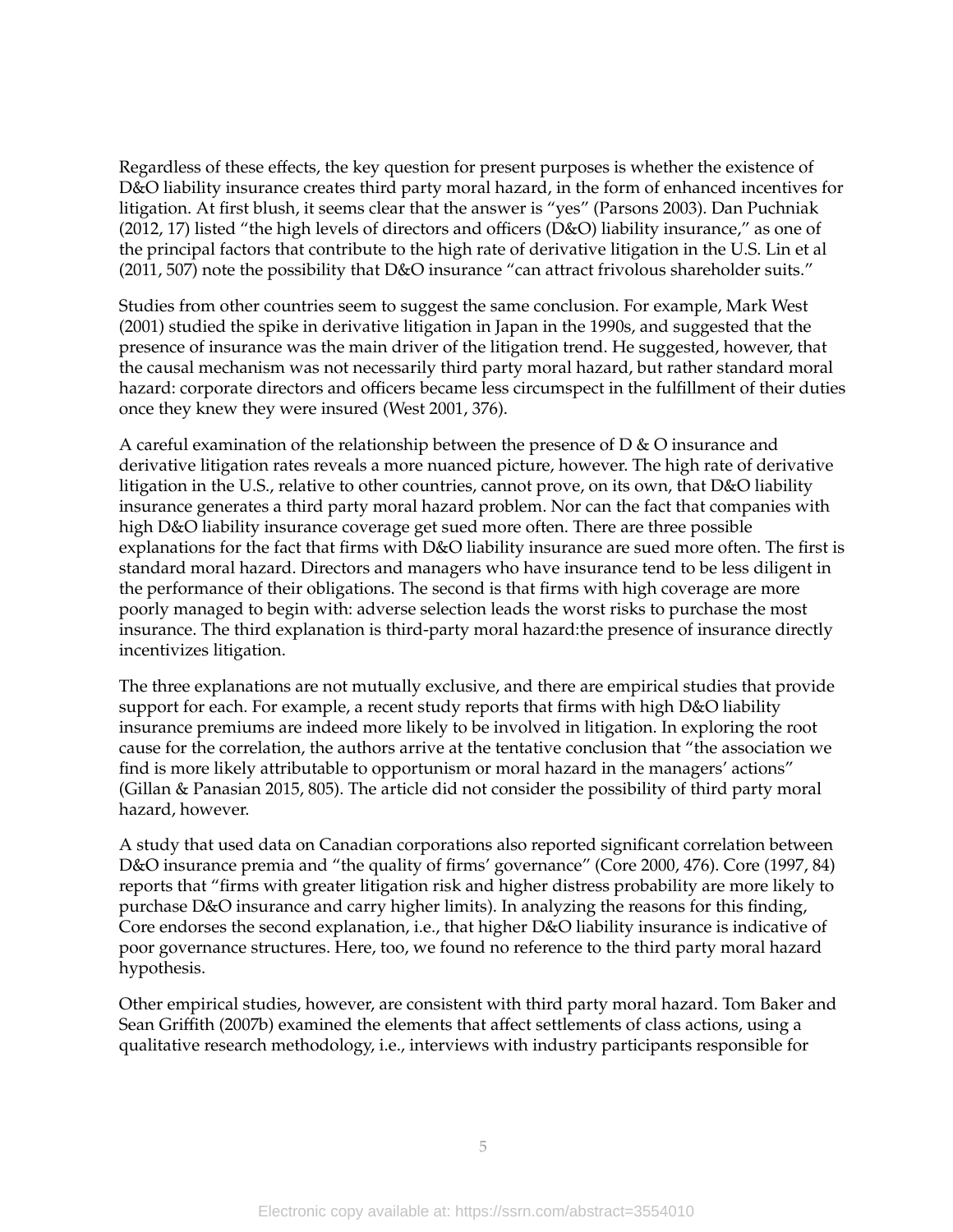settling securities cases. While Baker and Griffith do not focus on third party moral hazard or expressly mention the term, the answers to their questions suggest that industry participants view D&O insurance as a critical element that shapes their litigation strategy. As one respondent, a claims head, asserted: "I think it is easier to get money out of an insurance carrier than it is out of an insured. Why? Because it is a third party's money" (2007b, 806-07). Baker and Griffith further reported that another respondent, a plaintiff's lawyer, was far more specific about the effect of D&O liability insurance on plaintiffs' motivation to sue, explaining that plaintiffs' lawyers "sue for insurance" (2007b, 805).

Finally, Donelson, et al (2018) reported a strong correlation between firms' levels of D&O insurance and their likelihood of being involved in securities litigation. Their study takes advantage of a unique feature of New York law that mandates disclosure of D&O insurance premia. No such requirement exists in the law of other states. The study then compares the exposure to securities litigation of New York firms and non-New York firms. They note that information about D&O premia have two possible effects on litigation: First, high premia can signal to lawyers a potential for high settlement rates. Second, high premiums may indicate that the insurer thought that the firm represented a high legal risk. Analyzing a large database of class actions brought against firms between 1998 and 2010, they found that "the relation between premiums and litigation is stronger for firms incorporated in New York, compared to firms incorporated elsewhere. As this relation is based on premium levels (rather than disclosure presence), this implies that the disclosure content affects litigation" (Donelson et al 2018, 530). The authors conclude that if D&O premia were known in all states, it would have led to an increase of 12 to 19 percent in securities class-action litigation over the period they studied.<sup>4</sup> The potential costs of non-meritorious lawsuits are not trivial, and include "lawyer fees, nuisance settlements for cases that survive a motion to dismiss, and lost managerial time," as well as an "undermin[ing of] the credibility of the U.S. securities litigation system" (Donelson et al 2018, 531).

#### 1.1.2. *No-Fault Automobile Insurance*

No-fault automobile insurance is designed to simplify the payment of lower-value claims and reduce claims-processing costs. Rather than litigating who was at fault in smaller claims, no-fault makes a policyholder's own insurer responsible for compensating him or her. In New York, for example, medical and other expenses totaling less than \$50,000 are covered by each insured's (mandatory) Personal Injury Policy (PIP). More serious injuries can be litigated in the usual manner, with the injurer's insurer responsible for compensating the victim.

Even though no-fault operates as first-party insurance, it offers substantial opportunities for third party moral hazard. The extent of the problem is hard to assess. Data are difficult to obtain and—if they are from insurers—almost impossible to verify. But there is abundant anecdotal evidence demonstrating elaborate and well-organized schemes to falsify and exaggerate claims,

<sup>&</sup>lt;sup>4</sup> "Applying the higher dismissal rate of New York firms to the broader Compustat/CRSP sample projects to between approximately 160 to 260 additional non-meritorious suits that might have been filed over the 13-year sample period, which is equivalent to 12% to 19% total securities class actions over this period" (Donelson, et al 2018, 531).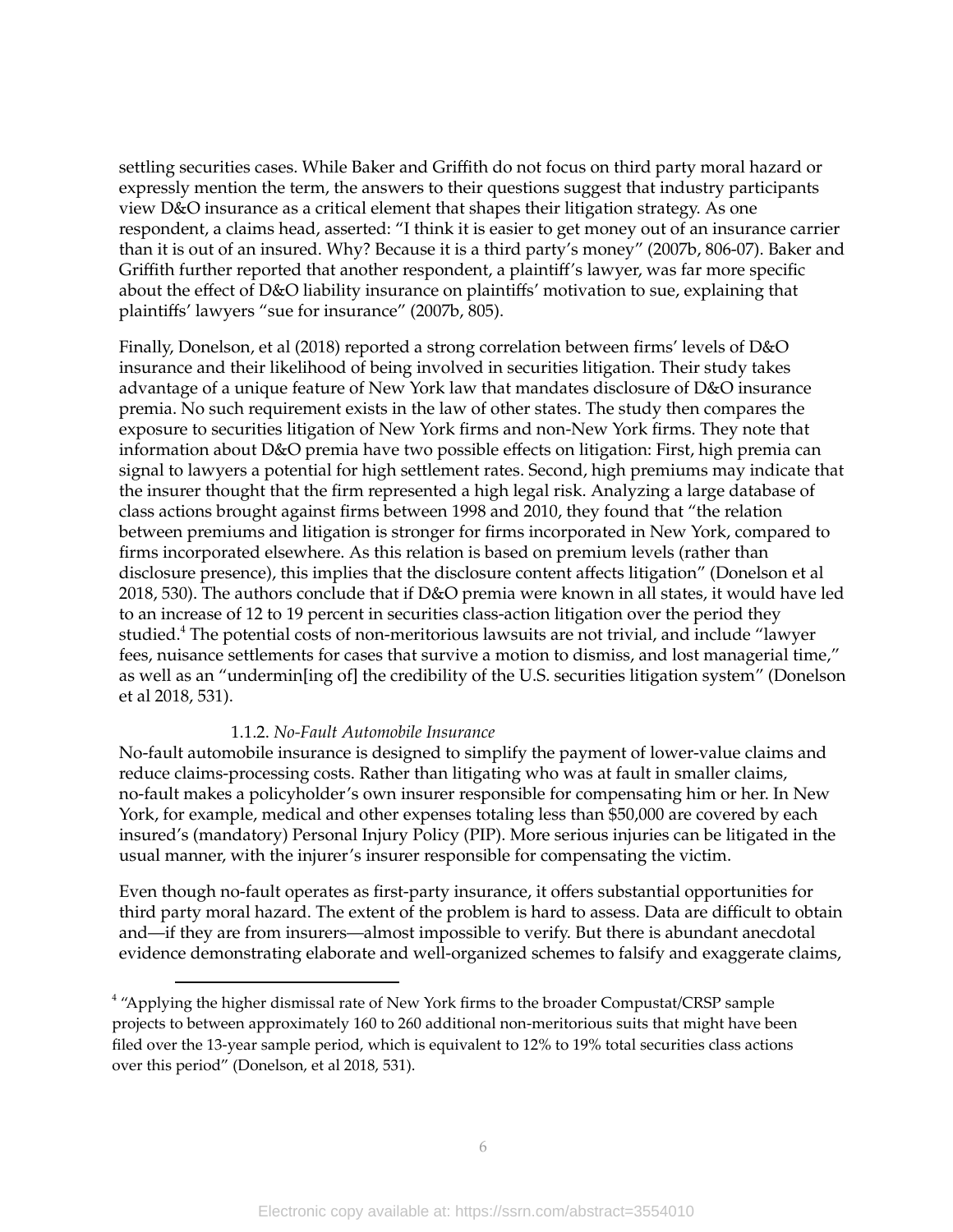run as sophisticated criminal enterprises in several states (Dornstein 1998). <sup>5</sup> According to testimony by a Michigan doctor who ran an MRI facility outside of Detroit, for example, a prominent "TV lawyer," Mike Morse, repeatedly leaned on him to exaggerate the severity of injuries detected in MRI scans of patients referred to him by Morse (Wisely & Reindel 2017). A network of chiropractors and physical therapists was also used to overbill for treatments and make and receive referrals (Gunalabam, 2017). The same pattern was documented in a criminal complaint against more than two dozen defendants filed by the United States Attorney for the Southern District of New York in 2015 against numerous medical clinics that were described in the indictment as "medical fraud mills that routinely billed automobile insurance companies under the No Fault Law for medical treatments that were either (i) never provided and/or (ii) unnecessary, because the Patients did not medically need the treatments" (Bharara, 2015).

Although New York law requires that medical clinics be "owned, operated and controlled" by a licensed medical practitioner (a doctor), the defendants apparently hired doctors to serve as fronts for the clinics, while secretly owning and controlling the operations of the clinics themselves. The no-fault clinics also employed "runners" (recruiters) who were paid \$2,000-\$3,000 per patient brought into the clinic (depending on the quality of the accident report filed with the patient's injury).

This was not the only such organized scheme. A 2018 article in the New York Times (Rashbaum et al 2018) reported that "countless phony companies were cropping up [in the early 2000's] to exploit so-called no-fault auto insurance laws in New York." These companies "staged or exaggerated car accidents" and then set up billing companies "to collect money from insurers..."

Estimates of the magnitude of third party moral hazard in no-fault insurance vary substantially. A widely-cited insurance industry report put no-fault fraud losses in New York at \$230-\$240 million in 2009 (Insurance Information Institute, n.d.). But others have disputed that estimate, and the details of the calculation never seem to have been made public, so it is difficult to verify. <sup>6</sup> According to the National Association of Insurance Commissioners, the industry's

 $6$  According to one (partisan) source (Israel 2011),

 $5$  Consistent with the exaggeration of losses so as to cross the liability threshold for tort claims, Anderson, et al (2010, 97-111), find evidence in some no fault states of discontinuities or kinks in the distribution of claims: fewer-than-expected claims just below the threshold and more-than-expected claims just above it. They also conclude (2010, 111) that there has been "an increase in prevalence of suspicious claims in no-fault states over time."

<sup>[</sup>t]he breadth of fraud, suggested by the industry, is simply exaggerated and untrue. . . Indeed, even a cursory review of the industry statistics lead them to be questioned. For example, one industry-funded source claims that no-fault fraud cost \$240 million in 2009. . . However, a simple multiplication of the total number of reported questionable claims to the Insurance Department last year by the average cost of the entire no-fault claim that is being discussed today actually equals to \$116 million, literally half of what is being asserted by the industry. And yes, while \$116 million in suspective [sic] fraud sounds like and is a lot, it . . . [amounts to] roughly 1 percent of [the \$9.9 billion in] premium dollars collected by NY auto insurers [in 2009].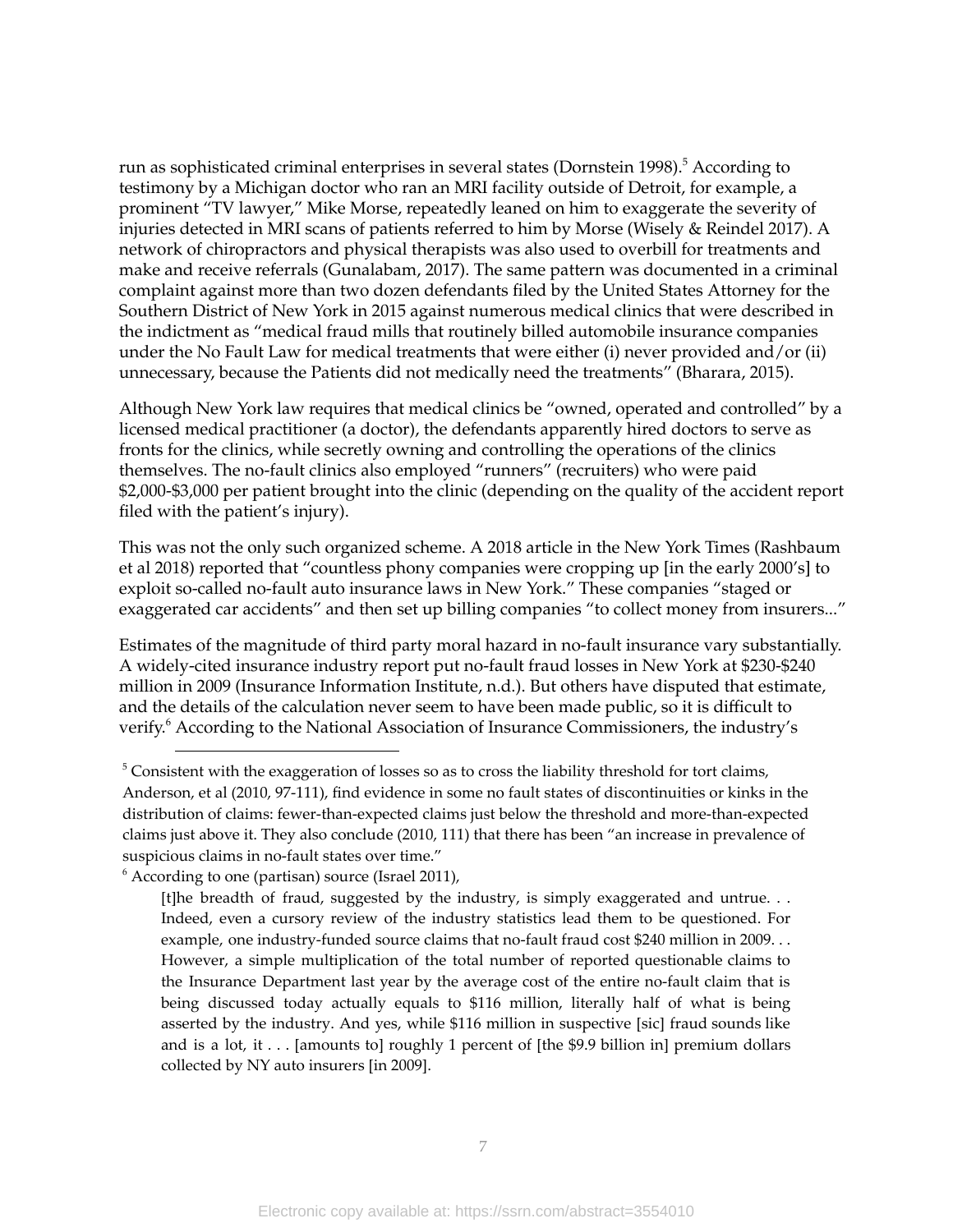incurred losses on PIP policies in New York in 2009 amounted to \$1.6 billion (National Association of Insurance Commissioners, 2009-10). So the \$240 million estimate for no-fault fraud (almost all of which is probably third party moral hazard) amounts to 15 percent of all losses; opponents have suggested that this is too high by a factor of 2, but even if we put the figure at 7.5 percent, it translates to a loss of \$120 million.

## 1.2. Health Insurance

The tangled relationships among insurers, individual policyholders, drug companies, doctors, and hospitals are rife with examples of third parties creating or exaggerating expenses so as to take advantage of what insurance will pay for (Delgado et al 2014). Indeed, the malign effects of third-party moral hazard in health care are the major theme of a recent 550-page book by legal scholars Charles Silver and David Hyman (Silver & Hyman 2018). In the forward to that book, a former Dean of Harvard Medical school opined that the "root cause[ ]" of waste and excessive spending in healthcare is "the . . . overreliance on insurance and other forms of third party payment" to cover medical expenses (Flier 2018, xx). In Silver and Hyman's view, healthcare is all about third party moral hazard writ large: "health care is expensive because it is insured. . . . Insurance makes healthcare more expensive than it would be if people paid for it themselves" (Silver & Hyman 2018 at 295).

Economists have long recognized the potential for conventional moral hazard in health care, and have suggested that doctors might serve as vital checks on the tendency of insured patients to demand more care than is optimal (Arrow 1968, 538). But since Evans (1974), economists have also understood that "physician-induced demand" can be a source of increased healthcare spending (see, Johnson, 2014 for a survey). Notably, however, the theoretical literature seems not to have focussed on the role of insurance in demand inducement—Johnson's survey pays no attention to insurance, nor does it list any sources that do.

## 1.2.1 *Drug Rehab Clinics*

The presence of insurance has contributed to serious wrongdoing in the provision of rehabilitation services for opioid addicts (Lurie 2019; Wooten 2019). Some states now host a sizeable industry of for-profit rehab centers that offer recruiting bonuses to freelance "patient brokers" to attract addicts whose treatment can be billed to their insurer. Such rehabilitation services are considered "essential benefits" under the Affordable Care Act,<sup>7</sup> and must be offered without annual or lifetime caps, creating a large pool of money that unscrupulous centers can tap into. Their business model is to bring in patients for "treatment" that is completely ineffective, precisely so as to generate a relapse and readmission shortly thereafter. This practice is known in the addiction community as "the Florida shuffle," "a cycle wherein recovering users are wooed

<sup>&</sup>lt;sup>7</sup> See 42 U.S.C. §18022(b)(1)(E) (2010) (defining Essential Health Benefits to include "Mental health and substance use disorder services, including behavioral health treatment").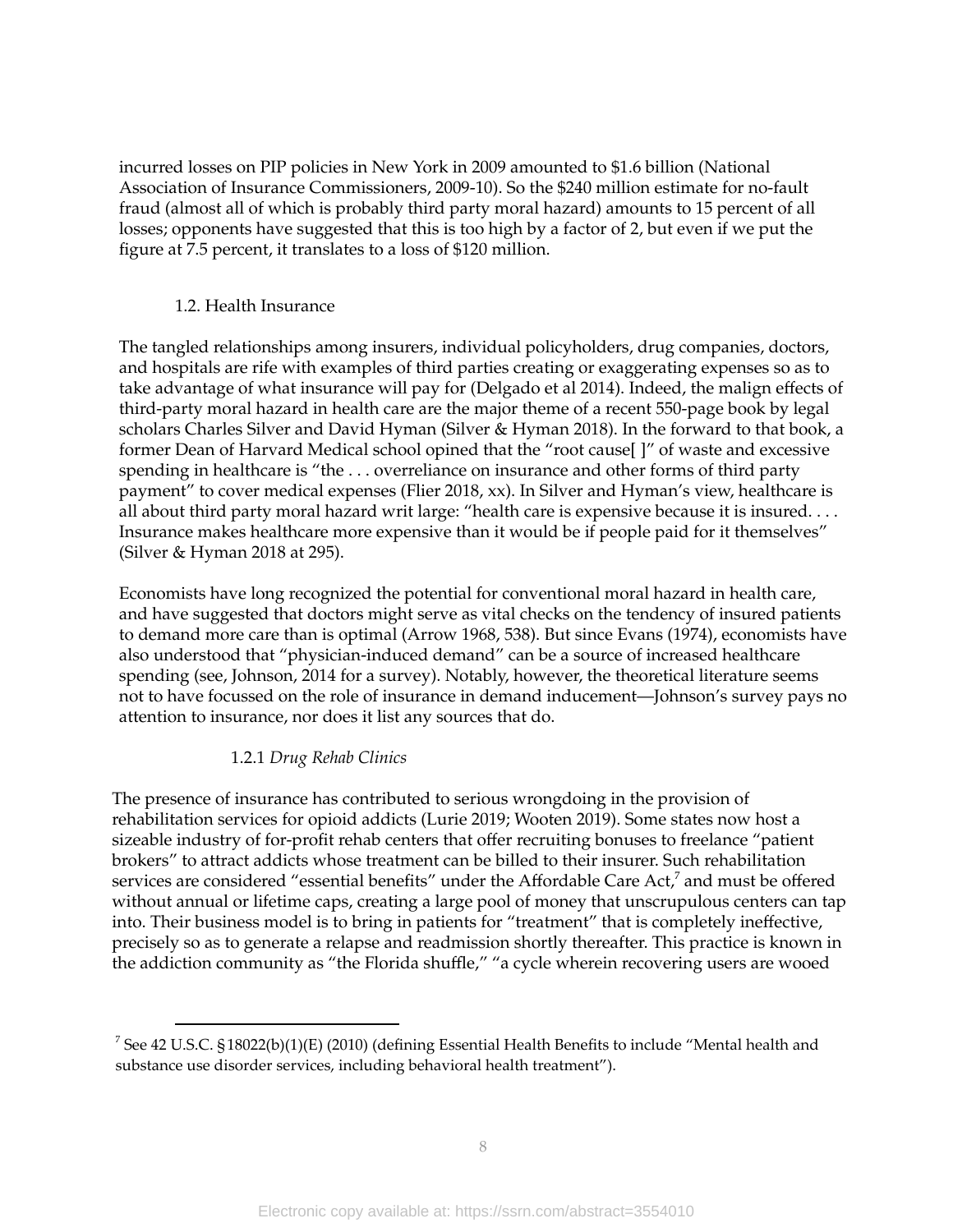aggressively by [for profit rehabilitation centers] and freelance 'patient brokers' in an effort to fill beds and collect insurance money." 8

Rehab centers can charge private insurers as much as \$50,000-\$100,000 per month of treatment; and private insurance claims for treatment of opioid users rose from \$75 million in 2011 to \$650 million in 2014 (lurie 2019). The availability of generous insurance payments has helped create an entire industry of phony rehabilitation programs whose purpose is precisely *not* to cure addiction, but rather to maintain it as a source of ongoing revenue. $^{\rm 9}$ 

## 1.2.2. *Copay Coupons for Branded Drugs*

Health insurers have an obvious interest in incentivizing patients (and their doctors) to choose lower-cost generic drugs instead of branded drugs that are medically identical. One mechanism used to create such incentives has been to set a higher copayment by the patient if she chooses the branded drug instead of the generic alternative (Frakt, 2017; Dafny et al, 2018). Manufacturers of branded drugs have figured out a way to subvert this incentive, however: copay coupons. Suppose the copay on the brand-name drug is set at \$65, while the generic version has a copy of \$10. The manufacturer gives the patient a coupon that covers \$55 of the branded copay, yielding the same out of pocket cost as for the \$10 generic. If the seller makes an additional \$130 sale (the price paid by the insurer) by diverting the consumer from a generic drug, the \$55 copay subsidy generates a profit of \$75.

The effects of copay coupons are large and negative, according to a recent study: "[C]oupons increase branded sales by 60+ percent, entirely by reducing the sales of bioequivalent generics" (Frakt 2017, 91). Copay coupons do not simply divert customers from cheaper generic substitutes to branded alternatives, however. They also enable higher prices: the "coupon holds the consumers' prices fixed at a low level. That allows the manufacturer to raise the overall price without losing sales. This raises spending, too, but for the insurer" (Frakt 2017). According to the best recent evidence, copay coupons cause several billion dollars in additional spending per year (Dafny et al 2018).

Copay coupons are a compelling example of drug companies' exploitation of insurance to charge higher prices, but there are others. For example, Besanko et al (2016) conclude that the presence

 $8$  https://www.fixthefloridashuffle.com/florida-shuffle. Even worse, reporting by Lurie (2019) uncovered examples in which brokers actually induced recovering addicts to relapse so that they could be referred to a "treatment" center.

<sup>&</sup>lt;sup>9</sup> Mitch Polinsky (personal communication) pointed out to us that a contractual solution to the problem of drug rehab centers is available if insurers could simply buy and operate them themselves. The idea of such "Integrated Delivery Systems" is attractive, with some influential backers. As Enthoven (2009) put it, "an organized, coordinated, and collaborative network that links various healthcare providers to provide a coordinated, vertical continuum of services to a particular patient population or community" can both reduce costs and improve the quality of healthcare.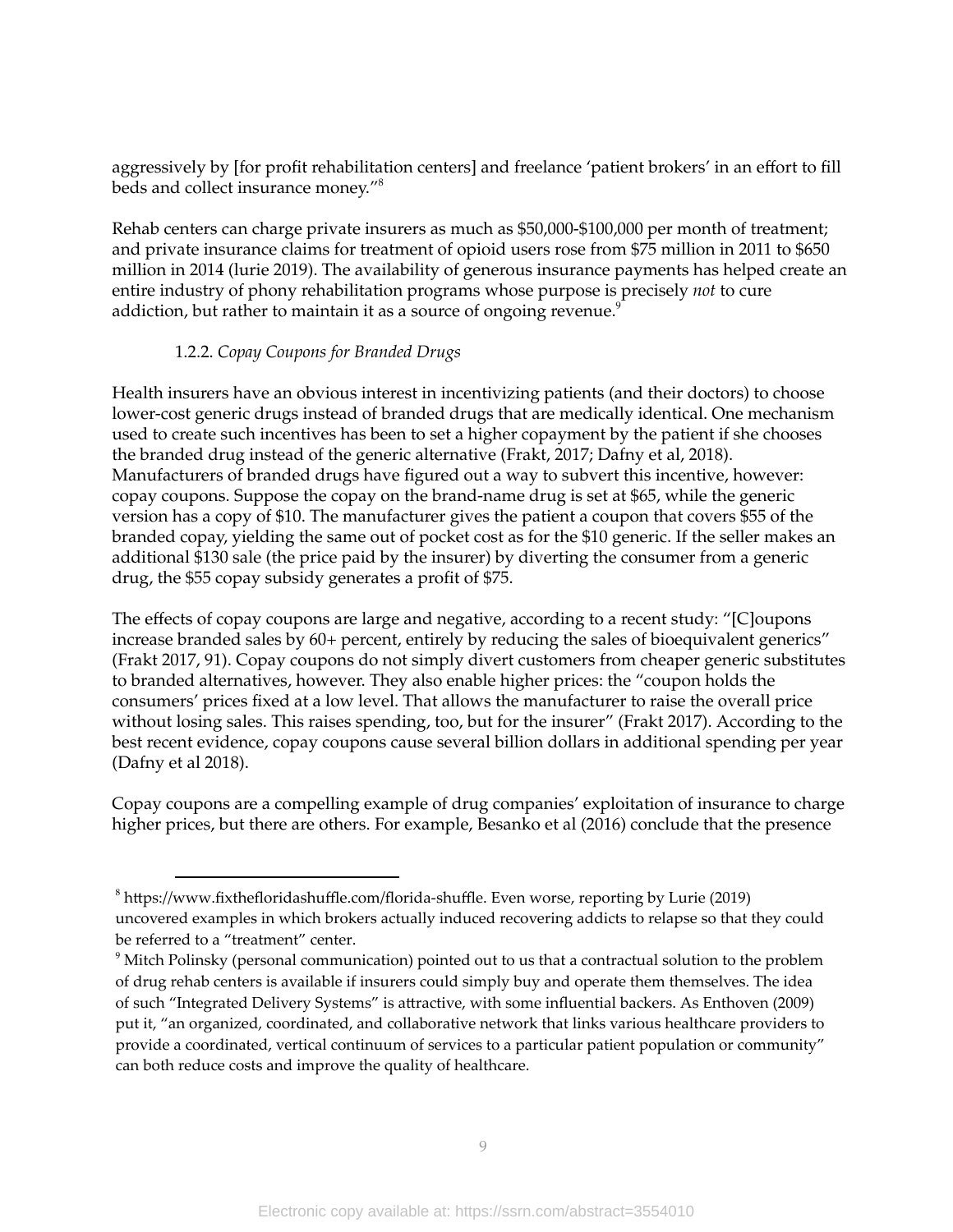of insurance has enabled manufacturers of oral chemotherapy drugs to raise prices beyond the estimates of the additional value the drugs create for consumers.

## 1.3. Kidnap insurance

The economics of kidnapping has been the subject of considerable analysis, both empirical and theoretical (Vannini et al 2015; Fink and Pingle 2014). There is less on the impact of insurance, however (Shortland 2017 and Shortland 2019 are important exceptions). A key finding of most theoretical models is that the volume of kidnappings will depend on the average amount that victims are willing and able to pay. In other words, there is an upward-sloping supply of kidnaps, so that the higher the expected ransom, the greater the number of kidnappings (Vannini et al 2015; Detotto 2015).

The question of interest to us is whether the presence of insurance enhances victims' willingness or ability to pay ransoms. If so, the availability of insurance would likely cause more kidnaps. Common sense would seem to suggest an affirmative answer (Clendenin 2006; Kenney 2008; Dutton 2016; Block and Tinsley, 2008), as would at least some theoretical models of the kidnap market. Fink and Pingle (2014, 491) point out that

[t]he provision of kidnap insurance might have an effect on the probability that kidnappings are contemplated. For instance, a potential kidnapper might hear about a successful exchange of a victim for ransom that may have been facilitated with the aid of an insurance company, or a potential kidnapper might conclude from the presence of a kidnap insurance market that his potential victims are on average willing to pay more ransom compared to the situation when no kidnap insurance market exists. $^{\rm 10}$ 

Indeed, in Fink & Pingle's game theoretic model, "the existence of a competitive insurance market [always] increases the maximum [ransom] demand a family is willing to pay." The *size* of the supply-side response to this increase is left open, however. Believing that kidnap insurance aggravates the problem of kidnapping and the costs associated with it, Venezuela, Colombia, and Italy have all banned kidnap insurance at one time or another (Vannini et al 2015, 8). And anecdotal evidence suggests that kidnaps fell in the aftermath of such bans, although the causal link is unclear. (For example, Bohlen (1978) points out that Italian policies that banned kidnap insurance also dramatically discouraged the reporting of kidnappings.)

 $10$  In the Fink & Pingle (2014, 493) model, the positive effect of insurance on the volume of kidnapping occurs whenever "insurance increases [victims'] maximum ransom offer," which in turn depends on some technical conditions. Even if insurance increases total kidnappings, it might still reduce *fatal* kidnappings, since higher ransom payments "push[ ] [some victim] offers above the net willingness to kill of the marginal kidnapper, reducing the fraction of fatal kidnappings." The net effect on the total volume of fatal kidnappings depends on the relative size of the kidnap-increasing and fatality-reducing effects.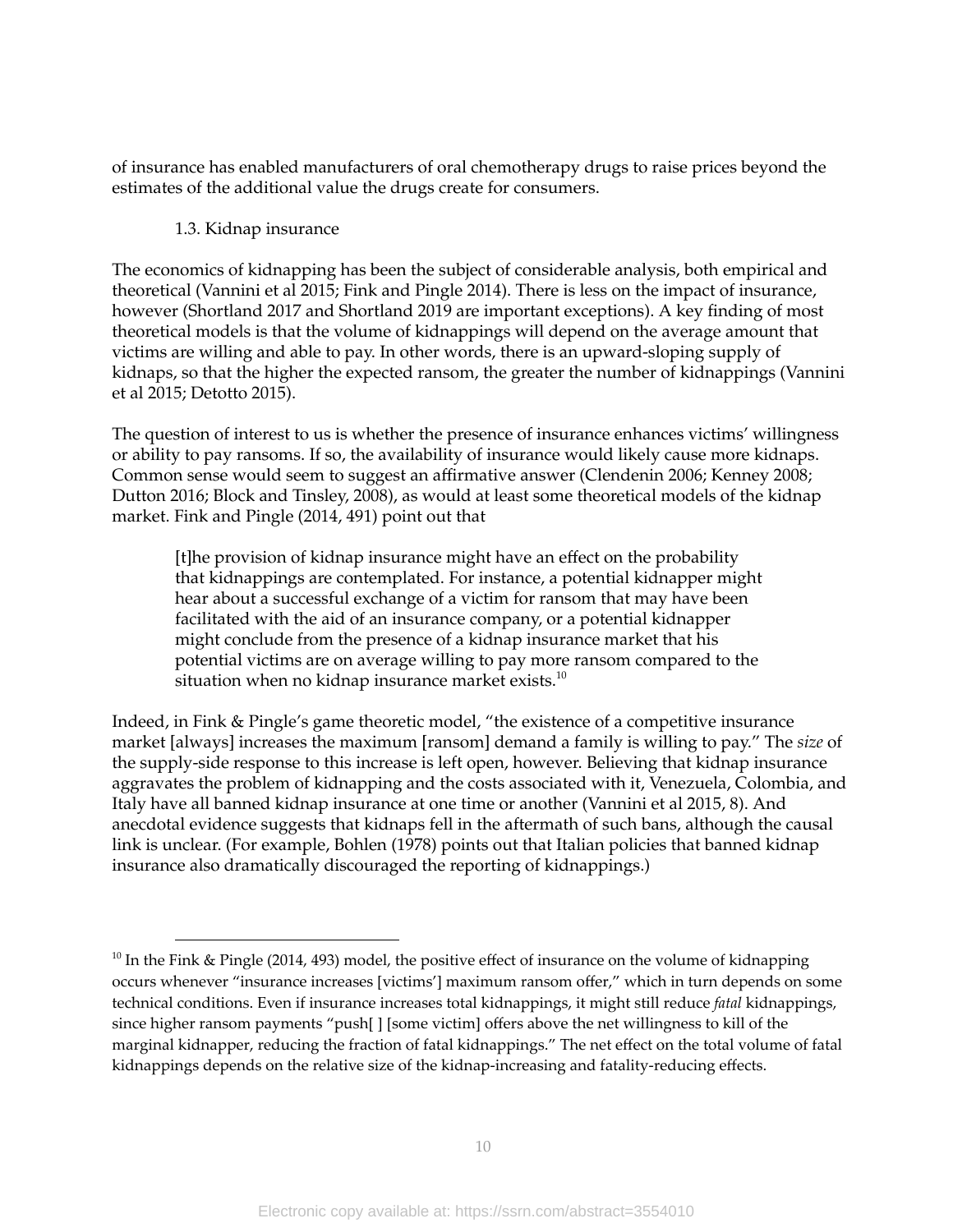## 2. THE MECHANISMS OF THIRD PARTY MORAL HAZARD

In this Part, we investigate the possible causes of third party moral hazard. Since we are dealing with a phenomenon that has received little systematic scholarly attention, we offer several possible mechanisms by which the presence of insurance causes third parties who are not privy to the insurance contract to engage in risk causing or harm causing activities. We consider four explanations: deep pockets/rent-seeking, poorer detection, depersonalization and spillovers from traditional moral hazard.

## 2.1. Deep Pockets

The most straightforward explanation of third party moral hazard is that insurers are much wealthier than policyholders, making them more attractive targets for ripping-off, simply because they can cover larger losses. In many contexts, an uninsured entity's ability to pay is significantly constrained by its wealth (Smith and Wright, 1992), but that is virtually never true for an insurer.

For example, consider a staged motorcycle accident that was captured on a recent viral video with more than 4 million views (Viralhog 2017). Shot from the dashboard camera of a car travelling down a residential street in the U.K., it shows a motorcyclist wheeling his bike backwards into the slow-moving car, slamming the cycle into the car, jumping on the hood and smashing his head repeatedly against the windshield. The "victim" ends up on the ground, writhing in pain. Meanwhile, a friend of his films the aftermath of the incident. Absent insurance, the money available to pay for an extracted settlement would likely be very low, reducing the profitability of this kind of scheme. The mandate that British motorists carry very generous third party auto liability insurance<sup>11</sup> thus makes such scams more profitable.

Some rent-seeking schemes are only possible because of the presence of insurance. Organized criminals in Sicily apparently developed a practice of deliberately inflicting significant and gruesome injuries to homeless people and drug addicts, in whose name they had previously taken out insurance policies (D'Emilio 2018).<sup>12</sup> Such behavior would obviously not be profitable if the victim were "uninsured," since there would simply be no wealth to transfer in the absence of insurance.

We note that the mere existence of deep pockets does not necessarily imply that rent-seeking is always the explanation for third party moral hazard. For example, as Leslie Levin (2019, 113) has noted in the context of legal malpractice litigation,

 $11$  The Road Traffic Act, 1988, c. 52 §143(2) (Eng.) (as amended) requires coverage for any vehicle of at least £1,200,000 (\$1.7 million) in property damage.

 $12$  Eleven people were arrested, and the amounts of money in question allegedly reached several hundred thousand Euros in this case.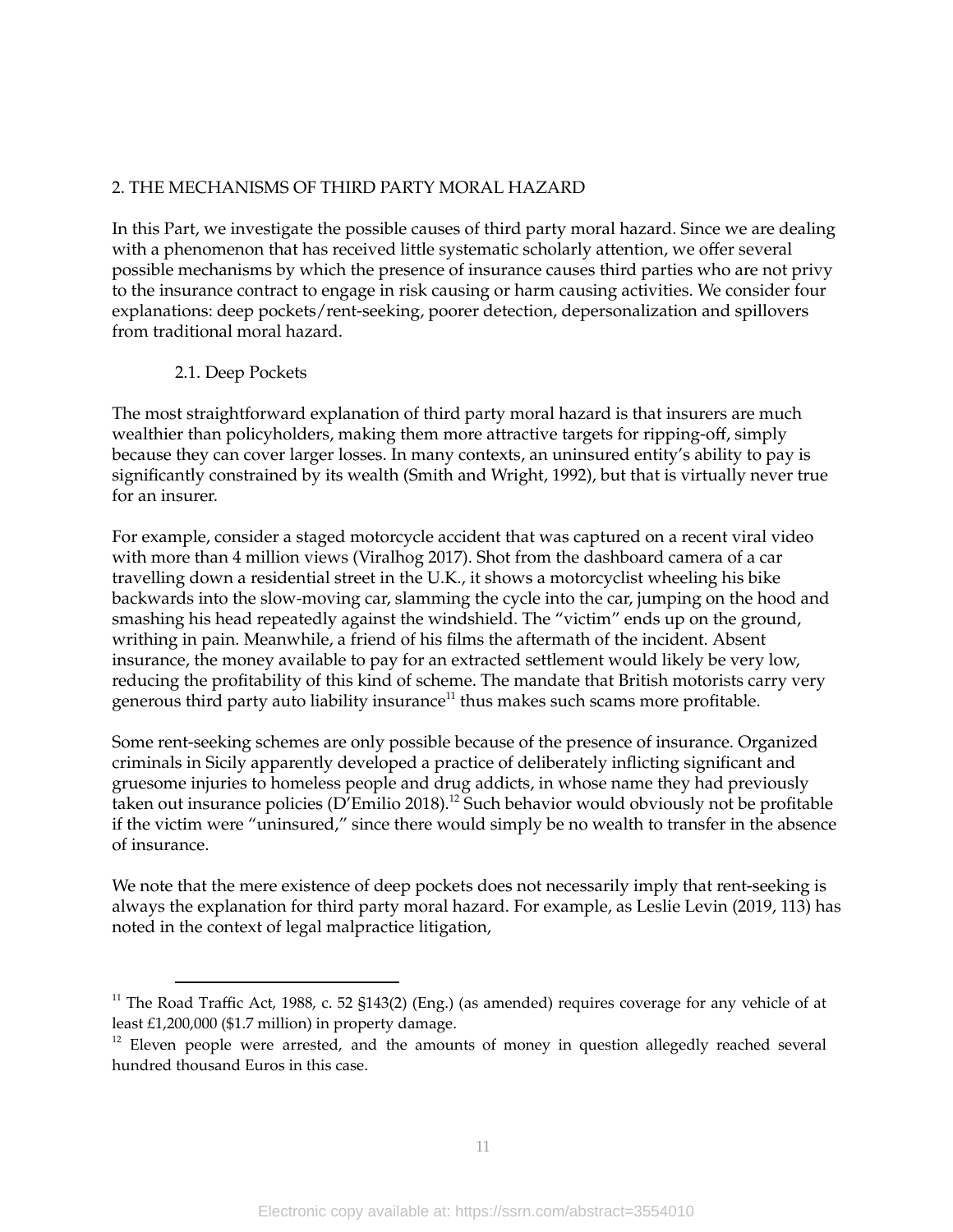[m]any solo and very small firm lawyers do not carry LPL [lawyer's professional liability] insurance. If there is no insurance . . . experienced plaintiffs' lawyers will almost never take on the malpractice case. Plaintiffs' lawyers know that even if a case is meritorious, they will not receive their contingent fee because there will be no money to pay the judgment.

Our key point is that the same logic applies both to those creating losses (or feigning harm) and those who experience genuine losses greater than the injurer's wealth: there is no profit in making a claim—whether real or phony—for a loss that the injurer cannot pay. Thus, by guaranteeing that there will be someone who *is* able to pay, the presence of insurance promotes claiming, both meritorious and unmeritorious. It is that increase in claiming, whether for good or ill, that constitutes third party moral hazard. Put differently, pockets can sometimes be "too shallow" as well as too deep. When the presence of insurance induces additional claims by relaxing liquidity constraints, third party moral hazard can actually be beneficial. $^{\rm 13}$ 

#### 2.2. Depersonalization

Insurance companies are not flesh and blood individuals. They are psychologically "remote" corporate entities that are understood to be *in the business* of paying-out to cover losses. That could lead third party loss-causers to feel less inhibited when dealing with an insurer than with an individual who has to come up with the funds from her own bank account. For example, Tennyson (1997, 260) concludes (based on a survey of consumer attitudes) that "tolerant attitudes toward fraud will be expressed more often by individuals who have negative perceptions of insurance institutions." Tennyson (2008) draws on a wider variety of evidence to reach similar conclusions. Money paid out by an insurer probably has a different moral and psychological valence for loss-causers than money taken from the pocket of a particular individual. $^{14}$ 

 $13$  This phenomenon is similar to John Nyman' (2004) "access motive" for health insurance coverage. Consider a kidney transplant that costs \$300,000 and will be required by 0.1% of the population. Each person would be willing to pay \$300 for coverage of a 0.1% risk of needing the operation, but no one has the \$300,000 to spend on her or his own. Without insurance, therefore, there would be no transplants; with insurance, the cost of the procedure is no longer a constraint on any individual's ability to afford it. As Nyman recognized, moral hazard can sometimes be welfare-enhancing. It also bears a close relationship to Pauly and Held (1990)'s analysis of "benign moral hazard" for coverage of preventative care.

 $14$  A more traditional economic explanation concerns the diminishing marginal utility of wealth, which drives demand for insurance. Given that dollars are especially valuable in low-wealth states of the world, uninsured individual tortfeasors should be willing to invest heavily to contest liability since they are spending in high-wealth, no-liability dollars to avoid having to pay in low-wealth (post-liability) dollars. This makes them unattractive targets for third party loss-causers, especially compared to insurers, who "only" have routine profit motives at stake in deciding whether to contest a claim.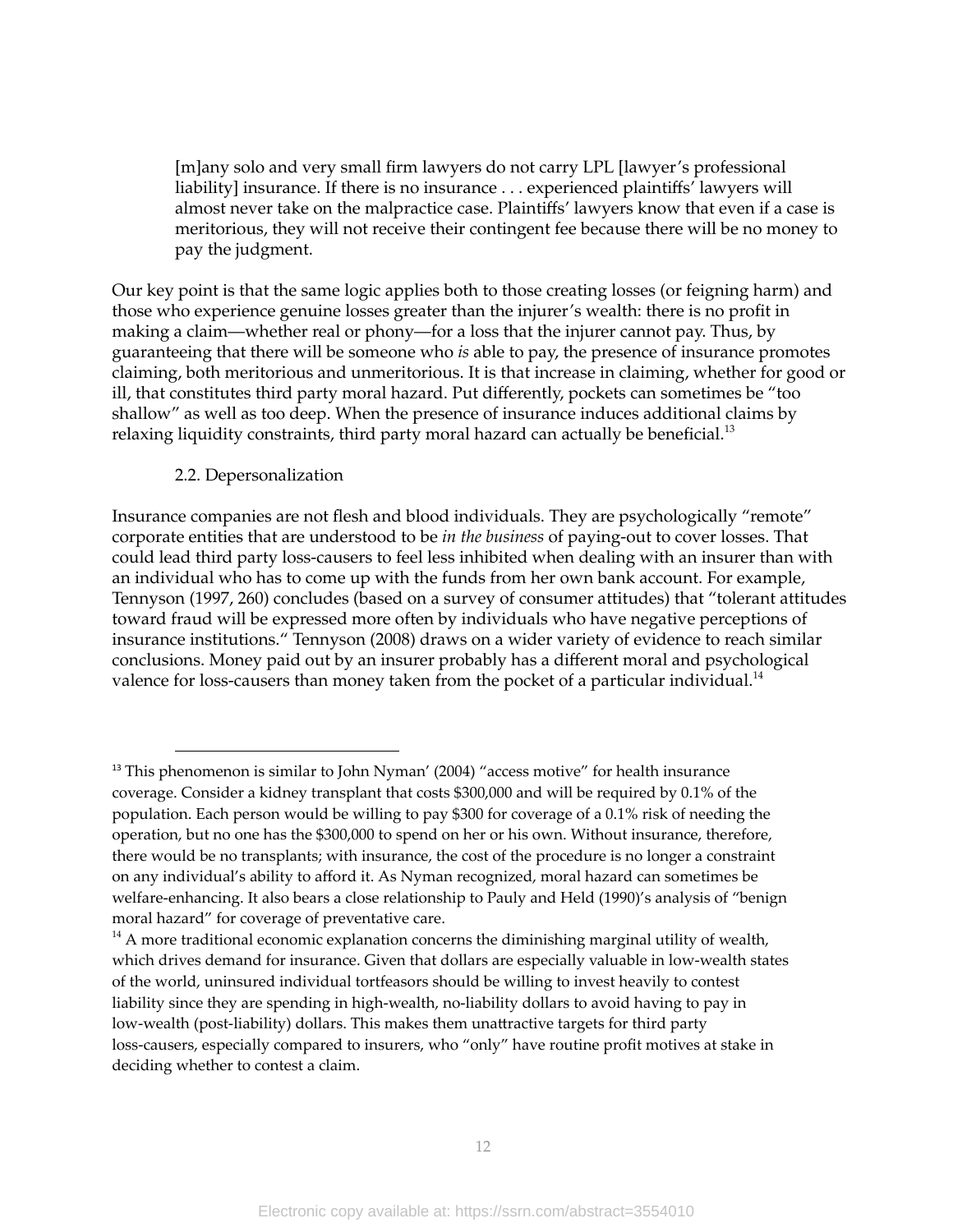Baker (2001) describes the moral economy of "blood money" in tort litigation, and suggests that these kinds of social/psychological concerns are widespread. Baker reports that plaintiffs' lawyers rarely ask for more in damages than the limits of the defendant's insurance policy: funds obtained from an insured's *personal* wealth (beyond what is covered by insurance) are known as "blood money," and there is a widespread norm among plaintiff's lawyers against going after such assets (unless the tortfeasor has deliberately chosen to under-insure). These findings are consistent with the hypothesis that loss-causers might feel differently about taking money from insurers than from identifiable individuals.

The fact that the Federal Rules of Evidence bar juries from hearing about a defendant's liability insurance (or lack thereof) lends further support to the depersonalization theory. F.R.E. 411 states that

[e]vidence that a person was or was not insured against liability is not admissible to prove whether the person acted negligently or otherwise wrongfully....

This so-called "Insurance Exclusionary rule" originated in  $19^{\rm th}$  century common law, and is apparently based on the idea that "a jury confronted with a sympathetic plaintiff and informed that a well-healed defendant is insured may, despite lack of evidence of wrongdoing, find the defendant liable and impose a large award to provide for the plaintiff" (Greene et al (2008, 196)). The presence of insurance seems to matter to jurors; it probably also matters to claimants (whether bona fide or not).

## 2.3. Poorer Detection or Worse Bargaining

Beyond enhancing *ability* to pay, another reason why the presence of insurance may make for more loss-causing by third parties is that it can enhance *willingness* to pay: insurers may be in a worse position to detect false or fraudulent claims than are the individuals to whom such claims would otherwise be made. Or, insurers might be more generous (pay out more per dollar claimed) than individuals who are paying out of their own pockets.

We don't have much evidence on these issues, but consider the example of no-fault auto insurance fraud in New York. According to a veteran fraud prosecutor (Ferguson, 2011), fraudulent claimants were able to swamp insurers' claims-handling and investigation resources by submitting phony or exaggerated claims for reimbursement at a rate that was too high for insurers to handle within statutorily required time limits for payment of claims. Insurers thus ended up paying-out on claims that an individual tortfeasor would almost certainly not have conceded.

More generally, bad faith liability for an insurer's failure to pay a claim could lead to similar effects (Browne, Pryor & Puelz 2004). If insurers are subject to treble damages for wrongly failing to pay a claim, they will at the margin be induced to pay some questionable claims that an individual paying out of his or her own funds would have been willing to contest (Tennyson & Warfel 2008). In turn, insurers' reluctance to challenge some claims makes loss-creation more profitable for third parties.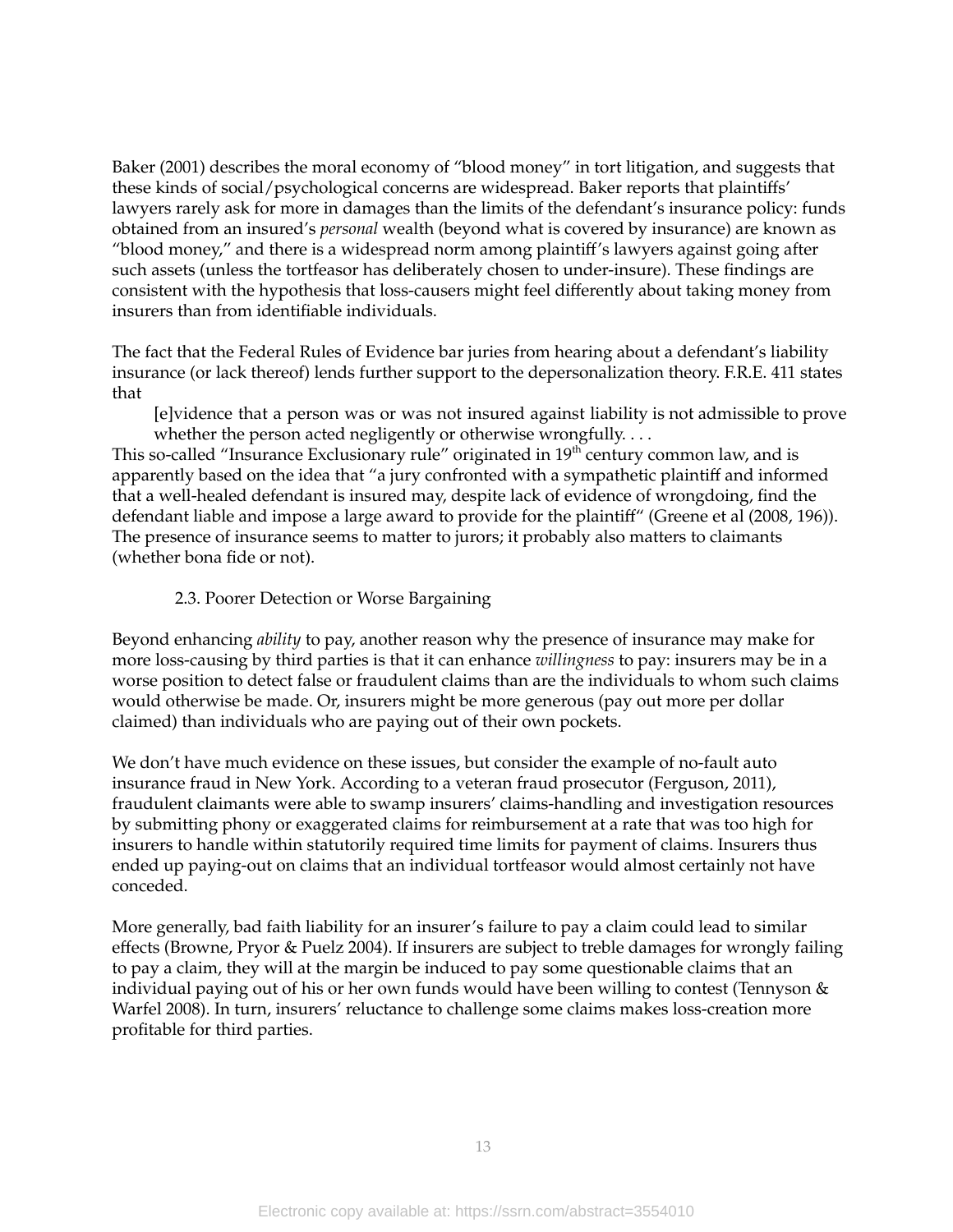Of course, the reverse possibility also needs to be considered: insurers might well be *better* at detecting illegal claims than individuals would be. A high-volume claims-processing operation could be in position to observe suspicious patterns in claiming that would be invisible to an individual who only sees a single request for payment. And it is likely that there are economies of scale in fraud-detection that insurers are better-placed to take advantage of than are individual payors. As for skill in negotiating, Shortland (2017) reports that kidnap insurers drive considerably tougher bargains than individuals. These insurers form a kind of loose cartel; and they are repeat players, not one-shotters, so they internalize the costs that higher ransom payouts (in today's kidnapping) cause in the form of more *future* kidnappings due to deep pockets/supply side response.

## 2.4. Spillovers from Ordinary Moral Hazard

Third party moral hazard can also occur as a kind of general equilibrium spillover that flows from ordinary first party moral hazard. The idea is that when (first) party X obtains insurance, (third) party Y—whose function is to monitor or protect X—now has less of a reason to do so. (Recall that there is an insurer who constitutes the "second" party.) The presence of insurance may thus alter Y's behavior. We think of this as "communicable" Moral Hazard because it spreads from insureds to those who interact with them. For instance, insurance may replace or crowd-out monitoring by others, since the benefits of such monitoring are reduced if one's counterparty is insured. Goldberg (2009) argues similarly that corporate demand for liability insurance is best explained by the desires of suppliers and customers to rid themselves of various financial monitoring tasks and outsource them to their counterparty's insurer.

Consider the specialized and generous form of insurance coverage known as jeweler's block policies, which cover the theft of precious stones from jewelers. 15 If thieves know that most jewelers have such coverage, they may be more likely to commit robberies, since they expect that first party moral hazard on the part of jewelers will make theft easier. More mundanely, there is evidence that auto or computer repair shops, taxicabs, and other service providers raise prices for consumers who are not paying out of pocket, and thus face reduced incentives to shop for a good deal (Balafoutas et al, 2017; Kerschbamer et al 2016). In this scenario, ordinary moral hazard occurs when insurance reduces policyholders' incentives to undertake comparison shopping at a *given* price level; third party moral hazard is reflected in sellers' charging higher equilibrium prices because insurance has made demand less elastic by separating the costs of search (borne by insureds) from its benefits (which accrue to insurers).

Sometimes, however, the contagion may move directly from the insurer to third parties, even without any first party moral hazard. Third party moral hazard of this kind might have played a key role in the financial crisis of 2008. <sup>16</sup> Financial economist Darrell Duffie (2018, 99) rejects "[c]onventional moral-hazard explanations of the excessive pre-crisis leverage of the big banks"

<sup>15</sup> Judge Posner discusses these policies and their potential for conventional moral hazard in *A.M.I. Diamonds Company v. Hanover Insurance Company*, 397 F.3d 528, 530 (7th Cir. 2005).

<sup>&</sup>lt;sup>16</sup> Thanks to Gary Klein for this insight.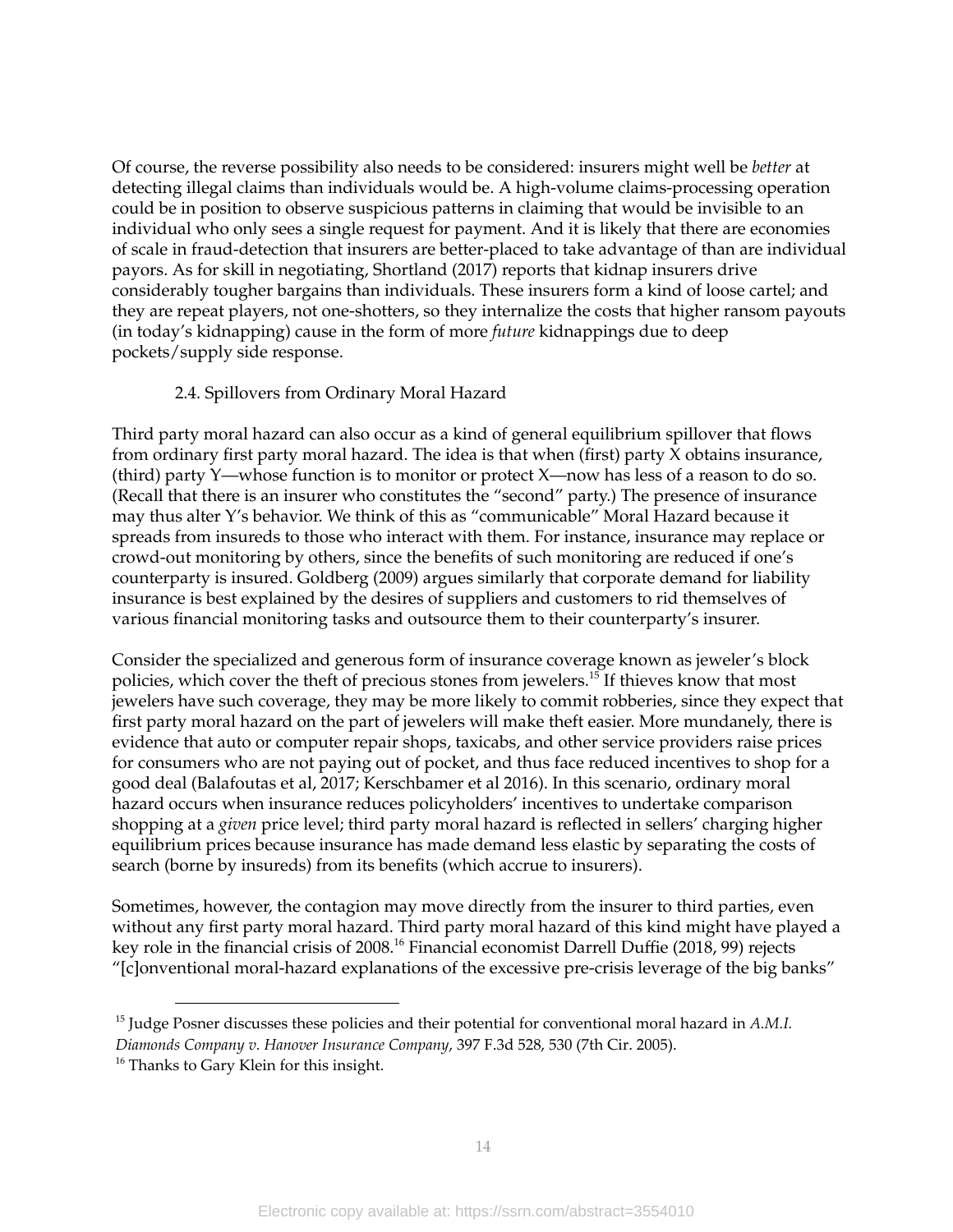and suggests instead that the "insured" financial firms "did not even need to think about the moral hazard of [their own] government bailouts—they merely needed to observe the exceptionally low costs of debt financing offered to them by creditors." Rather than directly increasing risk-taking by insureds, this is a story in which insurance erodes *market* discipline: When a bank is understood to be "Too Big to Fail," its lenders reason that there's no need to monitor it or charge a penalty for its risky behavior, and it thus faces reduced incentives to be careful.

#### 3. POLICY AND WELFARE IMPLICATIONS

In this Part, we detail the costs of third party moral hazard and the efficacy and efficiency of private sector attempts to limit it. Our bottom line is simple: controlling the loss-causing or claiming behavior of third parties is difficult for insurers, and even when it is possible, it may have counterproductive effects on welfare. We conclude that extra-contractual measures are needed to efficiently limit third party moral hazard, and we suggest several possibilities.

#### 3.1. The Costs (and Benefits?) of Third Party Moral Hazard

In assessing the cost of third party moral hazard, it is important to distinguish between three kinds of costs that such behavior may impose. First, there are "primary" losses. Most economists would argue that payments made to kidnappers or fake accident victims do not themselves constitute *social* losses. Such payments merely transfer wealth between parties, at least to the extent that they do not use up any resources in the process (Tullock 1967). But kidnappings and other sources of third party moral hazard *do* generate real losses, including stress and hassle for kidnap victims and their families, the costs of negotiating ransoms, and so on. And even fake accidents can entail some actual harms: for example, if the "victim" in the auto accident had actually sustained an injury in staging the accident, this would constitute a social loss attributable to insurance. 17

In addition, third party moral hazard generates "secondary" losses in the form of the resources used in *creating* fake losses (for example, the time and effort to stage them). These expenditures constitute true losses from society's perspective. So too do additional expenses by insurers to audit for fraud or otherwise prevent, detect, or deter third parties from their rent-seeking behavior.

<sup>&</sup>lt;sup>17</sup> In some cases, victims may suffer real harm, even if their initial injuries were not real. Consider a well known case involving the deliberate and large-scale mis-diagnosis of silicosis by a ring of doctors and lawyers (*In Re Silica Products Liability Litigation* 398 F. Supp. 2d 563 (S.D. Tex. 2005)). Most of those diagnosed with the disease were not in fact suffering from it: they were "screened" by fake diagnostic firms that colluded with the plaintiffs' lawyers. Some of the victims subsequently sued their lawyers, alleging that they "suffered injuries, both financially and mentally, in that they lived their lives [wrongly] believing they had been diagnosed with the incurable disease of silicosis" while their lawyers "reaped the profits of any false diagnosis" Canfield (2013).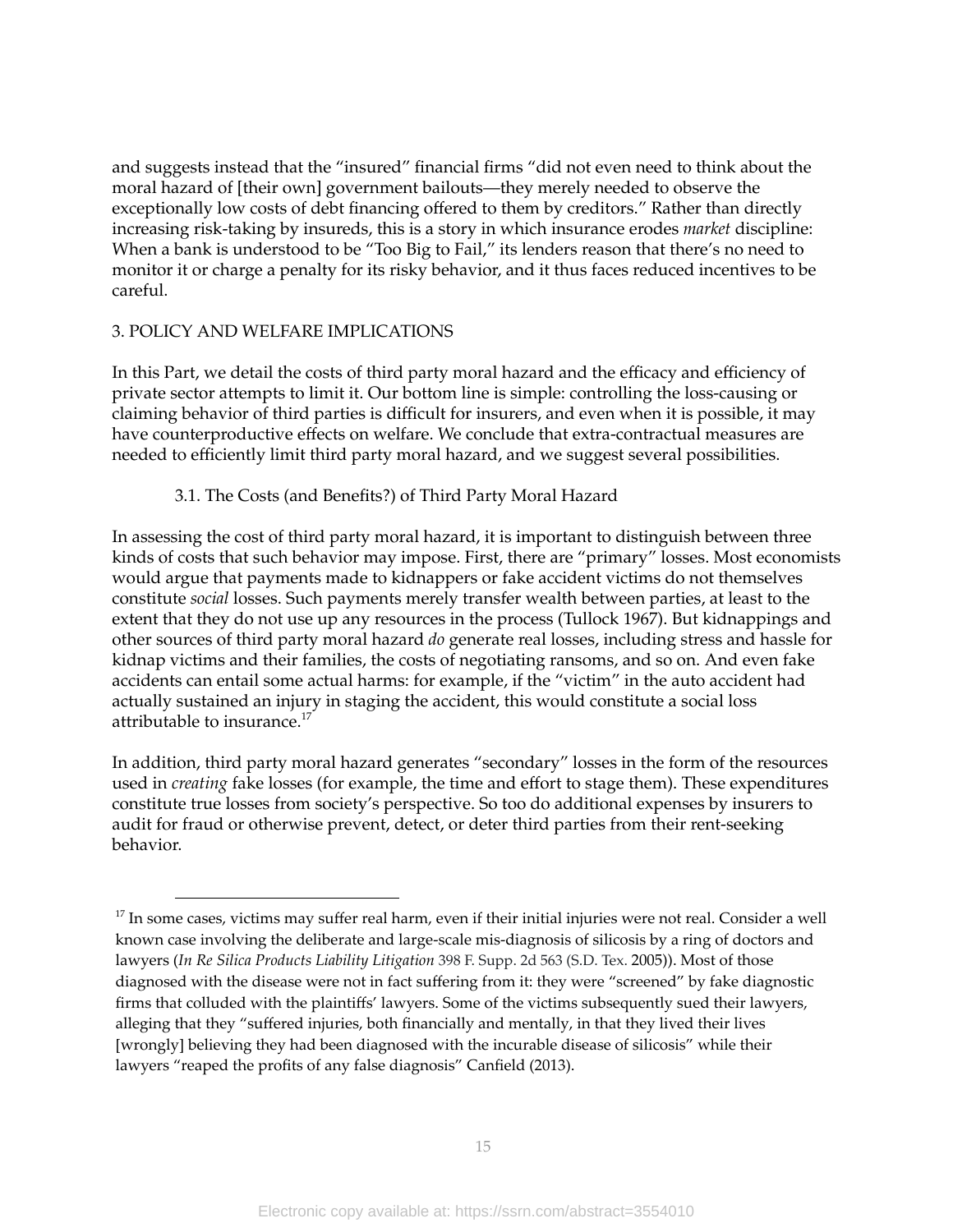Finally, third party moral hazard may also generate through the creation or worsening of adverse selection problems. Notice to begin that even if payments by insurers to "victims" are not true *social* costs, they are certainly real from the perspective of the insurer paying the claim. As such, they represent financial costs that the insurer has to cover, and in a competitive equilibrium, they will be recovered in the form of higher prices for insurance. Higher prices, in turn, make insurance less attractive to the least risky (marginal) customers. That's because the marginal customer (the one just willing to buy insurance at the going rate) is typically less risky than the average customer among all those buying. Pushing people out of the market will lower welfare: those who value insurance by more than it would have cost to provide it to them will suffer a loss (Einav & Finkelstein 2011). 18

## 3.2. Self-Help by Insurers

Insurers have developed a well-known arsenal of weapons to combat first party moral hazard, comprising at least the following seven techniques: (a) deductibles and copays (b) exclusions; (c) underwriting to screen high-propensity individuals; (d) experience rating; (e) loss controls; (f) ex post auditing of claims; and (g) ex ante monitoring.

There is a broad consensus among scholars of insurance law and economics that, in combination, these measures are reasonably effective at controlling first party moral hazard in most contexts (Baker 1996; Avraham, 2012; Ben-Shahar & Logue 2012; Shavell 1982). But these mechanisms are inoperative or ineffective when applied to third party moral hazard, and efforts to control deliberate loss-causing behavior have different welfare consequences from attempts to control ordinary moral hazard.

The first four techniques (deductibles, exclusions, underwriting and experience rating) govern risk via the contract between the insurer and the policyholder; they are of little use in constraining the loss-causing behavior of third parties. True, an insured with a substantial deductible will have *some* reason to prevent loss-causing by third parties, since she or he bears some share of any loss that occurs. But this effect is likely fairly small, and in some cases, may even *worsen* the problem of third party moral hazard (Sulzle & Wambach 2005). Experience rating also offers an insured a modest reason to limit losses caused by third parties, since even if she is covered for a current loss, her future premiums will increase as a consequence of any claim she makes.Underwriting is presumptively irrelevant to third party moral hazard, since the insured's character or riskiness is not really at issue in the occurrence of losses caused by third parties. Similarly, exclusions are of limited value in deterring third party behavior, since the primary conduct that is excluded is that of the insured, while the loss is caused by someone else.

That leaves the last three techniques—loss control, ex post auditing, and monitoring—as the primary methods available to insurers to limit third party moral hazard. These may be effective

 $18$  Recent theoretical developments also point to a link in the opposite direction, suggesting that the existence of adverse selection can lead to additional fraud (Boyer and Peter 2019).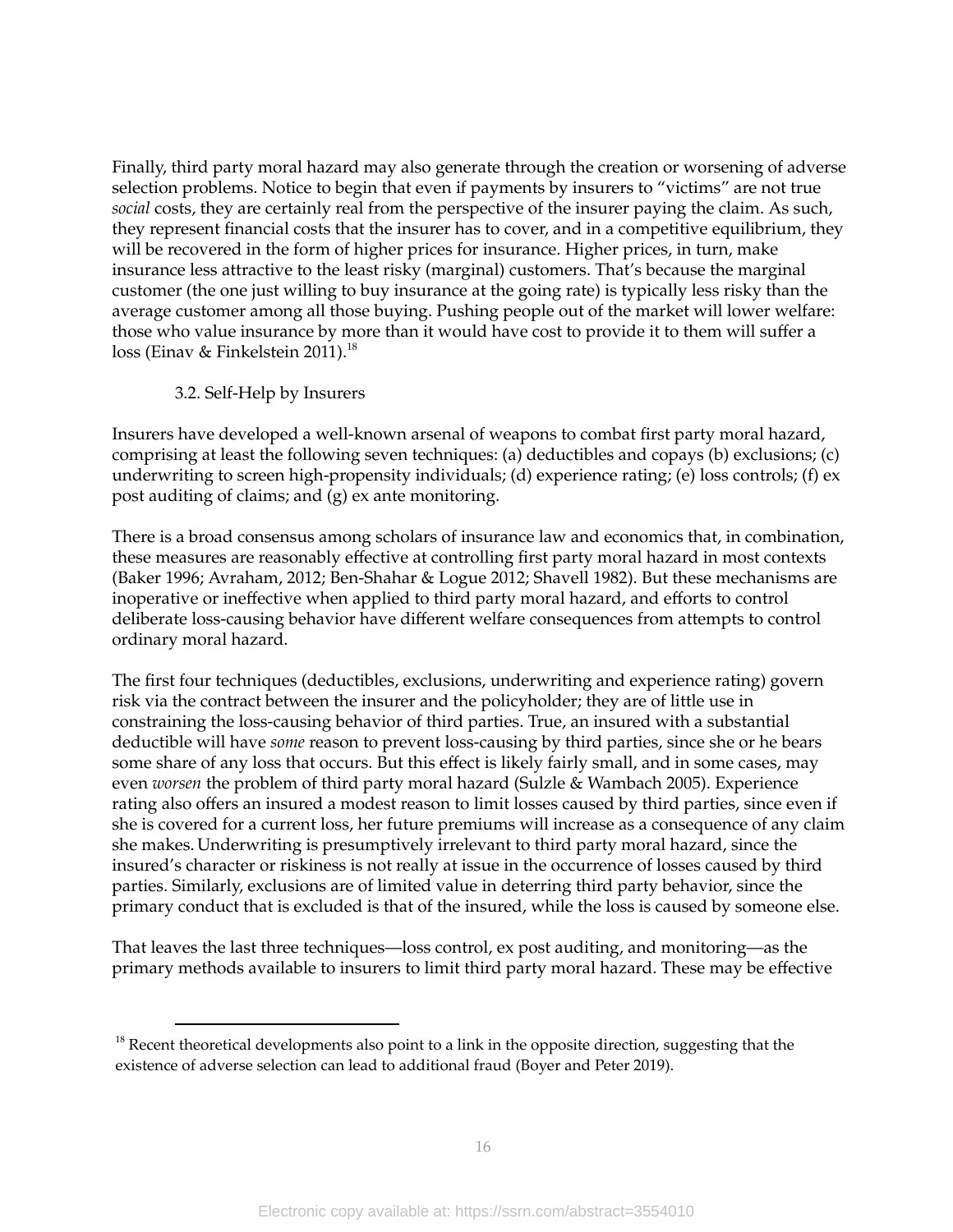in some contexts, but they pose significant problems for public policy that are unique to third party moral hazard.

## 3.2.1. *Loss Control*

In some settings, insurers can and do provide instruction to policyholders on how to avoid or mitigate risks posed by third parties. Loss control services are frequently bundled with the provision of kidnap insurance, for example (Shortland 2019), and consist mostly of advice on security—how big a wall to build around one's house, which areas of the city to avoid, and so on.

Third-party generated losses are more difficult to control than those caused by first parties, however. Third parties are *active* loss-causers, who have agency and strategic capability. Steam boilers do not take countermeasures to increase their ability to explode if they are inspected more frequently. Kidnappers and pirates, however, *do* respond to efforts to limit their effectiveness. Moreover, some third party activities are simply not amenable to loss control directed at first parties. Drug copays and excessive MRI use cannot easily be mitigated by training policyholders about how to avoid such losses. Indeed, even when consumers are coached to use cheaper MRIs, they don't do so (Lagasse 2018).

Some kinds of liability insurance—for example, Directors and Officers policies—might seem to be amenable to loss control activities directed against third parties. Insurers could provide companies with advice on implementing best practices for corporate governance so as to reduce the risk of being sued for a violation of corporate law, for example. But in practice, D&O insurers do not seem to make widespread use of loss control, for reasons that are not well understood (Baker & Griffith 2006; we discuss insurers' creative use of the duty to defend to control third party moral hazard below).

By contrast, Employment Practices Liability (EPL) insurers widely tout their loss-control services as part of their marketing efforts (Talesh 2015). But even when loss control can be used effectively, limiting payouts to third parties has different welfare implications than preventing first party losses. There are at least two important differences between first- and third-party loss controls in liability insurance.

## 3.2.1.1. Harm Reduction vs Liability Reduction

The first is the distinction between loss prevention and *harm* prevention. In first party moral hazard, preventing losses is straightforward: the insurer tells the policyholder how to inspect his boiler to minimize the chance it will explode, or how to store chemicals to prevent a leak. But there are actually two kinds of "prevention" at work in the context of liability insurance: forestalling legal liability (conditional on harm) and preventing the occurrence of the harm itself. For example, many EPL insurers advertise their ability to help employers "bullet-proof" their employment policies by establishing proper training procedures, refining language in employee handbooks, and so on (Talesh 2015). Following best practices for Human Resources management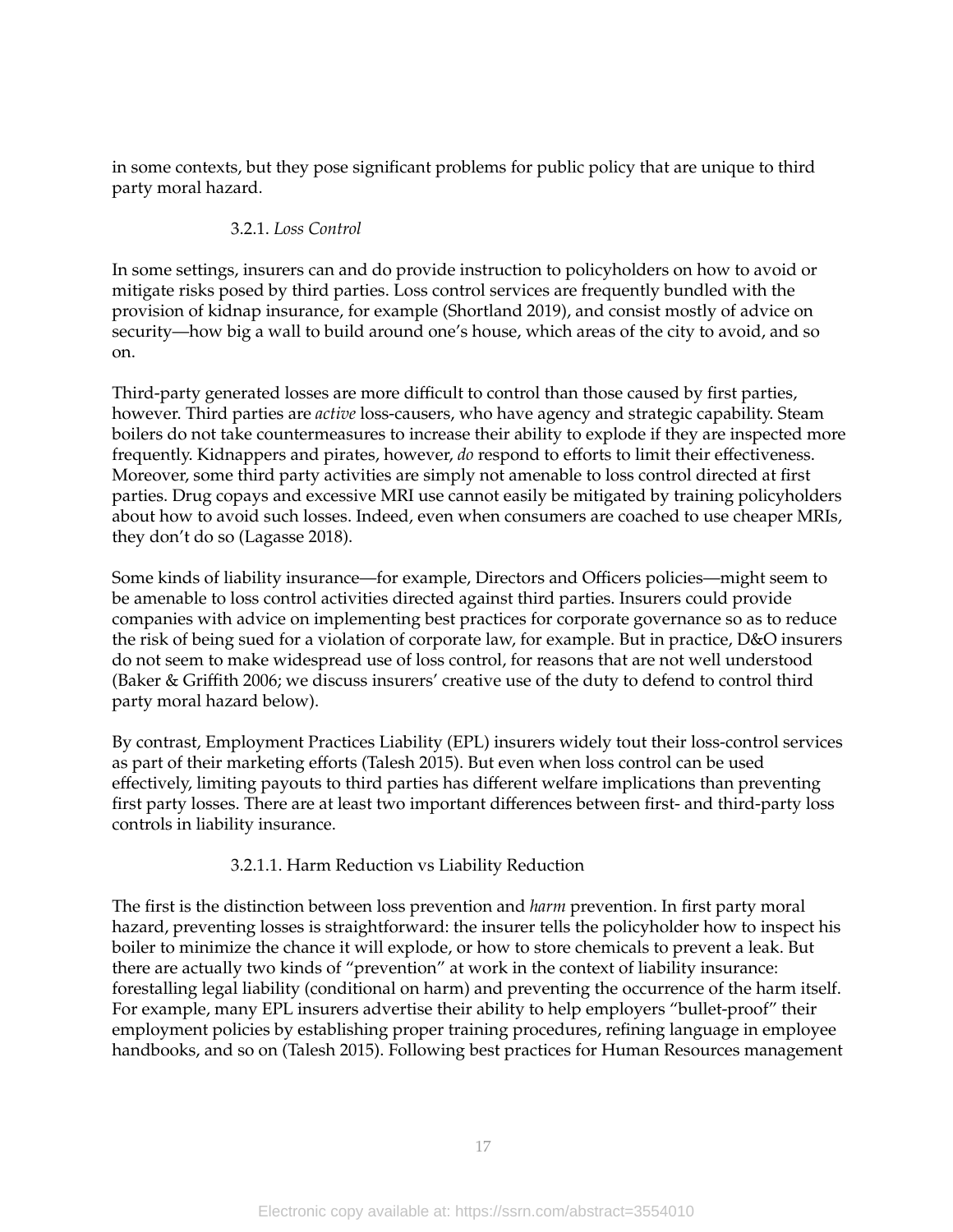may indeed reduce the likelihood that a plaintiff is successful in a lawsuit against the insured. But preventing liability ex post is not the same as preventing the actual occurrence of losses ex ante, and most employer training probably has little or no effect on actual behavior—that is, on losses resulting from employee misconduct, such as harassment. Grossman (2003, 3) concludes that "[s]exual harassment policies and procedures do not seem to have any reliably negative effect on the incidence of sexual harassment." Other scholars who have looked at the issue agree (Dobbin & Kalev 2016): loss control in the context of EPL insurance has become a kind of "bureaucratic vaccine against *lawsuits* for harassment." (Dobbin and Kelly 2007, 1234 (emphasis added)).

Loss controls that actually reduce the *incidence of harms* ex ante are different from those that simply forestall *liability* ex post. Cost-effective harm reduction benefits both the insured and potential victims (who are not injured), with clear positive welfare effects. Forestalling liability (without reducing harm) will presumably deter some third parties from loss-causing behavior: fake victims are less likely to file lawsuits if such suits are less likely to succeed. But if insureds can defeat liability without actually reducing harms, then even victims with legitimate claims are less likely to succeed. Reducing the success rate of plaintiffs (without reducing the incidence of harm) deters deliberate loss-causers, but at a cost of leaving *all* losses where they fall, even for innocent victims who did nothing to cause their loss. Loss-controls work differently in the context of third party moral hazard.

## 3.2.1.2. Diversion

A second problem with efforts to control losses from third parties is that they may lead to the strategic diversion of harm-causing activity (Reppetto (1976); Mikos (2006) offers a dissenting view). For example, suppose a kidnap insurer advises a policyholder to build a larger wall around his house to deter kidnappers. If the wall does its job, it will reduce the likelihood of third party moral hazard directed at the policyholder (and his insurer). But it will likely do so by deflecting potential kidnappers towards some other victim, with little or no gain to society as a whole. Indeed, shifting the incidence of misdeeds from one party to another will typically produce net social losses—building the wall uses up resources without reducing kidnapping at all, and may even create negative externalities in the form of too many walls. $^{19}$ 

Our bottom line is that loss controls can sometimes reduce some kinds of moral hazard caused by third parties. Unlike efforts to limit first-party losses, however, loss control activities directed against third parties are socially suboptimal: insurers will choose the wrong scope and type of loss controls because they do not take sufficient account of the externalities that third-party loss controls engender.

<sup>&</sup>lt;sup>19</sup> A further wrinkle is that precautions that are *unobservable* to potential wrong-doers may yield social gains. For example, if kidnappers can't tell who has an alarm system and who doesn't, then when A installs a new alarm, she raises the average level of precautions among *all* victims, and hence lowers the expected return to kidnapping generally (Ayres & Levitt 1998).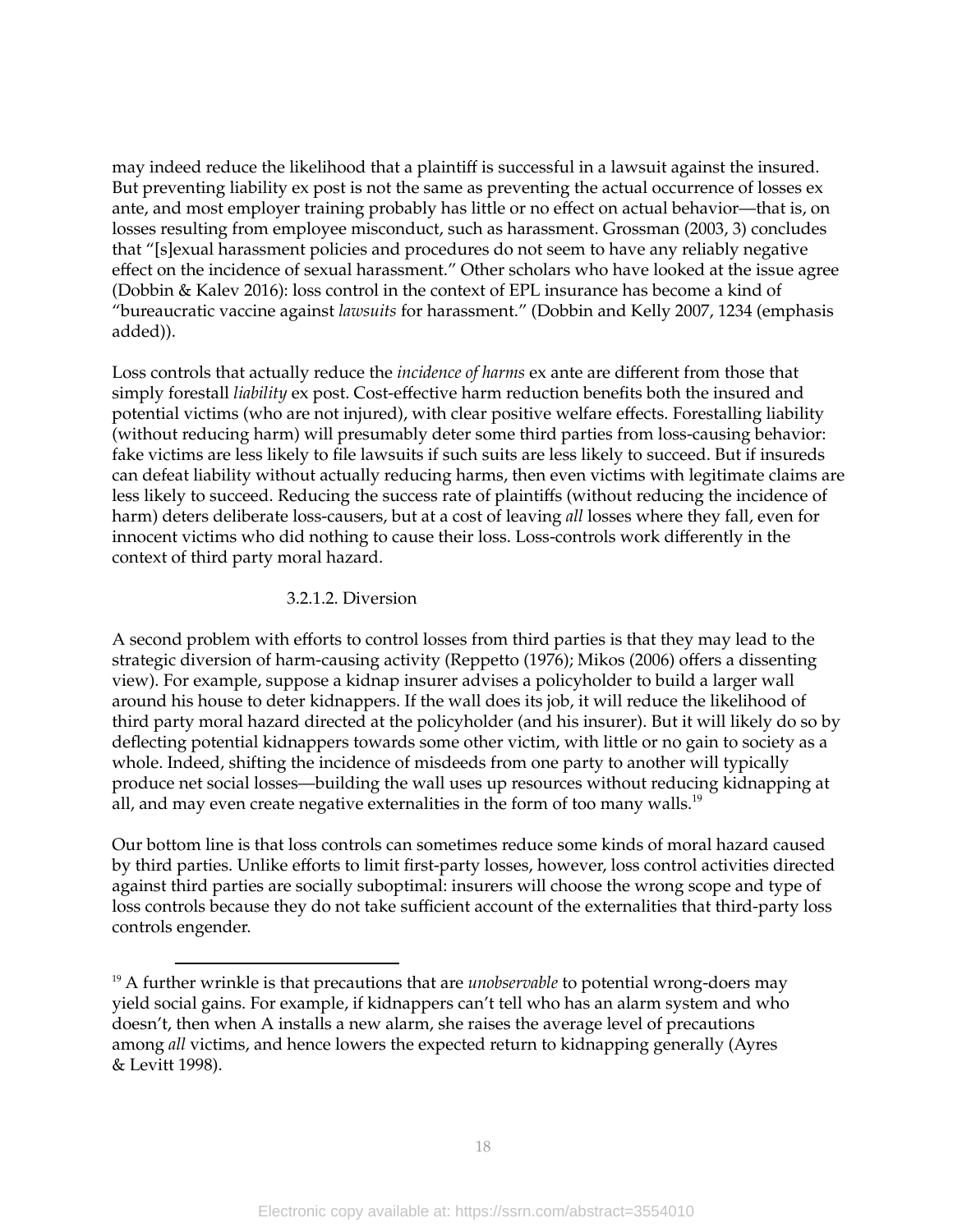## 3.2.2. *Monitoring*

Another approach to limiting ordinary moral hazard is through monitoring of the insured's conduct. The conventional wisdom is that if an insured's actions can be perfectly observed, it becomes possible to write a contract that specifies the degree of riskiness the insured is able to undertake, eliminating the problem of moral hazard altogether (Holmstrom 1979).

Of course, third parties can be difficult to monitor, since they operate in the wild and their identities are not known to the insurer in advance of any loss they cause. But first-party monitoring can be used to deter some kinds of third-party moral hazard, since loss-causers must usually interact with insureds in some fashion in order to create a compensable injury.

For example, automobile dashboard cameras would seem to reduce the possibilities for third party moral hazard in automobile insurance. It is therefore surprising that the technology has not been widely adopted in the US, although it is used in other countries.<sup>20</sup> One explanation is that American auto insurers do not offer discounts for cars with dash cams (dashcameras 2021; Evangelista 2015), as their British counterparts aggressively do, with premium reductions of 10 to 30 percent (Times of London 2018). But that begs the question of why not. We note that mandatory minimum coverage in UK auto insurance is roughly two orders of magnitude higher than in the US.<sup>21</sup> That gives UK insurers a strong incentive to subsidize this kind of monitoring. And since U.S. plaintiffs' lawyers typically limit their claims to the amount of the defendant's insurance coverage (Baker 2001), American drivers have reduced incentives to purchase a dash cam to protect their own assets.

## 3.2.3. *Pre-Committing to (first party) Moral Hazard?* 22

Most liability insurance policies give the insurer the duty of covering both the underlying loss (the duty to indemnify) and any legal defense mounted by the insured (the duty to defend) (Silver 2015); Richmond 2016). The logic for doing so is clear: if policyholders paid for their own defense, but insurers covered any damages for which the policyholder was ultimately found liable, the insured would want to spend almost nothing on defending the claim, since any damages would ultimately be paid by the insurer. Usually, therefore, the duty to defend is bundled with the right to control the defense: the party that has to pay (here, the insurer) gets to choose how to organize the defense and how much to spend. Allocating the costs of defense and

 $20$  Roughly one-quarter of British motorists use dash-cameras (Aviva, 2018). They are also very widely used in Russia (Lavrinc 2013).

 $22$  We owe the key insight in this section to a conversation with Steve Thel. <sup>21</sup> As noted earlier, English motorists must have at least £1,200,000 (\$1.7 million) in property damage coverage for any vehicle. While we have been unable to uncover any official survey of minimum coverage requirements in US auto insurance, our calculations suggest that the mean requirement for liability coverage across US states is only \$17,000, with a median of \$15,000; two states, Iowa and New Hampshire, have no minimum coverage at all. Findlaw.com (2021).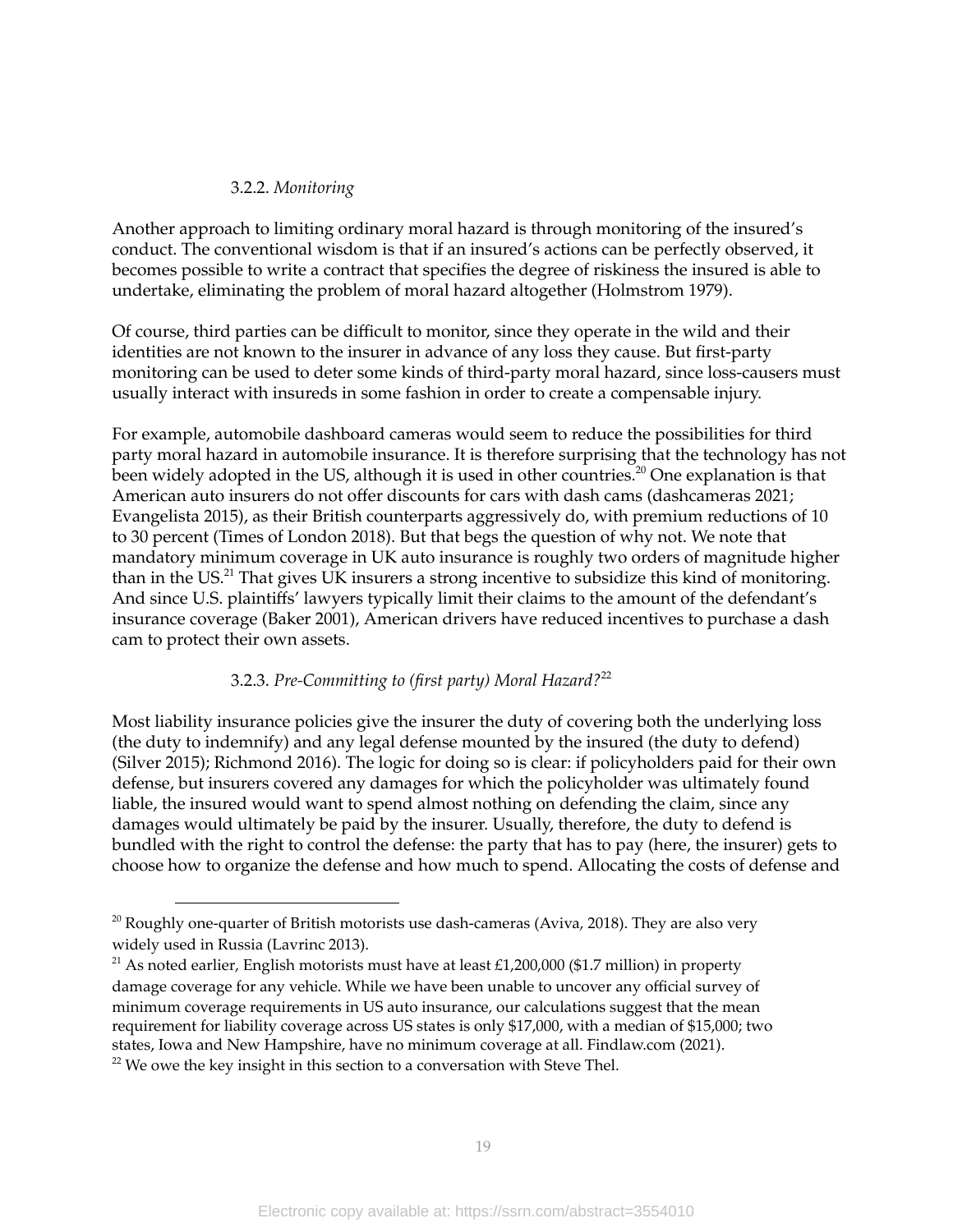the payment of liability with the same party avoids the obvious moral hazard problems that occur when a party has to pay to prevent losses to someone else.

Puzzlingly, however, some liability insurance contracts separate the duty to defend and the right to control the defense. This pattern is observed in D&O insurance (Silver, 2015), as well as areas such as errors and omissions in professional services, and some excess loss policies (Nierengarten 2013, 7; Nierengarten 2012; Richmond (2016) provides sample language and citations). Some patent-infringement liability insurance has this feature as well. $^{23}$  Technically, this is known as a "duty to reimburse" or as a "defense cost indemnification policy," rather than a typical duty to defend.<sup>24</sup> Given the logic above, its existence seems puzzling: Why would insurers cede control over the defense and agree to let policyholders freely spend the insurance company's money to defend against liability that policyholders will not have to pay?

One explanation is that insurers with reimbursement duties do retain some control over defense costs through "co-control" language, which allows them to forestall some moral hazard problems (Nierengarten 2012). But here, first party moral hazard may be a feature, not a bug, because it can be used to control third party moral hazard.

Suppose insureds face the possibility of strike suits that are brought purely for their settlement value. (These are suits that would lose if they were litigated, but for which the costs of mounting a defense are high relative to the costs of bringing a claim (Cooter & Rubinfeld 1989, 1083).) By prepaying (sinking the cost) for an insurance policy that covers generous spending to defend against litigation, insureds are able to make a credible commitment that they will not settle if sued. $^{25}$  In turn, that should mean that plaintiffs will be deterred from filing strike suits in the first

<sup>&</sup>lt;sup>23</sup> See, e.g., http://patentinsuranceonline.com/Defense.html, which states that upon compliance with the policy terms, [the insurer] will then authorize the lawsuit filed against you. You have choice (*sic*) of legal counsel to represent you in the lawsuit; however, [insurer] may suggest reliable and preferred counsel for you to use—but the choice is yours. You also decide the final settlement terms.

 $24$  "A defense-cost-indemnification policy is an insurance policy in which the insurer agrees to pay the costs of defense of a covered legal action and does not undertake the duty to defend. Typically, such policies also cover settlements and judgments." Restatement of the Law of Liability Insurance § 22 (2019).

 $25$  A public promise by the policyholder herself to vigorously litigate all claims would not be credible if she had to spend her own money to do so: when the time came, the insured would find it in her interests to settle to avoid having to incur the defense costs. But if she had already sunk the costs of insurance coverage, the marginal cost of litigation would be zero and the policyholder would thus want to spend lavishly on defense if she were sued. Leaving the duty to pay for defense costs with the insurer runs into the reverse commitment problem—the insurer would want to settle cheaply, rather than litigate. It is only by *separating* the decision about how much to spend on litigation from the duty to pay for these costs that the parties can sustain a credible commitment not to settle, and thereby deter litigation. After writing this, we discovered a more formal treatment of these ideas (Llobet & Suarez 2012; for a more elaborate model that situates liability insurance in a mechanism-design context, see Lemus, et al 2020.)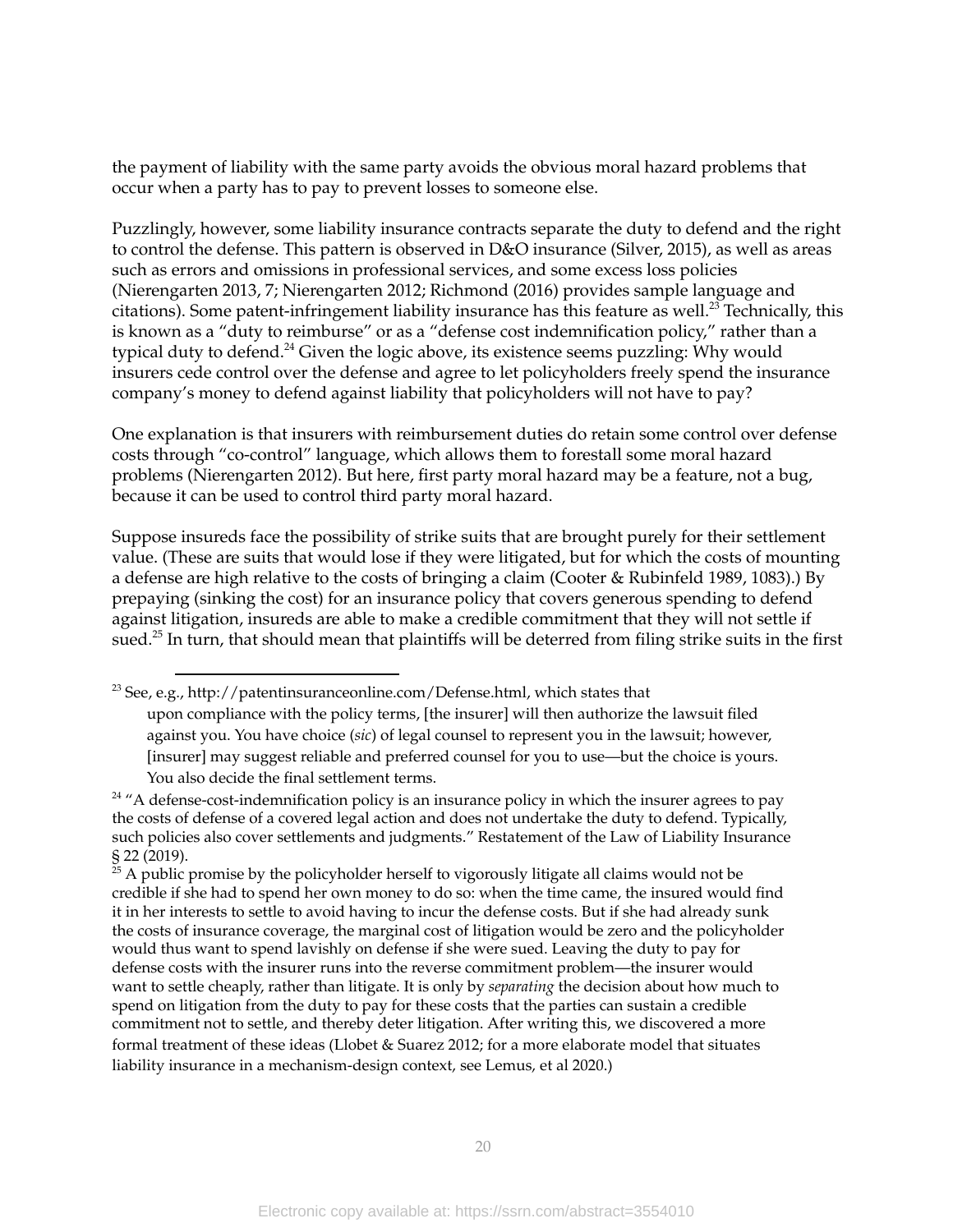instance, knowing that policyholders will want to freely spend their insurer's money to hire the best lawyers and use them extensively in defending against any claims. In equilibrium, therefore, defense reimbursement will not actually be necessary, and premiums can be quite low as a result.

If the duty to reimburse is used as a commitment device to deter strike suits in some kinds of liability insurance, an obvious question is why it is not used more broadly. One possibility is that it is employed where strike suits are common and the plaintiff's bar is highly specialized and strategically sophisticated. That is a plausible characterization of the securities and the patent litigation landscapes. But where the plaintiff's bar is insufficiently sophisticated, attempts to deter lawsuits by pre-sinking legal costs may not work. For example, most employment litigation is brought by unspecialized and unsophisticated lawyers (Moss (2013)), who might not understand how a pre-paying for defense costs shape defendants' litigation incentives. Thus, we might expect that Employment Practices Liability Insurance (EPLI) would use a duty to defend, as appears to be the case, $^{26}$  rather than a duty to reimburse.

## 3.3. Governmental Assistance

Insurers are constrained by contractual privity in coping with third party moral hazard. The contract between the insurer and policyholder can govern some aspects of the latter's behavior, but is much less useful in controlling the behavior of third parties.<sup>27</sup> Moreover, to the extent that insurers can deal with these problems, they may face the wrong incentives in doing so. These constraints, we believe, create an important role for governmental actors, whose powers are much broader and whose incentives differ.

Some kinds of third party moral hazard are independent crimes. Where that is the case (as, for example, schemes of the type described by Rashbaum et al (2018)), enhanced criminal enforcement is likely to be the best way of deterring large-scale third party moral hazard. As the head of the New York State Trial Lawyers Association put it, "[T[he easiest and the most direct way to [reduce no-fault auto insurance fraud] is better law enforcement efforts." (Timko 2011, 205). Even where no criminal conduct is at stake, the state can still play a useful role by barring certain kinds of third party moral hazard, as Massachusetts and a few other states have chosen to do in the case of drug copay coupons discussed earlier.

<sup>&</sup>lt;sup>26</sup> We are unaware of any survey of the prevailing treatment of defense costs in EPLI policies. One industry insider has observed that "EPLI policies are of the 'duty to defend' variety" (Monteleone 1996, 160). Cf, Mount Vernon Fire Ins. Co. v. Visionaid, Inc., 477 Mass. 343, 345 (2017) ("policy provided that [insurer] had 'the right and duty to defend any Claim to which this insurance applies'").

 $27$  Consider a repair shop that seeks to overcharge a customer, knowing she has insurance. First, as noted in Section 2.4, insured customers have no reason to push for lower charges. And while it might be possible to write the insurance contract in a way that required both parties to demonstrate that the repair costs are justified, this would be difficult and costly to implement. And the evidence cited in notes 5, 6, 8, and 14 suggests that in fact, the problem is not actually solved. Detecting overpayment is far from straightforward in most contexts; that is certainly the case in health care, where overbilling has proven very difficult to constrain (Hyman and Silver 2018).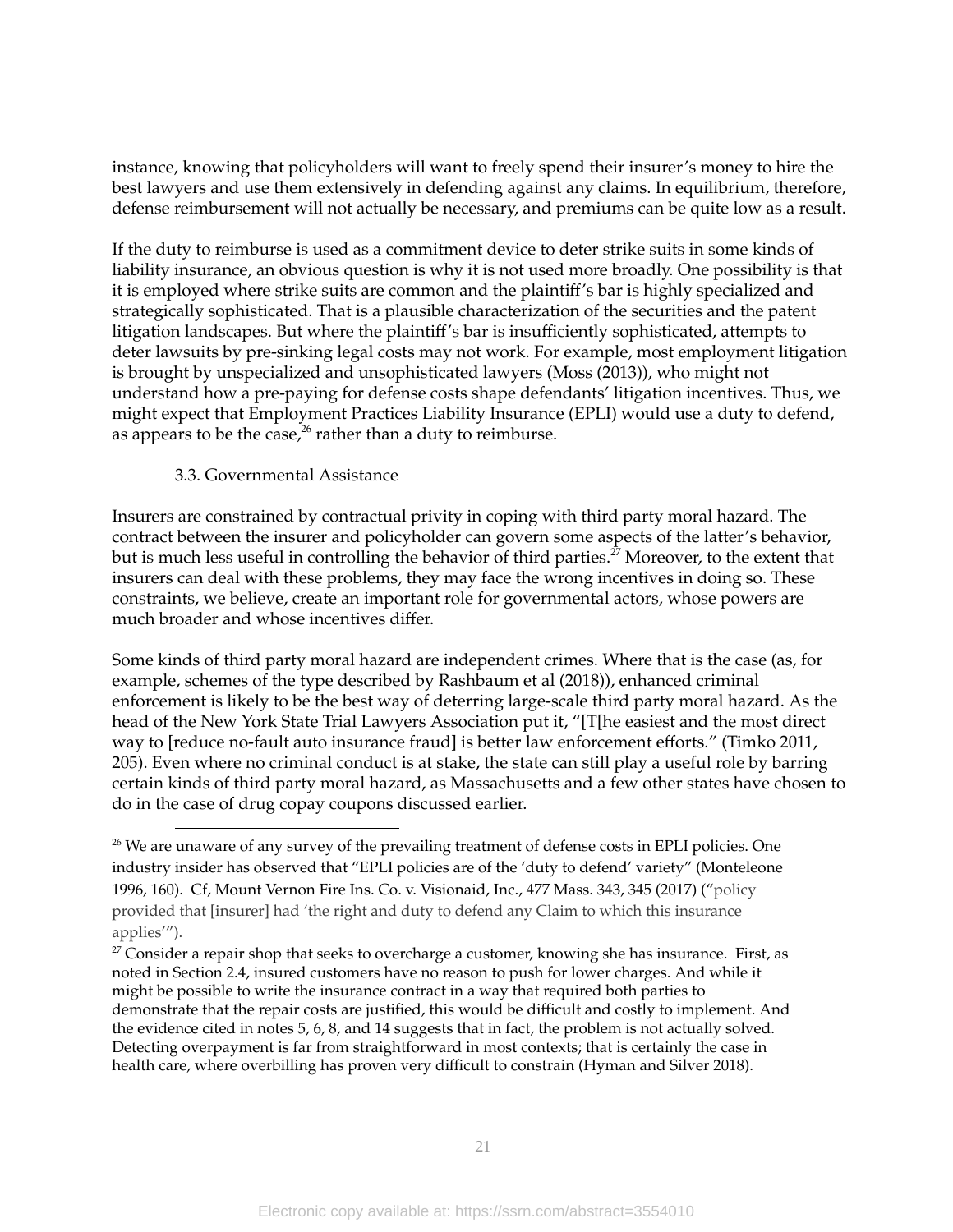State intervention does risk crowding-out some private enforcement efforts. But because governmental actors do not face the same profit motives that insurers do, public enforcement can complement private efforts. At the margin, insurers have a built-in incentive to deny claims of ambiguous validity.<sup>28</sup> Shifting some of the job of apprehending third party loss-causers to the state therefore eases pressure on insurers to deny claims, and benefits legitimate claimants.

As an alternative to pure public or private enforcement, there are some hybrid models of public-private cooperation that are also worth considering. For example, some insurers have created and funded task forces to work with law enforcement at reducing fraud (National Insurance Crime Bureau, n.d.). These offer the advantages of economies of scale and insider knowledge, combined with the heightened powers of public enforcement.

## 3.3.1. *Technology Standardization and Reporting*

An obvious role for collective action in combating third party moral hazard is to regulate the collection and transmission of data that can be used to detect it. For example, US life insurers have established a system of record-keeping for "police departments to check if a homicide victim is named on a life insurance policy. Several perpetrators have been arrested and convicted thanks to this system" (Coalition Against Insurance Fraud 2017, 7). In 2018, English police and dash-camera manufacturers collaborated on a national dash cam safety portal, which "allows owners of any brand of dash cam to submit footage quickly and easily to the relevant authorities" (Muyanja 2018).

## 3.3.2. *Cartelization or Regulation of Industry Structure*

As Shortland (2019) persuasively demonstrated in the case of kidnap insurance, some types of third party moral hazard can be managed through the structural design ("governance") of insurance market contracting. If insurance is provided by a small group of sellers, with close social ties and the ability and incentives to share information, it may be possible to overcome the dynamic coordination problems that would occur when individual victims make separate payments out of their own pockets.

As we explained earlier, one-time victims of kidnapping are more willing to overpay for ransom demands than are repeat players. Given an upward-sloping supply curve for kidnappings, overpaying today will generate additional entry (more kidnappings) in the future. But one-time victims do not care about the effects of their own overpayment on the volume of *future*

 $28$  Feinman (2010) argues that insurers' chief strategy for claims-handing boils down to "Delay. Deny. Defend." To counteract these tendencies, there has emerged an elaborate set of rules, both statutory and judicially-constructed, accompanied by significant penalties, governing what constitutes "bad faith denial of an insurance claim." For a recent empirical analysis, see Asmat & Tennyson (2014).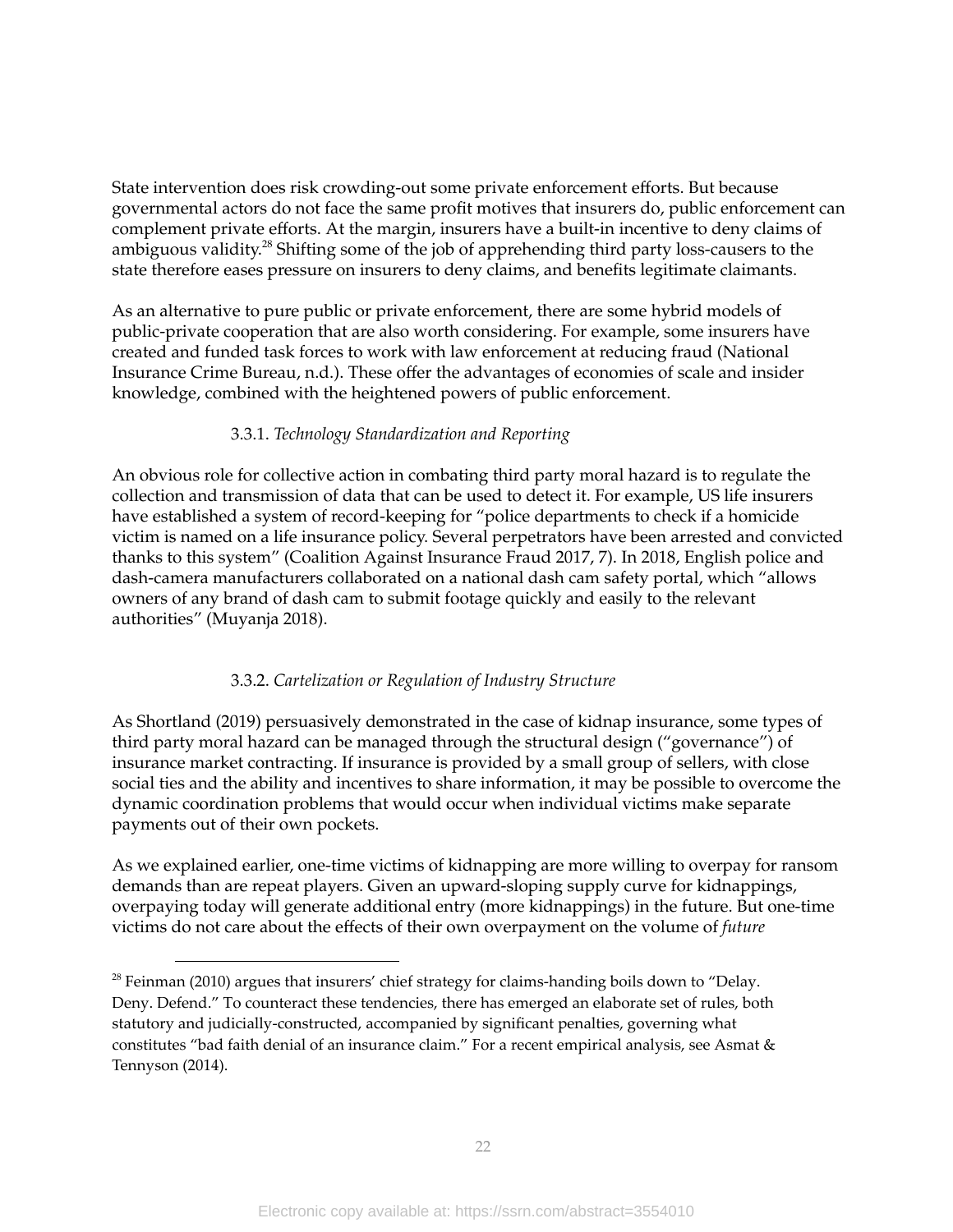kidnappings. By contrast, repeat players (such as kidnap insurers) will take future supply responses into account in assessing how much to pay today. An effective insurance cartel can therefore limit the incentives to overpay that would otherwise accompany individualized ransom decisions. The countervailing effects of monopoly power vs combatting third party moral hazard awaits further analysis.

#### 3.3.3*. Qui Tam Suits*

In addition to the possibilities just discussed, we propose the recognition of a new private cause of action, an insurance qui tam suit. The idea is to allow private individuals to bring suits on behalf of insurers against persons or entities who file false claims for insurance payments, collecting a fraction of the amount recovered as a bounty. Doing so amplifies disincentives for misconduct; importantly, it accomplishes this goal without altering the delicate balance of power that courts and regulators have sought to create between insurers and their policyholders (Baker, 1997 (liability insurance); Asmat & Tennyson, 2014 (bad faith)).

At its simplest, qui tam litigation expands ordinary notions of standing by offering a bounty to plaintiffs who bring suits to recover losses experienced by someone else, traditionally, the sovereign.<sup>29</sup> For example, in return for surfacing the problem and pursuing litigation against their co-conspirators, a doctor involved in a phony clinic that was set up to treat accident victims in one of the no-fault auto insurance scams in New York (Bharara 2015; Rashbaum et al 2018; Insurance Information Institute, n.d.) would be entitled to a percentage of whatever recovery was obtained for the insurance company.

Our model is based on existing anti-fraud legislation at the federal level, the False Claims Act (31 U.S.C. §3729 (2009)), which was used to recover more than \$2.5 billion in Medicare and Medicaid claims in 2016 alone (Nguyen & Perez 2020). While qui tam liability is not without controversy, the evidence in health care and elsewhere suggests that it has been effective. Our proposal would extend this mechanism to private insurers and to other areas of insurance.

3.3.3.1. Why Qui Tam Insurance Suits can be Useful

Litigation theory (Cooter & Rubinfeld 1989) suggests that profit-maximizing private actors should be willing to bring any case with a positive expected value. That would seem to imply that insurance companies already have a good reason to sue any third party who caused them losses (as long as they believe they can recover more than the costs of the litigation). Moreover, insurers can often make use of the law of subrogation, which allows them to pay the claims of their insured and then go after those who caused the loss to recover the amount paid. Given all that, there might seem to be little reason to supplement ordinary liability by bringing in an additional class of plaintiffs (relators).

 $29$  Engstrom (2007, 1244) discusses nearly a dozen scholarly articles advocating qui tam-like mechanisms in other areas of law.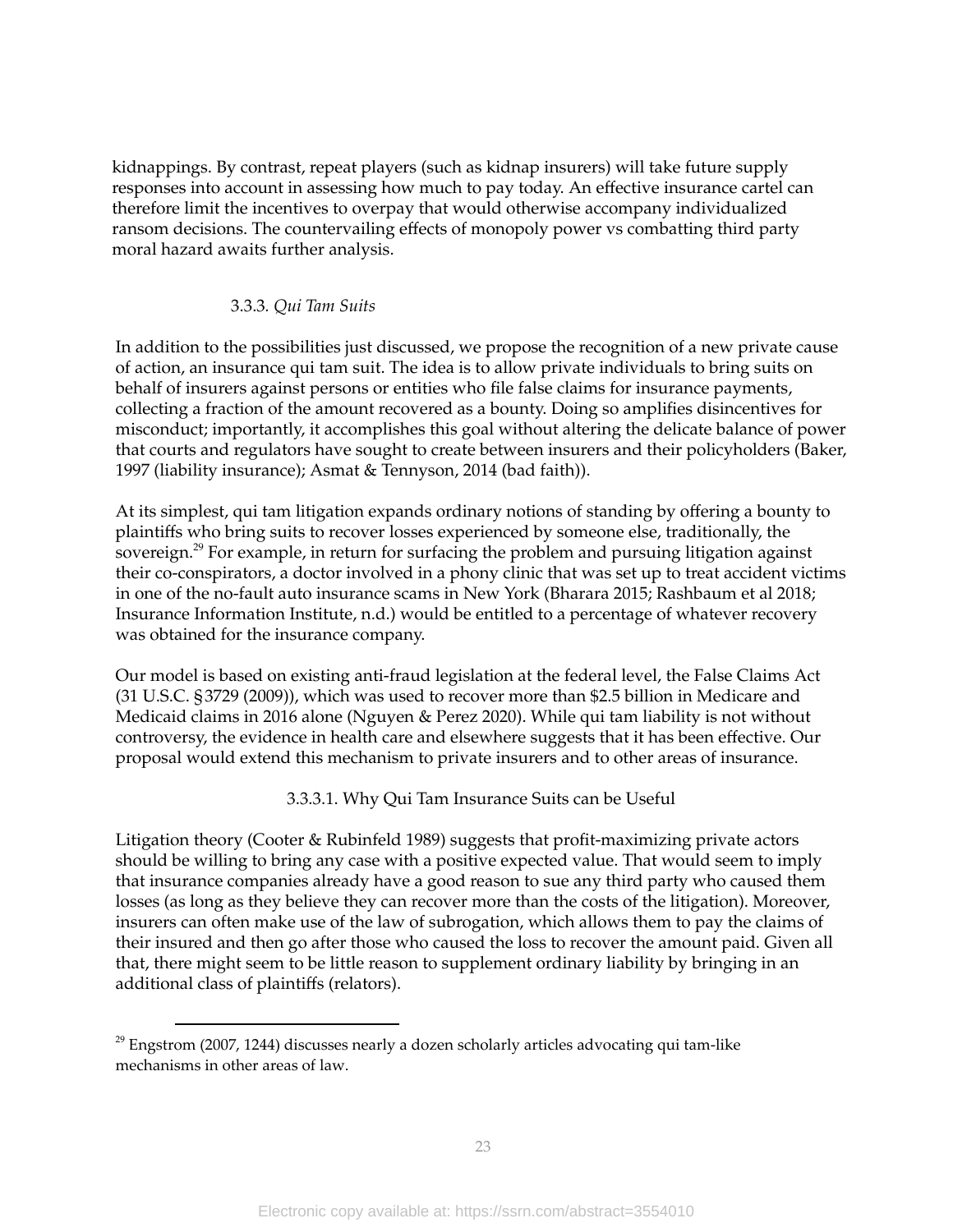However, there are at least four reasons why insurers might not choose to pursue third party loss-causers optimally. First, insurers don't necessarily want to prevent all losses, and may not zealously go after loss-causers. Insurers may prefer higher losses if they increase demand for insurance on the margin (Avraham & Porat, forth.)

Second, theory suggests that insurance fraud is an equilibrium phenomenon (Picard 1996; Picard 2013; Davies 2018, 16-17); under plausible conditions, there will always be some fraud that insurers will optimally *choose* not to uncover, leaving at least the possibility that others may be able and willing to do so. The logic of this insight is as follows. Suppose initially that 10 percent of all claims are fraudulent. Suppose further that at some cost, insurers could audit each claim and perfectly detect whether it is fraudulent. Even if such audits are profit-maximizing (that is, they cost less than the expected savings they generate) when 10 percent of claims are fraudulent, they will certainly not be profitable once *all* fraud has been successfully detected and deterred. At that point, of course, there will be no fraud left to detect, so there will be no justification for spending anything to detect it. But if insurers stop auditing altogether, fraudsters can go back to committing fraud, secure in the knowledge that they won't be caught. Unless insurers can credibly commit to always auditing (even when it is unprofitable), a zero-fraud equilibrium is impossible.

Third, insurers may simply lack information about whom to sue because deliberate loss-causing is invariably covert. Even when the necessary information can be uncovered through audits or other techniques (and that is not always the case), these can be costly and difficult to undertake. But third party "insiders" will often have the information necessary to pursue such litigation—they know how such schemes are organized and implemented, including the techniques used to conceal them. So they will operate with an informational advantage over insurers, and may find it worthwhile to pursue litigation that insurers would not find it cost-effective to uncover.

Finally, the problem is not simply that insurers are uninformed or under-zealous. Indeed, insurers are known to be *over*zealous—at least at times—for example, in denying claims of loss by their own policyholders (Feinman 2010; Baker 1997; Asmat and Tennyson 2015, 413). Analogously, liability insurers will at times prefer to litigate too aggressively, against the interests of their policyholders (Keeton 1954). $^{\text{30}}$  In response, the law has restricted insurer power vis-a-vis policyholders, but in ways that may actually advantage third party loss-causers. That is, in structuring relations between insurers and their customers to avoid disadvantaging the latter, the law may at times create opportunities for others to exploit. Our qui tam mechanism is designed to limit such opportunities, but importantly, to do so *without* strengthening insurers' positions vis-a-vis their policyholders.

 $30$  One area where this can occur is when the plaintiff makes a claim in excess of the limits of the insured's policy. Under a rule where the insurer pays nothing over the policy limits, it is in a position to gamble (go to trial) with the policyholder's money: if it wins, it pays only its trial costs; if it loses, the defendant pays the verdict in excess of the policy limits. See Keeton (1954) or Sykes (1994) for analytic details.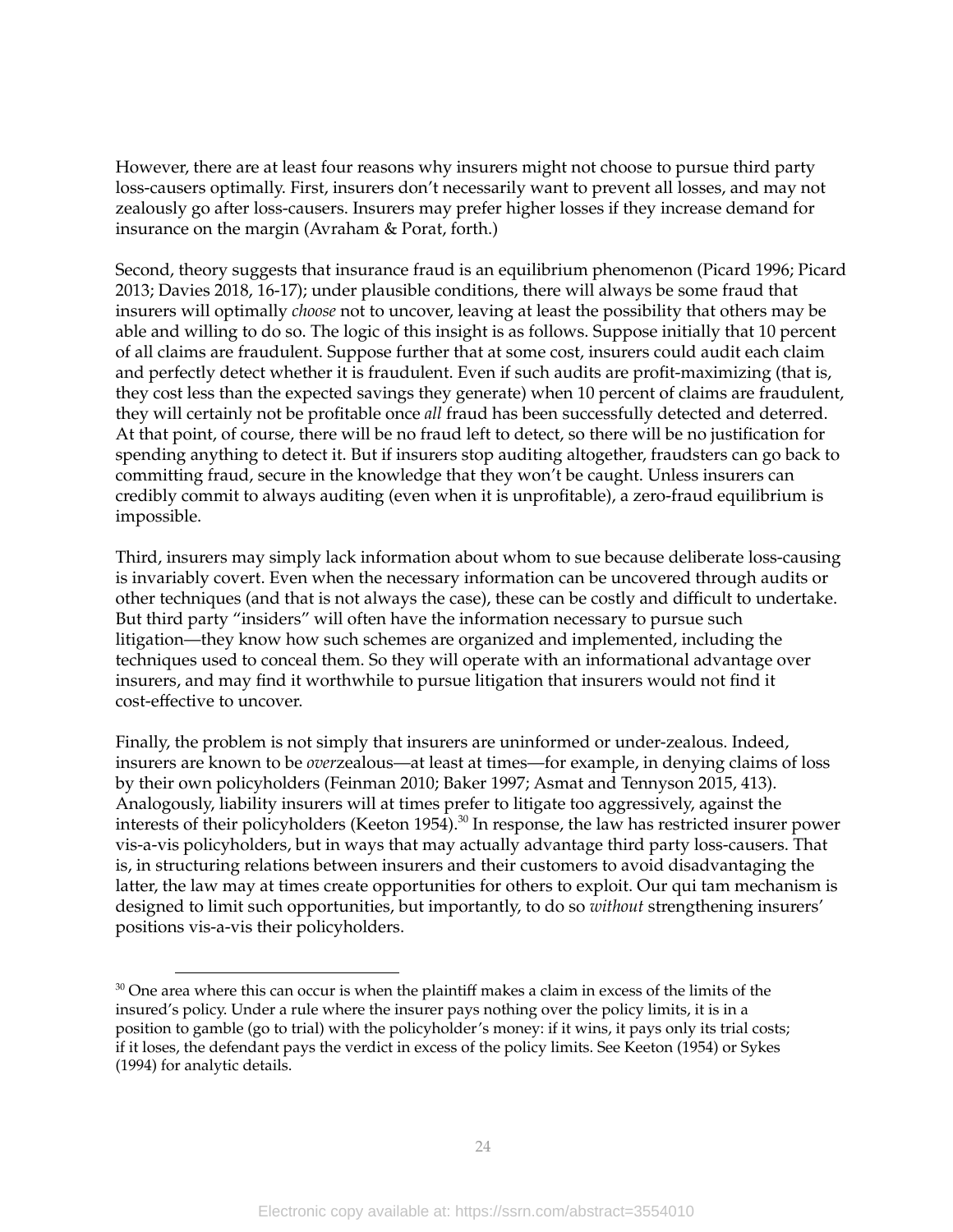For example, most states (and the Restatement of the Law of Liability Insurance) now require that in making a decision to settle or litigate a claim against a policyholder that exceeds the coverage limits of the insured's liability policy, an insurer must act as "would . . . a reasonable insurer that bears the sole financial responsibility for the full amount of the potential judgment."<sup>31</sup> As Allen Sykes (1994) pointed out, the rule can in some cases lead to settlements that are more generous to the plaintiff than would be the case if the insurer had unfettered discretion to litigate.<sup>32</sup> In turn, that will provide an increased incentive for third party moral hazard. Rather than trying to curb such behavior by repealing the widely-adopted "disregard the limits" rule, qui tam litigation offers a way to reduce the profitability of strike suits without upsetting the carefully-crafted balance of power between insurers and insureds.

The existence of bad-faith liability—for example, for failure to settle, or for delay in processing a claim—serves similar aims as the disregard the limits rule, and has similar consequences. Policymakers have concluded that there is a need to control insurers' discretion in paying claims in order to protect policyholders against insurers' dilatory tactics. For example, New York had a requirement that "insurance companies . . . pay … claims submitted by no-fault providers within 30 days of their submission." (Ferguson 2011, 66). But there is some evidence that sophisticated third parties were able to swamp insurers' claims-handling and investigatory resources by submitting grossly exaggerated claims for reimbursement at a rate that was too high for insurers to handle within statutorily-required time limits for payment (*Id*.; Bharara 2015). If insurers are subject to damages for wrongly failing to pay a claim or paying too late, they will at the margin be induced to pay some questionable claims (Browne, Pryor & Puelz 2004; Tennyson & Warfel 2008; Asmat & Tennyson 2014). In turn, this makes loss-creation more profitable for third parties.

While some of these problems might be corrected by beefing-up insurers' discretion over claims disposition, policymakers have concluded that doing so would unduly tilt the balance of power between insurers and policyholders in favor of the former. Our proposed qui tam system therefore incentivizes *other* actors to supplement the enforcement efforts of insurance companies through a bounty scheme. Such a system boosts deterrence without advantageing insurers in their relations with policyholders.

<sup>&</sup>lt;sup>31</sup> Restatement of the Law of Liability Insurance § 24(2) (2019). "Bears the sole financial responsibility" is another way of saying that the insurer's settle/litigate decision should be made as if there were no policy limits and the insurer were thus responsible for the entire judgment. "The disregard-the-limits standard was first articulated by Professor Keeton in 1954 . . . and . . has since become the most common test for determining whether an insurer gave 'equal consideration' to its insured's interests in duty-to-settle cases." *Id*.

 $32$  The analysis is complicated, and depends on many assumptions. As Alan Sykes points out, if the insured has limited assets, the disregard the limits rule "can increase plaintiff's expected returns from litigation by reducing the extent to which the insured's inability to pay large judgments lowers the plaintiff's expected receipts" (Sykes 1994, 1367). If there are punitive damages for an insurer's failure to settle, as in some states, that can also raise plaintiff's settlement demands. "In sum, it is certainly plausible that the disregard-the-limits rule will weaken the bargaining position of the insurer and the insured in important classes of cases." *Id*. at 1367.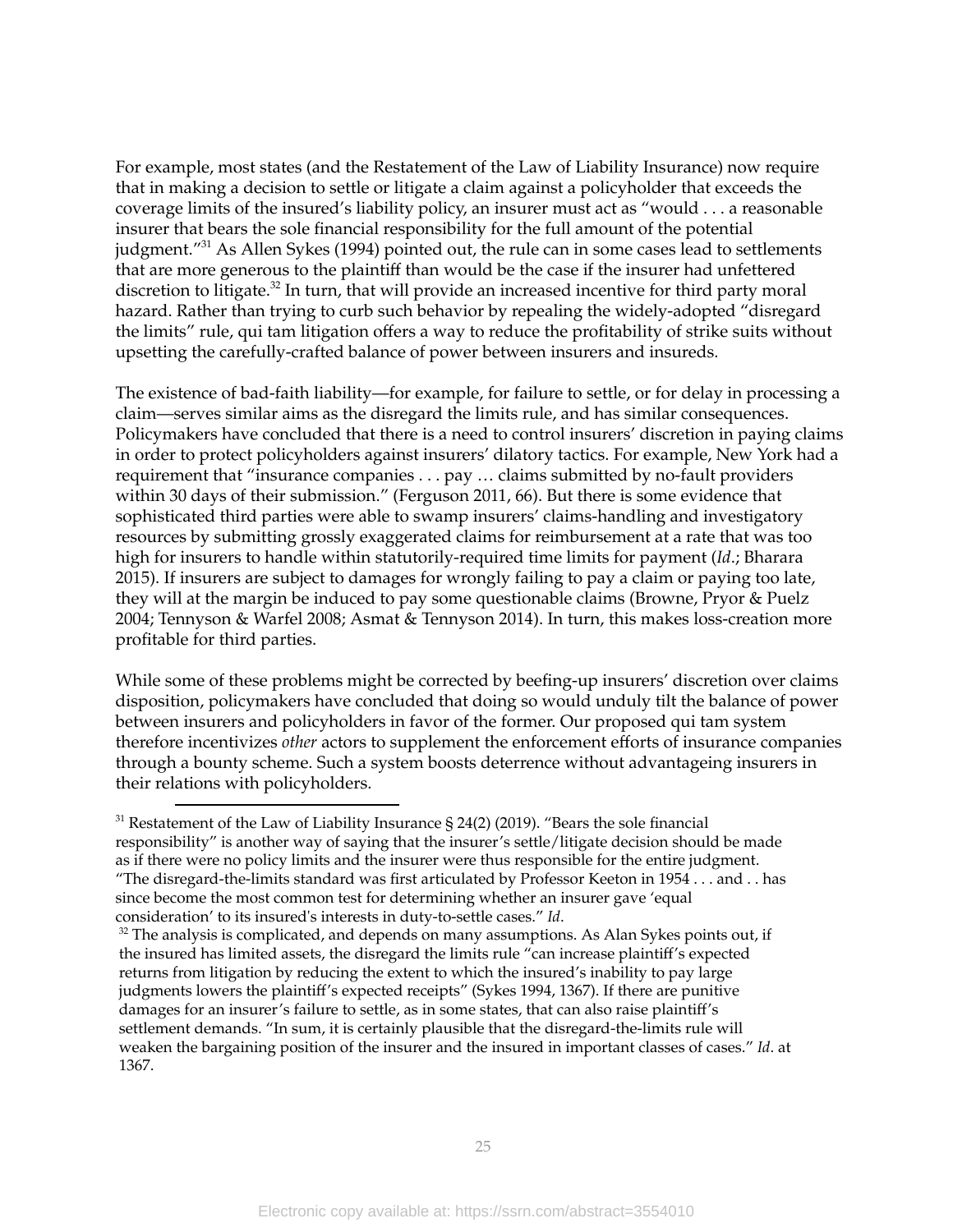## 3.3.3.2. How Insurance Qui Tam Actions Would Work

Qui tam relators can have an important cost or informational advantage over insurers, because they themselves are often insiders, already well-acquainted with the specifics of how a given loss-causing scheme operates. They may not need to investigate, audit, or detect anything, since their jobs are precisely to execute some aspect of the scheme at issue. In other cases, relators may possess detailed knowledge of how fraudulent activity is carried, knowledge that outsiders lack.

Qui tam liability offers potential whistleblowers an incentive to "defect" by turning against their fellow miscreants (Engstrom 2007, 1250). In turn, that should make it more difficult for conspiracies to form in the first place by weakening trust among conspirators, each of whom will have to worry that one of their partners might turn against them to collect a qui tam bounty.

The design of an insurance qui tam action should incorporate some of the same safeguards used in the False Claims Act (FCA) to prevent over-enforcement and agency problems (Engstrom 2007, 1271-72). Just as the Federal government does under the FCA, insurers should play a supplementary role in qui tam litigation. Otherwise, relators could just initiate a lawsuit on their own and then settle the matter at a steep discount, precluding the insurer from litigating similar claims against the defendant. Hence, we would grant insurers the power to oppose settlements that are detrimental to their interests. Only if the insurer declines to litigate the case would relators have the ability to proceed independently.

Finally, and in parallel with the FCA, we would also allow the insurer to intervene and "take control over the litigation, including limiting a relator's procedural rights" (Engstrom 2007, 1272-73) in appropriate cases in which third party moral hazard is especially damaging. A relator's award under our proposal would be comparable to those offered under the FCA: 25 to 30 percent if the relator litigates alone and 10 to 15 percent if the insurer takes over.

We believe that the use of qui tam litigation has the potential to deter third party moral hazard, and can do so without strengthening insurers' hands vis-a-vis their own policyholders.

## **CONCLUSION**

In the process of transferring risk, insurance does not merely reduce the incentives of policyholders to prevent losses. It may also increase the profitability of illicit attempts to transfer wealth, and may facilitate meritorious litigation, when insureds would otherwise lack the wealth to pay for harms they have caused. The key point is that its effects can spill over from the contract between the policyholder and the insurer to influence the behavior of those who interact with them in a variety of complex ways that scholars have only begun to appreciate. Moreover, these insurance externalities are difficult to manage with the contractual tools that insurers have long used to control standard moral hazard problems. We thus need to begin thinking about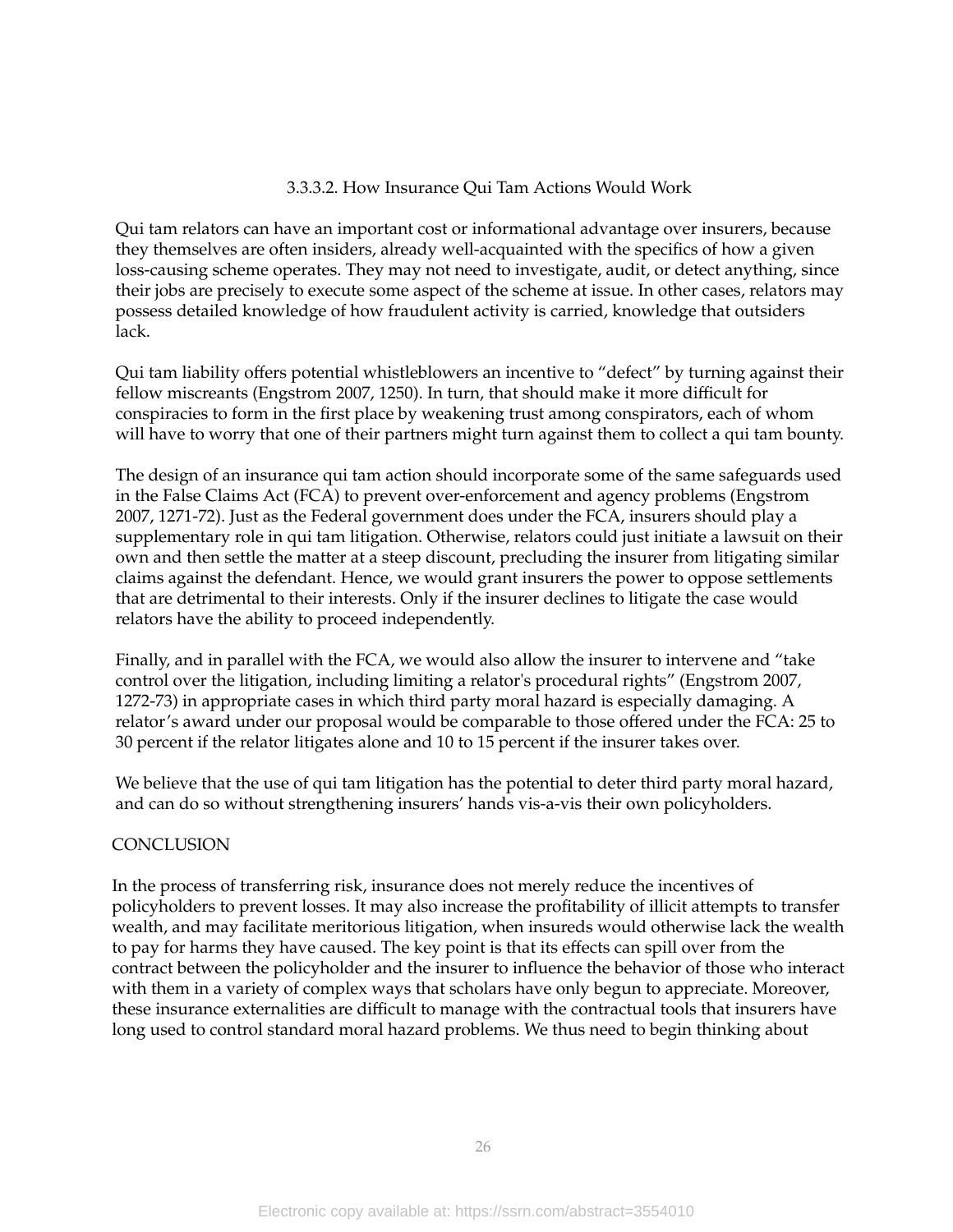insurance in a broader general equilibrium framework that encompases actors beyond just the insurer and policyholder.

#### References

Anderson, James M., Paul Heaton, and Stephen J. Carroll. 2010. What Happened to No-Fault Automobile Insurance?. Santa Monica, California: RAND Corporation, RB-9505-ICJ.

Arrow, Kenneth J. 1963. Uncertainty and the Welfare Economics of Medical Care. *The American Economic Review* 53, no. 5: 941–73.

Arrow, Kenneth J. 1968. The Economics of Moral Hazard: Further Comment. *The American Economic Review* 58, no. 3: 537–539.

Asmat, Danial P., and Sharon Tennyson. 2014. Does the Threat of Insurer Liability for 'Bad Faith' Affect Insurance Settlements? *The Journal of Risk and Insurance* 81, no. 1: 1–26.

Asmat, Danial, and Sharon Tennyson. 2015. The law and economics of insurance bad faith liability. *In Research Handbook on the Economics of Insurance Law*, Cheltenham, UK: Edward Elgar Publishing.

*Aviva*. 2018. Free Smartphone Dash Cam For UK Drivers. https://www.aviva.com/newsroom/news-releases/2018/07/dash-for-dash-cam/ (last updated July 02, 2018).

Avraham, Ronen. 2012. The Economics of Insurance Law - A Primer. *Connecticut Insurance Law Journal* 19, no. 1: 29-112.

Avraham, Ronen & Ariel Porat. forth. Do Insurers Decrease or Increase Risks? Some Thoughts About the Conventional Wisdom. (unpublished ms. on file with the authors).

Ayres, Ian, and Steven D. Levitt. 1998. Measuring positive externalities from unobservable victim precaution: an empirical analysis of Lojack*. The Quarterly Journal of Economics* 113, no. 1: 43-77.

Baharad, Roy. 2021. The Paradox of Insurance and Insufficient Risk-Taking by Third Parties. Unpublished ms. on file with the authors.

Baker, Tom. 1996. On the Genealogy of Moral Hazard. *Texas Law Review* 75, no. 21: 237-292.

Baker, Tom. 1997. Liability Insurance Conflicts and Defense Lawyers: From Triangles to Tetrahedrons. *Connecticut Insurance Law Journal* 4, no. 1: 101-152.

Baker, Tom. 2001. Blood Money, New Money, and the Moral Economy of Tort Law in Action. *Law & Society Review* 35, no. 2: 275-319.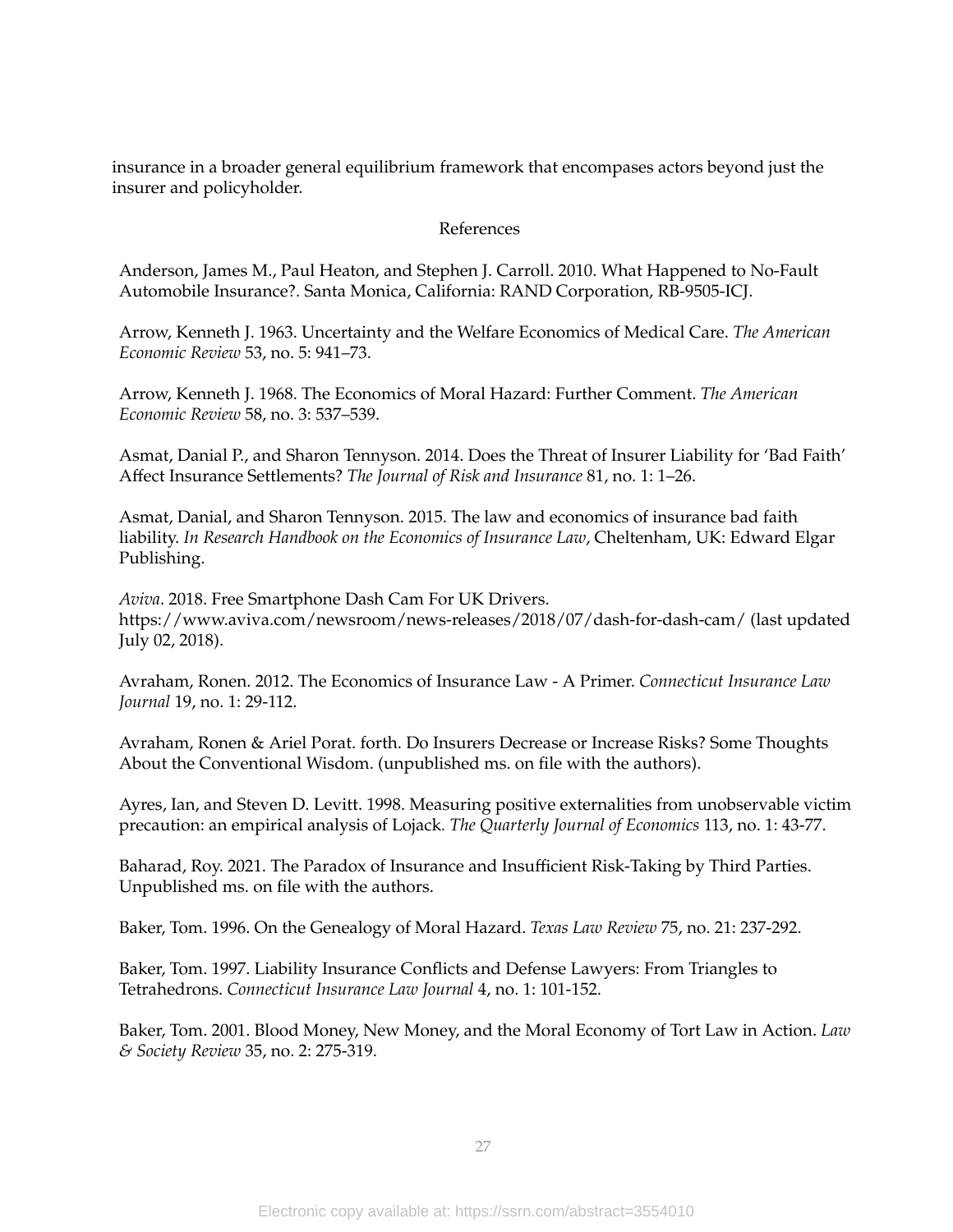Baker, Tom, and Sean J. Griffith. 2006. The Missing Monitor in Corporate Governance: The Directors' and Officers' Liability Insurer. *Geo. LJ* 95: 1795-1843.

Baker, Tom, and Sean J. Griffith. 2007a. Predicting corporate governance risk: Evidence from the directors'& officers' liability insurance market. *The university of Chicago law review*: 487-544.

Baker, Tom and Sean J. Griffith. 2007b. How the Merits Matter: Directors' and Officers' Insurance and Securities Settlements. *University of Pennsylvania Law Review* 157: 755-832.

Balafoutas, Loukas, Rudolf Kerschbamer, and Matthias Sutter. 2017. Second‐degree moral hazard in a real‐world credence goods market. *The Economic Journal* 127, no. 599: 1-18.

Ben-Shahar, Omri, and Kyle D. Logue. 2012. Outsourcing regulation: how insurance reduces moral hazard. *Michigan Law Review.* 111: 197-248.

Besanko, David, David Dranove, & Craig Garthwaite. 2016. Insurance and the High Prices of Pharmaceuticals. National Bureau of Economic Research Working Paper No. 22353.

Bharara, Preet. Prepared remarks of United States Attorney Preet Bharara, United States v. Mikhail Zemlyansky, et al. 2015. *justice.gov*.

https://www.justice.gov/usao-sdny/united-states-v-mikhail-zemlyansky-et-al-prepared-remar ks-united-states-attorney-preet (last updated May 13, 2015).

Block, Walter & Patrick Tinsley. 2008. Should the law prohibit paying ransom to kidnappers? 6 Am. Rev. Pol. Econ. 40-62.

Bohlen, Celestine. 1998. Italian Ban on Paying Kidnappers Stirs Anger. N.Y. Times, Feb. 1, 1998, https://www.nytimes.com/1998/02/01/world/italian-ban-on-paying-kidnappers-stirs-anger.ht ml.

Boyer, M. Martin & Richard Peter. 2020. Insurance Fraud in a Rothschild-Stiglitz World, 87 J. Risk & Ins. 117- .

Browne, Mark J., Ellen S. Pryor & Bob Puelz. 2004. The Effect of Bad‐Faith Laws on First‐Party Insurance Claims Decisions, 33 J. Legal Stud. 355- .

Canfield, Sabrina. 2013. Giant Malpractice Suit in Silicosis Litigation. Courthouse News Service, June 5TH 2013, https://www.courthousenews.com/giant-malpractice-suit-in-silicosis-litigation/.

Clendenin, Meadow. 2006. "No Concessions" With no Teeth: How Kidnap and Ransom Insurers and Insureds are Undermining U.S. Counterterrorism Policy. 56 Emory L. J. 741- .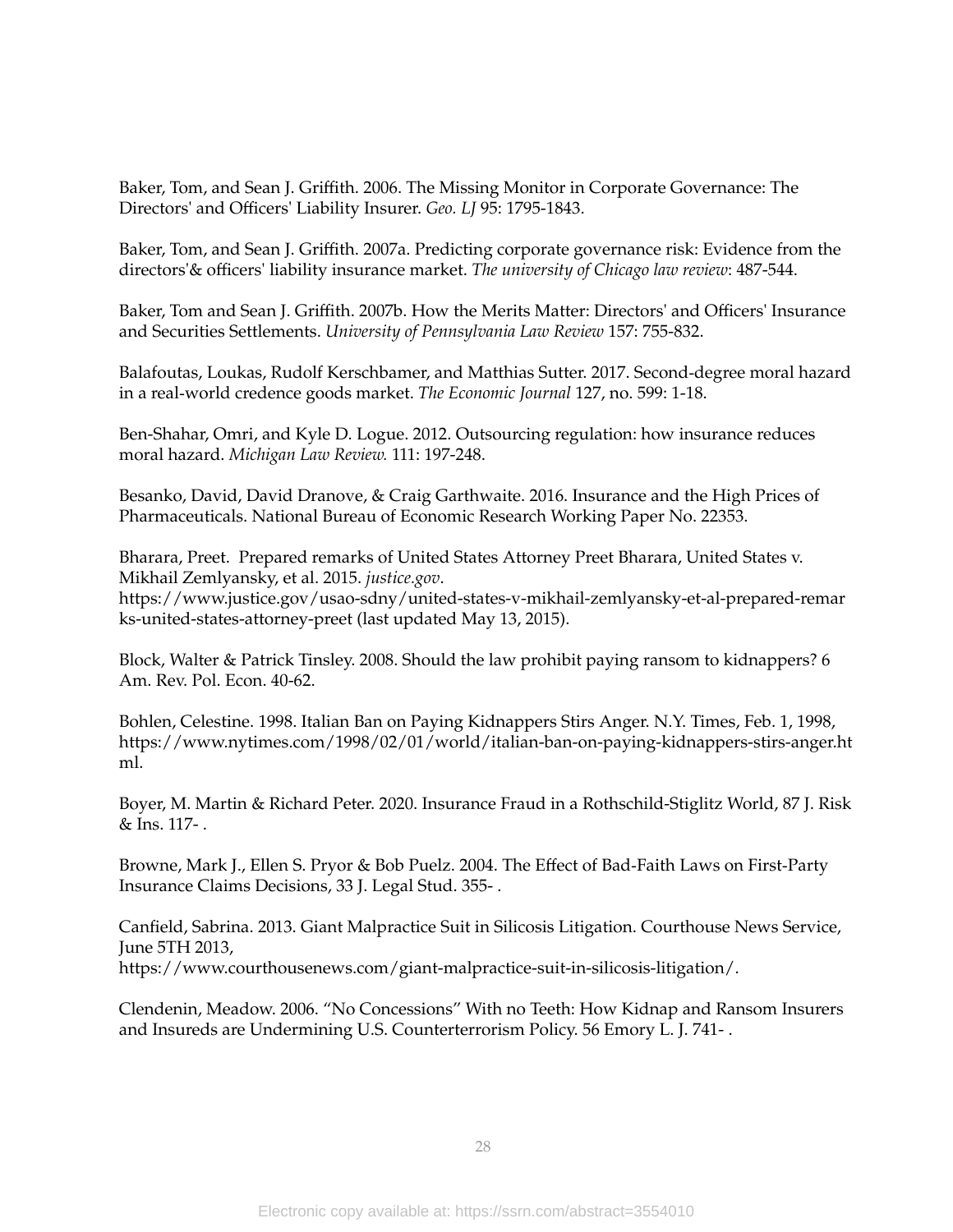Coalition Against Insurance Fraud. 2017. Fraud in Life and Disability Insurance, https://www.insurancefraud.org/downloads/Coalition\_life\_disability\_report\_04-17.pdf.

Cooter, Robert D. & Daniel L. Rubinfeld. 1989. Economic Analysis of Legal Disputes and Their Resolution, 27 J. Econ. Lit. 1067- .

Core, John E. 1997. On the corporate demand for directors' and officers' insurance. 64 J. Risk & Ins. 63- .

Core, John E. 2000. The directors' and officers' insurance premium: An outside assessment of the quality of corporate governance. 16 J. L. Econ. & Org. 449- .

Dafny, Leemore, Christopher Ody, & Matt Schmitt. 2017. When Discounts Raise Costs: The Effect of Copay Coupons on Generic Utilization. 9 Amer. Econ. J. Econ. Pol'y 91- .

Dashcameras. 2021. https://dashcameras.net/dashcam-insurance-discount/, last visited May 26, 2021.

Davies, Dan. 2018. Lying for Money: How Legendary Frauds Reveal the Workings of Our World.

Delgado, M. Kit et al. 2014. Factors Associated With the Disposition of Severely Injured Patients Initially Seen at Non–Trauma Center Emergency Departments Disparities by Insurance Status. 149 JAMA Surgery 422- .

D'Emilio, Frances. 2018. Police Say Sicily Gangsters Crushed Limbs in Insurance Fraud. Associated Press, Aug. 8, 2018, https://www.apnews.com/a38d73b5875e460dab91e770cb0017a9.

Detotto, Claudio, Bryan C. McCannon & Marco Vannini. 2015. Evidence Of Marginal Deterrence: Kidnapping and Murder in Italy. 41 Int'l. Rev. L. & Econ. 63- .

Derrig, Richard A. 2002. Insurance Fraud. 69 J. Risk & Ins 271- .

Dobbin, Frank & Alexandra Kalev. 2016. Why Diversity Programs Fail. Harv. Bus. Rev. 1-52.

Dobbin, Frank & Erin Kelly. 2007. How to Stop Harassment: The Professional Construction of Legal Compliance in Organizations, 112 Am. J. Soc. 1203- .

Donelson, Dain C., Justin J. Hopkins & Christopher G. Yust. 2018. The Cost of Disclosure Regulation: Evidence from D&O Insurance and Non-Meritorious Securities Litigation. 23 Rev. Acc. Stud. 528- .

Dornstein, Ken. 1998. Accidentally, on Purpose: The Making of a Personal Injury Underworld in America.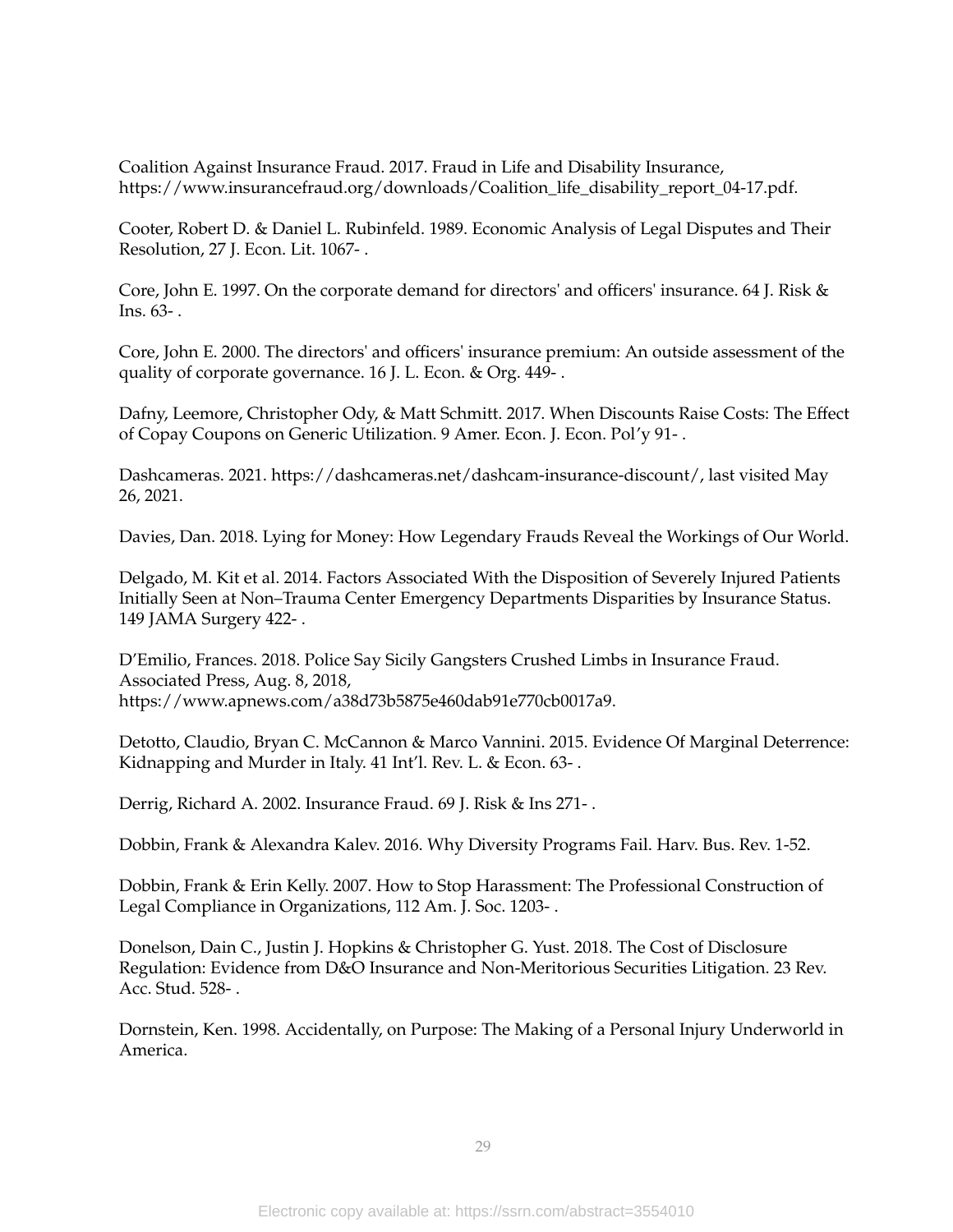Dudley, Renee. 2019. The Extortion Economy: How Insurance Companies Are Fueling a Rise in Ransomware Attacks,

https://www.propublica.org/article/the-extortion-economy-how-insurance-companies-are-fuel ing-a-rise-in-ransomware-attacks.

Duffie, Darrell. 2018. Prone to Fail: The Pre-Crisis Financial System. 33 J. Econ. Persp. 81- .

Dutton, Yvonne M. 2016. Funding Terrorism: The Problem of Ransom Payments. 53 San Diego L. Rev. 335- .

Einav, Liran & Amy Finkelstein. 2011. Selection in Insurance Markets: Theory and Empirics in Pictures. 25 J. Econ. Persp. 115- .

Engstrom, David Freeman. 2007. Harnessing the Private Attorney General: Evidence from Qui Tam Litigation. 112 Colum. L. Rev. 1244- .

Enthoven, Alain. 2009. Integrated Delivery Systems: The Cure for Fragmentation. Amer. J. Managed Care, Dec. 15, 2009, https://www.ajmc.com/journals/supplement/2009/a264\_09dec\_hlthpolicycvrone/a264\_09dec \_enthovens284to290/.

Evangelista, Benny. 2015. Why Americans Don't Use Dash Cams. *San Francisco Chronicle*. [https://www.sfchronicle.com/business/article/Why-Americans-don-t-use-dash-cams-6067560.](https://www.sfchronicle.com/business/article/Why-Americans-don-t-use-dash-cams-6067560.php) [php](https://www.sfchronicle.com/business/article/Why-Americans-don-t-use-dash-cams-6067560.php) (last updated February 7, 2015).

Evans, Robert G. 1974. Supplier-induced demand: some empirical evidence and implications. In *The economics of health and medical care*. International Economic Association Series. Palgrave Macmillan, London: 162-173.

Feinman, Jay M. 2010. Delay, Deny, Defend*:* Why Insurance Companies Don't Pay Claims and what You Can Do about it. New York: Portfolio.

Ferguson, Jeffrey. 2011. N.Y Senate. 2011. *Hearing on No Fault Auto Insurance Fraud re: To Examine* Ways To Reduce The Incidents [sic] of No-fault Auto Insurance Fraud In New York Before New York State *Senate Standing Committee on Insurance*. April 26. Statement of Jeffrey Ferguson, Bureau Chief, Rackets Division, King's County (NY) District Attorney's Office. https://www.nysenate.gov/calendar/public-hearings/april-26-2011/examine-ways-reduce-inci dence no-fault-auto-insurance-fraud (last updated April 26, 2011).

*Findlaw*. 2019. Car Insurance Laws by State.

<https://injury.findlaw.com/car-accidents/car-insurance-laws-by-state.html> (last updated September 27, 2019).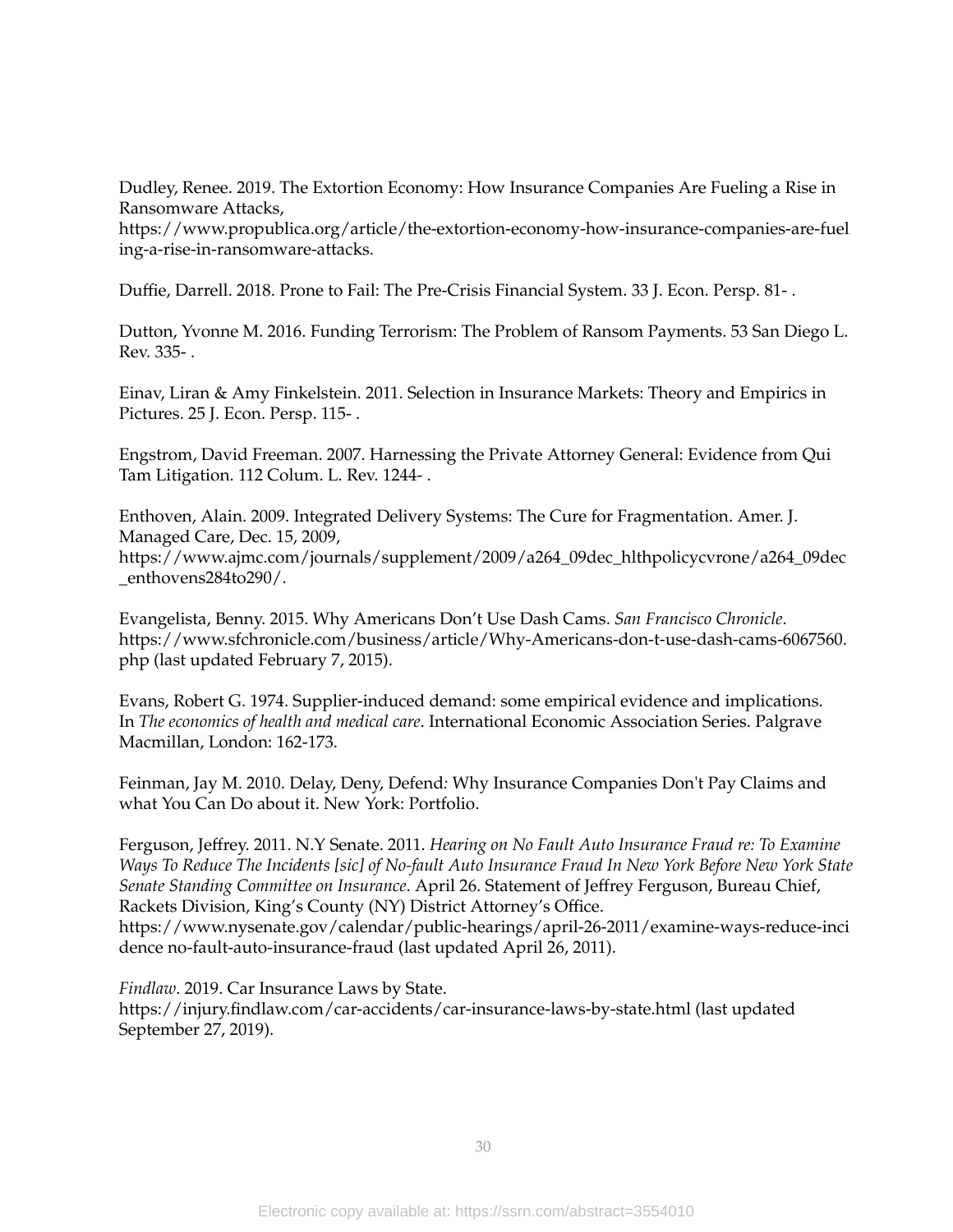Fink, Alexander, and Mark Pingle. 2014. Kidnap insurance and its impact on kidnapping outcomes. *Public Choice* 160, no. 3-4: 481-499.

Flier, Jeffrey S. 2018. Forward, in Charles Silver & David Hyman. Overcharged: Why Americans Pay Too Much for Health Care.

Frakt, Austin. 2017. When a Drug Coupon Helps You but Hurts Fellow Citizens. *The New York Times*.

[https://www.nytimes.com/2017/09/25/upshot/when-a-drug-coupon-helps-you-but-hurts-fell](https://www.nytimes.com/2017/09/25/upshot/when-a-drug-coupon-helps-you-but-hurts-fellow-citizens.html) [ow-citizens.html](https://www.nytimes.com/2017/09/25/upshot/when-a-drug-coupon-helps-you-but-hurts-fellow-citizens.html) (last updated September 25).

Gillan, Stuart L., and Christine A. Panasian. 2015. On lawsuits, corporate governance, and directors' and officers' liability insurance. *Journal of Risk and Insurance* 82, no. 4: 793-822.

Goldberg, Victor P. 2009. The Devil made me do it: the corporate purchase of insurance. *Review of Law & Economics* 5, no. 1: 541-553.

Greene, Edith, Kari Hayman, and Matt Motyl. 2008. "Shouldn't we consider...?": Jury discussions of forbidden topics and effects on damage awards. *Psychology, Public Policy, and Law* 14, no. 3: 194-222.

Grossman, Joanna L. 2003. The Culture of Compliance: The Final Triumph of Form over Substance in Sexual Harassment Law. *Harvard Women's Law Journal* 26: 3-76.

Gunabalan Aff. ¶ X. 2017. https://www.michiganautolaw.com/wp‐ content/uploads/2017/07/Affidavit‐%E2%80%93‐Ram‐Gunabalan‐MD‐State‐Farm‐vs‐Point‐PT‐ E‐ Dist.pdf (last updated July 10, 2017).

Hirshleifer, Jack. 1953. War damage insurance. *The Review of Economics and Statistics*: 144-153.

Holderness, Clifford G. 1990. Liability insurers as corporate monitors*. International Review of Law and Economics* 10, no. 2: 115-129.

Holmström, Bengt. 1979. Moral hazard and observability. *The Bell journal of economics*: 74-91.

Huber, Maria. 2020. On the Analysis of Moral Hazard Using Experimental Studies. Junior Management Science 5, no. 4: 410-428.

Insurance Information Institute. Undated. No‐Fault Insurance Fraud in New York State is Ramping Up Premiums. https://www.iii.org/article/no‐fault‐insurance‐fraud‐new‐york‐state‐ ramping‐premiums.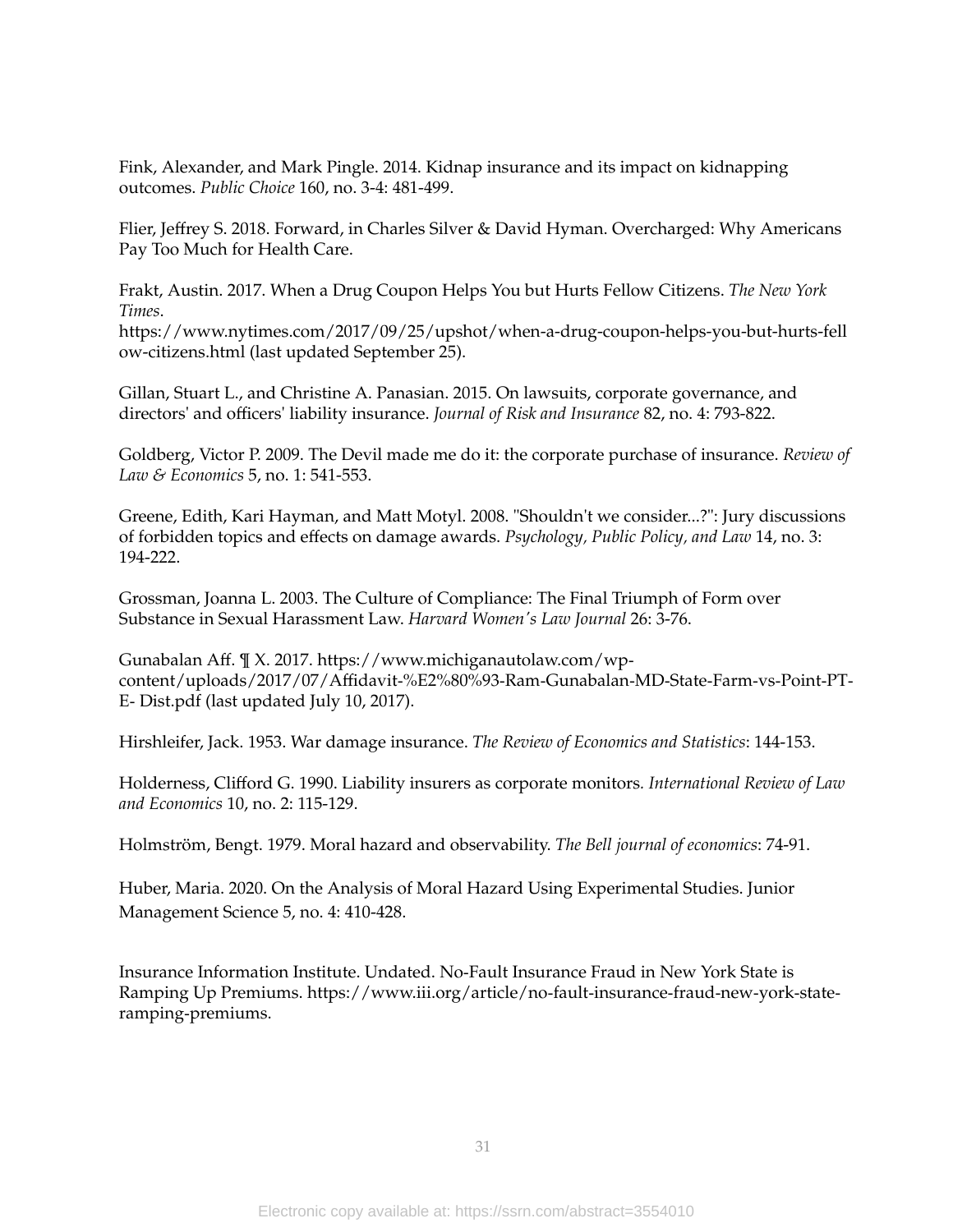Israel, Stuart. 2011. N.Y Senate. 2011. *Hearing on No Fault Auto Insurance Fraud re: To Examine Ways To Reduce The Incidents [sic] of No-fault Auto Insurance Fraud In New York Before New York State Senate Standing Committee on Insurance*. April 26. Statement of Stuart Israel, President, New Yorkers for FAIR Auto Reform.

https://www.nysenate.gov/calendar/public-hearings/april-26-2011/examine-ways-reduce-inci dence no-fault-auto-insurance-fraud (last updated April 26, 2011).

Johnson, Erin M. 2014. Physician-induced demand. *Encyclopedia of Health Economics* 3, no. 77: 77-83.

Keeton, Robert E. 1954. Liability insurance and responsibility for settlement. *Harvard Law Review* 67, no. 7: 1136-1186.

Kerschbamer, Rudolf, Daniel Neururer, and Matthias Sutter. 2016. Insurance coverage of customers induces dishonesty of sellers in markets for credence goods*. Proceedings of the National Academy of Sciences* 113, no. 27: 7454-7458.

Kenney, Samantha. 2007. Regional Shortcomings and Global Solutions: Kidnap, Ransom and Insurance in Latin America. *Connecticut Insurance Law Journal* 14, no. 2: 557-588.

Lagasse, Jeff. 2018. Why do Patients Often Opt for Pricier MRI Tests? They Don't Shop Around. Healthcare Finance News, Aug. 1, 2018, https://www.healthcarefinancenews.com/news/why-do-patients-often-opt-pricier-mri-tests-th ey-dont-shop-around.

Lavrinc, Damon. 2013. Why Almost Everyone in Russia Has a Dash Cam. *Wired*. <https://www.wired.com/2013/02/russian-dash-cams/> (last updated February 15, 2013).

Lurie, Julia. 2019. A Disturbing New Phase of the Opioid Crisis: How Rehab Recruiters Are Luring Recovering Addicts into a Deadly Cycle. *Mother Jones*. <https://www.motherjones.com/crime-justice/2019/02/opioid-epidemic-rehab-recruiters/> (last updated March\ April, 2019).

Lemus, Jorge, Emil Temnyalov, and John L. Turner. 2021. Liability Insurance: Equilibrium Contracts under Monopoly and Competition*. American Economic Journal: Microeconomics* 13, no. 1: 83-115.

Leslie C. Levin. 2019. When Lawyers Screw up. *Georgetown Journal of Legal Ethics* 32, no. 1: 109-134.

Llobet, Gerard, and Javier Suarez. 2012. Patent litigation and the role of enforcement insurance. *Review of Law & Economics* 8, no. 3: 789-821.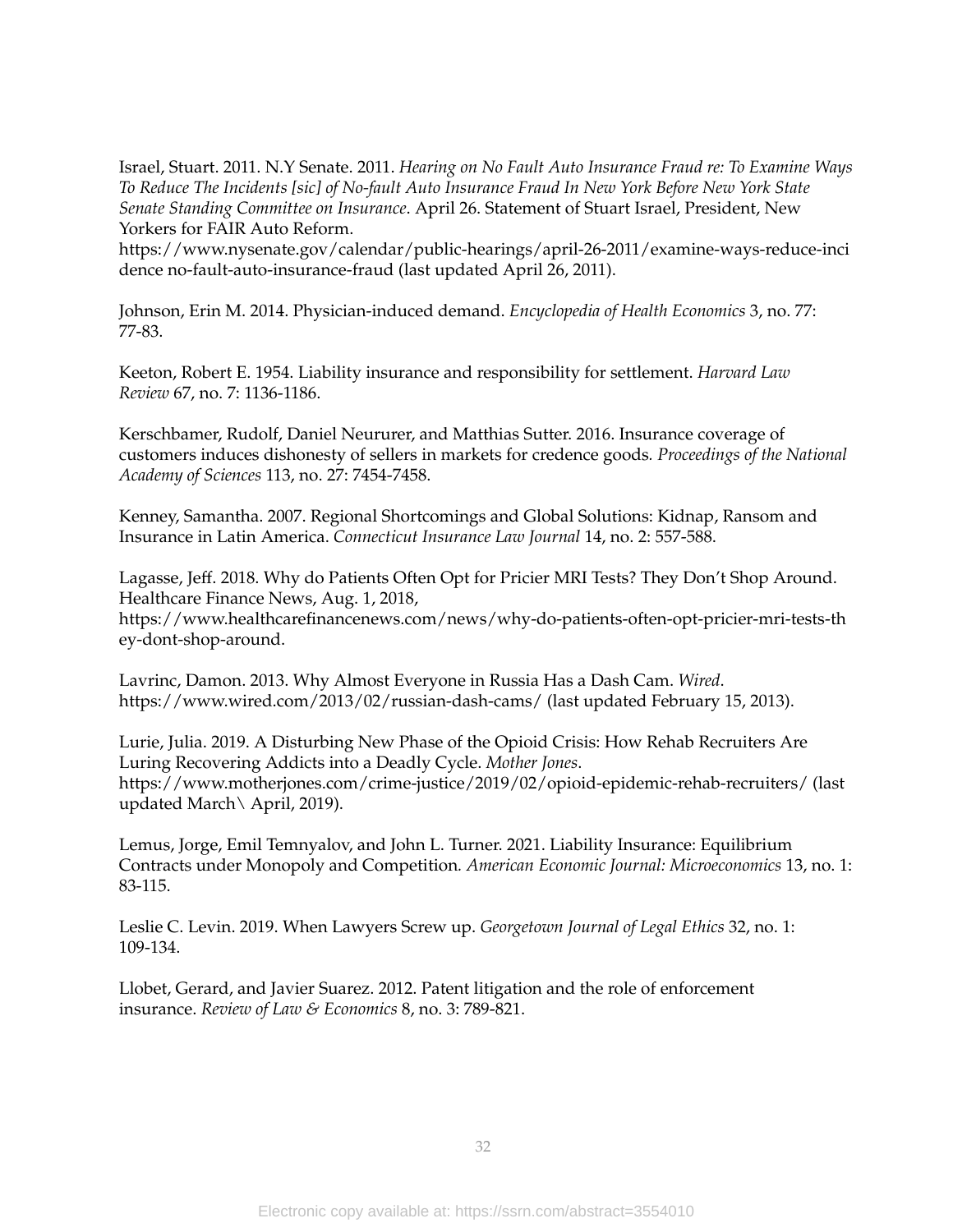Manes, Alfred. 1944. Digests of Articles on Insurance Law. *Journal of Criminal Law and Criminology*: 34-42.

Mikos, Robert A. 2006. "Eggshell" victims, private precautions, and the societal benefits of shifting crime. *Michigan Law Review* 105, no. 2: 307-351.

Monteleone, Joseph P. 1996. Employment Practices Liability Insurance (EPLI) Policies: Who Controls Selection of Defense Counsel*. Western New England Law Review* 18, no. 1: 159-178.

Moss, Scott A. 2013. Bad Briefs, Bad Law, Bad Markets: Documenting the Poor Quality of Plaintiffs' Briefs, Its Impact on the Law, and the Market Failure It Reflects*. Emory Law Journal* 63, no. 1: 59-126.

Muyanja, Louise. 2018. Dash Cams and the Law: what you need to know. Which? https://www.which.co.uk/reviews/dash-cams/article/dash-cams-and-the-law-what-you-needto-know.

*National Association of Insurance Commissioners.* 2009-2010. Auto Insurance Database Report. 108 Table 17B.

National Insurance Crime Bureau. N.D. https://www.nicb.org/

Nguyen, Thuy, and Victoria Perez. 2020. Privatizing Plaintiffs: How Medicaid, the False Claims Act, and Decentralized Fraud Detection Affect Public Fraud Enforcement Efforts. *Journal of Risk and Insurance* 87, no. 4: 1063-1091.

Nierengarten, Nick. 2012. The Duty to Advance or Reimburse Defense Costs v. the Duty to Defend. *americanbar.org*.

[https://www.americanbar.org/groups/litigation/committees/insurance-coverage/articles/201](https://www.americanbar.org/groups/litigation/committees/insurance-coverage/articles/2012/novdec2012-reimburse-defense-costs/) [2/novdec2012-reimburse-defense-costs/](https://www.americanbar.org/groups/litigation/committees/insurance-coverage/articles/2012/novdec2012-reimburse-defense-costs/) (last updated December 12, 2012).

Nierengarten, Nick. 2013. How and to What Extent the Duty to Advance or Reimburse Defense Costs Differs from the Duty to Defend. *ABA Ins. Coverage Litig. Comm*. Newsletter.

Nyman, John A. 2004. Is 'moral hazard'inefficient? The policy implications of a new theory. *Health Affairs* 23, no. 5: 194-199.

Parsons, Christopher. 2003. Moral hazard in liability insurance. *The Geneva Papers on Risk and Insurance-Issues and Practice* 28, no. 3: 448-471.

Pauly, Mark V. 1968. The economics of moral hazard: comment. *The American Economic Review* 58, no. 3: 531-537.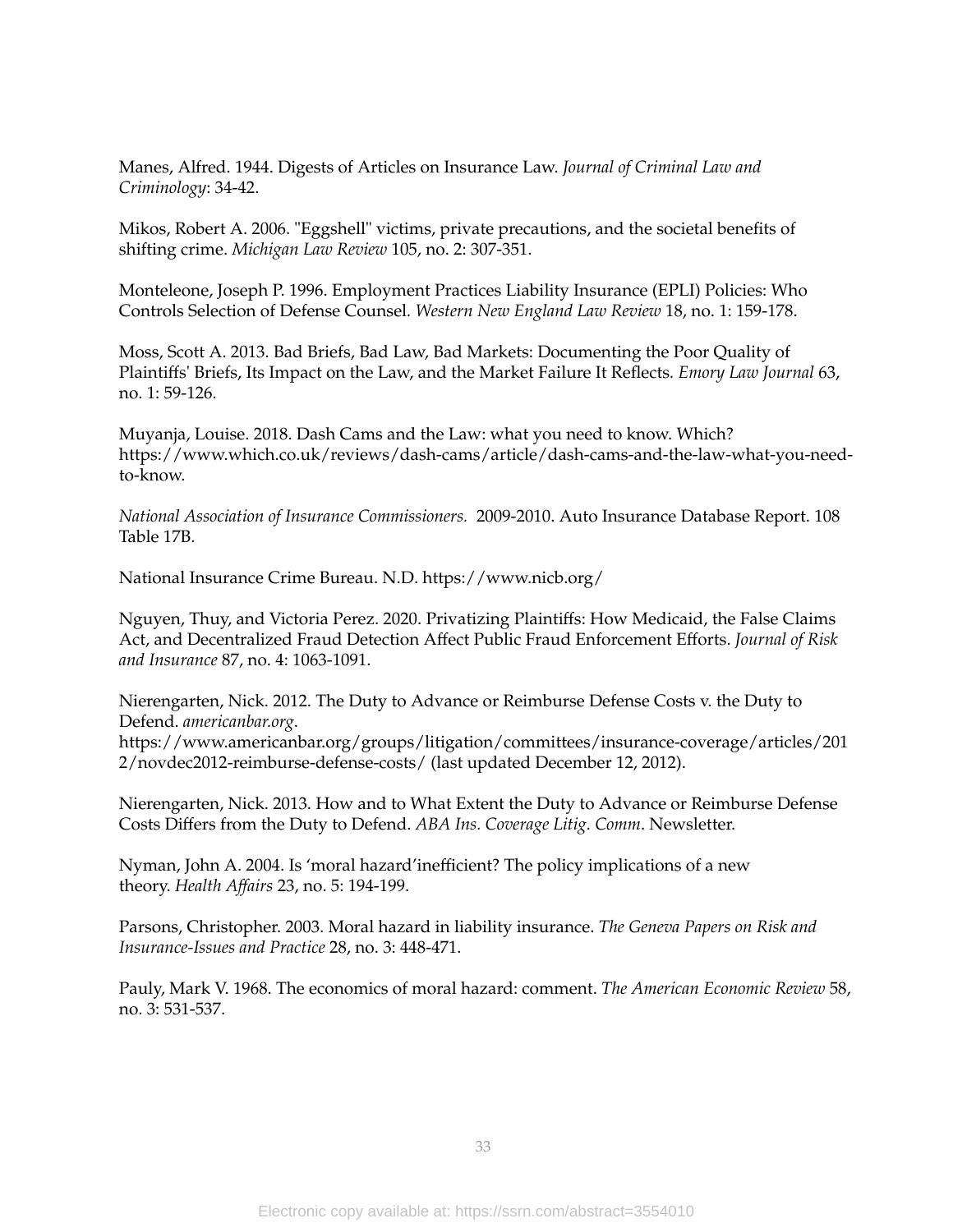Pauly, Mark V. and Philip J. Held. 1990. Benign Moral Hazard and the Cost-Effectiveness Analysis of Insurance Coverage. *Journal of Health Economics* 9: 447-461.

Picard, Pierre. 1996. Auditing claims in the insurance market with fraud: The credibility issue. *Journal of Public Economics* 63, no. 1: 27-56.

Picard, Pierre. 2013. Economic analysis of insurance fraud. pp. 349-395. In *Handbook of insurance*. New York, NY: Springer.

Pottier, Steven W., Robert C. Witt. 1994. On the Demand for Liability Insurance: An Insurance Economics Perspective. *Texas Law Review* 72, no. 6: 1681-1702.

Puchniak, Dan W. 2012. The Derivative Action in Asia: A Complex Reality. *Berkeley Business Law Journal* 9, no. 1: 1-28.

Rashbaum, William K., Danny Hakim, Brian M. Rosenthal, Emily Flitter, and Jesse Drucker. 2018. How Michael Cohen, Trump's Fixer, Built a Shadowy Business Empire. *The New York Times*, sec. Business. <https://www.nytimes.com/2018/05/05/business/michael-cohen-lawyer-trump.html> (last updated May 5, 2018).

Reppetto, Thomas A. 1976. Crime prevention and the displacement phenomenon. *Crime & delinquency* 22, no. 2: 166-177.

Richmond, Douglas R. 2016. Liability Insurance and the Duty to Pay Defense Expenses versus the Duty to Defend. *Tort Trial & Insurance Practice Law Journal* 52, no. 1: 1-38.

Schwarcz, Daniel, and Peter Siegelman. 2015. Insurance agents in the twenty-first century: The problem of biased advice. In *Research Handbook on the Economics of Insurance Law*. Cheltenham, UK: Edward Elgar Publishing.

Parisi, Francesco, ed. 2017. *The Oxford Handbook of Law and Economics: Volume 2: Private and Commercial Law*. Oxford: Oxford University Press.

Shavell, Steven. 1979. On Moral Hazard and Insurance, *Quarterly Journal of Economics* 93: 541-562.

Shavell, Steven. 1982. On Liability and Insurance. *The Bell Journal of Economics* 13, no. 1: 120–132.

Shavell, Steven. 1986. The Judgment Proof Problem, 6 *International Review of Law and Economics* 45: 47-48.

Shortland, Anja. 2017. Governing kidnap for ransom: Lloyd's as a private regime. *Governance* 30, no. 2: 283-299.

Shortland, Anja. 2019. *Kidnap: Inside the ransom business*. Oxford: Oxford University Press.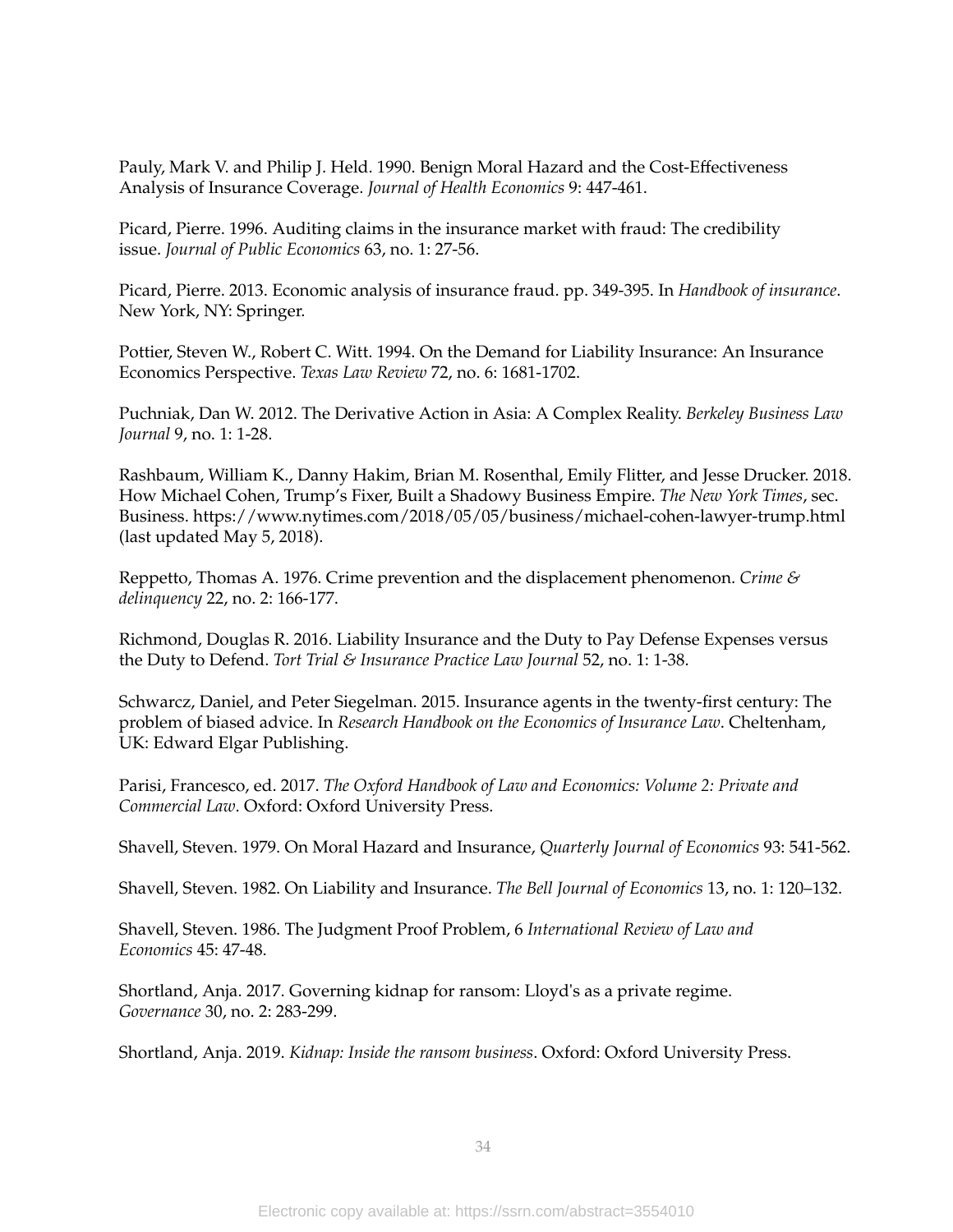Schwarcz, Daniel, and Peter Siegelman. 2015. Insurance agents in the twenty-first century: The problem of biased advice. *In Research Handbook on the Economics of Insurance Law*. Cheltenham, UK: Edward Elgar Publishing.

Silver, Charles. 2015. The Basic Economics of the Duty to Defend. In Research Handbook in the Law & Economics of Insurance (Daniel Schwarcz & Peter Siegelman, eds.).

Silver, Charles and David Hyman. 2018. Overcharged: Why Americans Pay Too Much For Health Care. Washington, DC: Cato Institute.

Smith, Eric, and Randall Wright. 1992. Why is automobile insurance in Philadelphia so damn expensive?. *The American Economic Review*: 756-772.

Sülzle, Kai, and Achim Wambach. 2005. Insurance in a market for credence goods. *Journal of Risk and Insurance* 72, no. 1: 159-176.

Sykes, Alan O. 1994. Judicial Limitations in the Discretion of Liability Insurers to Settle or Litigate: An Economic Critique. *Texas Law Review* 72, no. 6: 1345-1374.

Syverud, Kent D. 1994. On the Demand for Liability Insurance. *Texas Law Revie*w 72, no. 6: 1629-1654.

Talesh, Shauhin. 2015. Legal intermediaries: How insurance companies construct the meaning of compliance with antidiscrimination laws. *Law & Policy* 37, no. 3: 209-239.

Tennyson, Sharon. 1997. Economic institutions and individual ethics: A study of consumer attitudes toward insurance fraud. *Journal of Economic Behavior & Organization* 32, no. 2: 247-265.

Tennyson, Sharon. 2008. Moral, social, and economic dimensions of insurance claims fraud. *Social Research*: 1181-1204.

Tennyson, Sharon. 2009. The emergence and potential consequences of first party insurance bad faith liability. *Journal of Insurance Regulation* Vol. 28 No. 2: 3-20.

Tennyson, Sharon & William J. Warfel. 2008. The Emergence and Potential Consequences of First-Party Insurance Bad-Faith Liability. 28 J. Ins. Reg. 3- .

Times of London. 2018. Best Dash Cam Car Insurance Discounts. *Driving.co.uk from the Sunday Times*. <https://www.driving.co.uk/car-clinic/best-car-insurance-discounts-dash-cam-users/> (last updated August 17, 2018).

Timko, Nicholas I. 2011. *Hearing on No Fault Auto Insurance Fraud re: To Examine Ways To Reduce The Incidents [sic] of No-fault Auto Insurance Fraud In New York Before New York State Senate Standing*